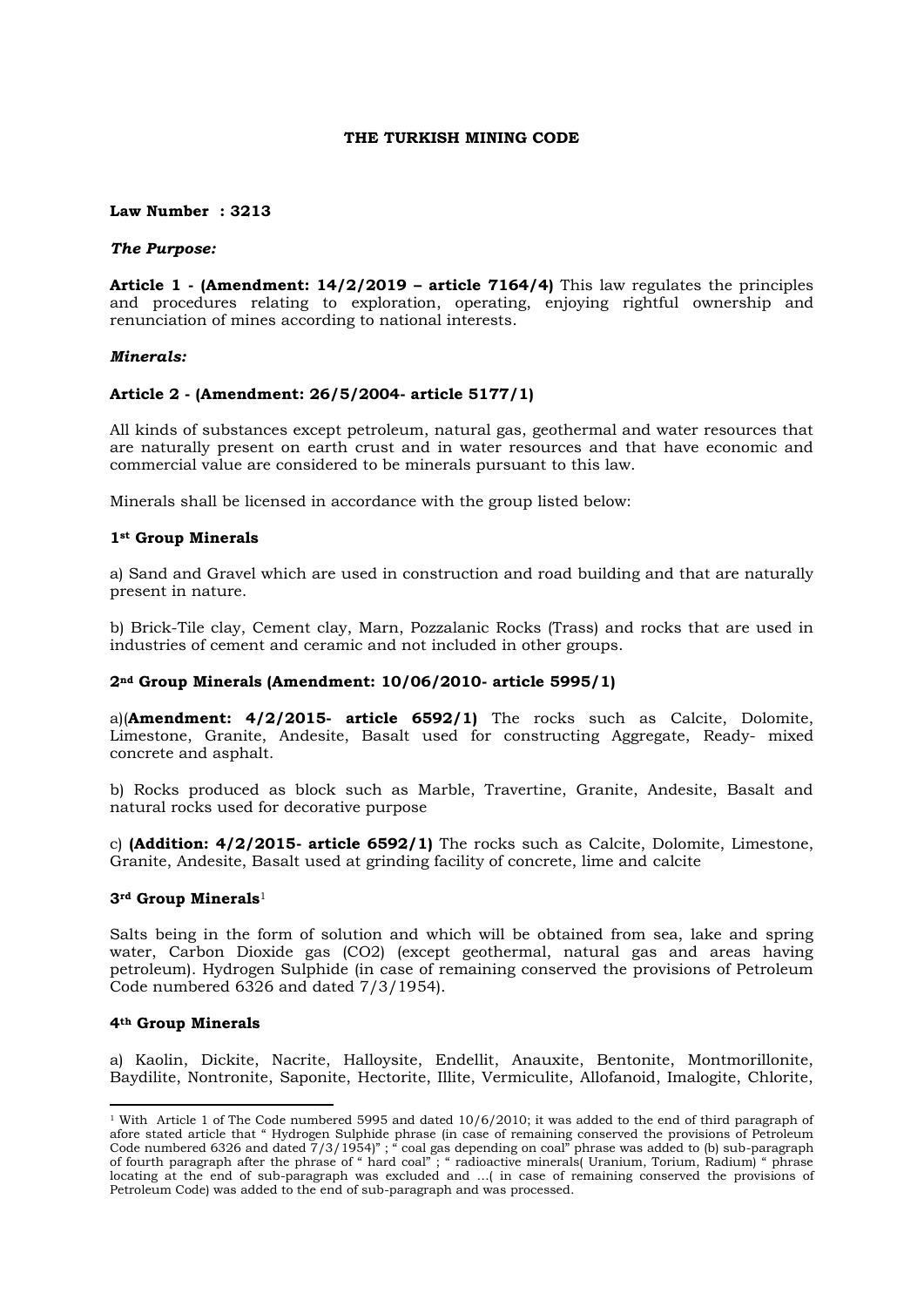Sepiolite, Palygorskite (Attapulgite), Loglinite and clays that are a mixture of those, Refractory clays, Gypsum, Anhydrite, Alaunite (Alum), Halite, Sodium, Potassium, Lithium, Calcium, Magnesium, Chlorine, Nitrate, Iodine, Fluor, Bromine and other salts, Boron salts (Colemanite, Ulexite, Boracite, Tincal, Pandermite or other boron minerals containing minimum 10% B 2O 3), Stroncium salts (Celestite, Stronthianite), Barite, Vollastonite, Talc, Steatite, Pyrophyllit, Diatomite, Olivine, Dunite, Sillimanite, Andalusite, Dumortierite, Disthene (Cyanide), Phosphate, Apatite, Asbestos (Amiantus), Magnesite, Huntite, Natural Sodium carbonate minerals (Trona, Nacolite, Dawsonite), Zeolite, Pumice, Pecheisenstein, Perlite, Obsidian, Grafito, Sulfur, Fluorite, Kryolith, Grindstone, Corundum, Diasporite, Quartz, Quartzite and, Quartzite and Quartz sand that contain minimum 80% SiO2 in its composition, Feldspar (Feldspar and Feldspathoid group of minerals),Mica (Biotite, Muskovit, Sericite, Lepidolite, Flogopite), Nephelined Syenite, Chalcedony (Silex, Chert).

b) Peat, Lignite, Bituminous Coal, Anthracite, Asphaltite, Bituminous Schist, Bituminous Shale, Cocolith and Sapropel (provided that the provisions of Petroleum law remain reserved.)

c) Gold, Silver, Platinum, Copper, Lead, Zinc, Iron, Pyrite, Manganese, Chromium, Mercury, Antimony, Tin, Vanadium, Arsenic, Molybdenum, Tungsten (Wolframite, Scheelite), Cobalt, Nickel, Cadmium, Bismuth, Titanium (Ilmenite, Rutile), Aluminum (Bauxite, Gypsite, Böhmite), rare earth elements (Cerium Group, Yttrium Group) and rare earth minerals (Bastnaesite, Monazite, Xenotime, Serit, Oxsenite, Samarskite, Fergusonite), Cesium, Rubidium, Beryllium, Indium, Gallium, Thallium, Zirconium, Hafnium, Germanium, Niobium, Tantalum, Selenium, Tellurium, Rhenium.

ç) **(Addition: 4/2/2015- article 6592/1)** Radioactive minerals containing element such as Uranium, Thorium, Radium and other radioactive substance.

## **5th Group Minerals**

Diamond, Sapphire, Ruby, Beryllium, Emerald, Morganite, Aquamarine, Heliodor, Alexandrite, Agate, Onyx, Sardonix, Jasp-agate, Carnotite, Heliotrope, Bloodstone, Krisopras, Opal (Irize Opal, Fire Opal, Black Opal, Wood Opal), Quartz crystals (Amethyst, Citrine, Rock Crystal (Mountain Crystal), Misty Quartz, Tiger's Eye, Avanturine, Venus Stone, Rose Quartz), Tourmaline (Rubellite, Vardelite, Indigolite), Topaz, Moonstone, Turquoise, Spodumene, Amber, Lazurite (Lapis Lazuli), Jet, Diopside, Amozonite, Meerschaum, Labradorite, Epidote (Zoisite, Tanzanite), Spinel, Jadeite, Jade or Jad, Rhodonite, Rodochrosite, Granat Minerals (Spessartite, Grosullar Hessonite, Dermontoite, Uvarovite, Pyrope, Almandine), Diaspore Crystals, Kemerrerite

# **6th (Addition: 10/6/2010- article 5995/1); Repealed: 4/2/2015- article 6592/1)**

The specialties of minerals locating afore mentioned group and principals and procedures in order to determine the minerals which is not located at these group were regulated through Regulation issued by Ministry.

Licenses acquired in accordance with this Law shall not be utilized for other purposes.

# *Definition:*

# **Article 3- (Amended: 26/2/2004- Article 5177/2)**

The terms mentioned at this law was defined herein below:

Ministry: Ministry of Energy and Natural Resources

General Directorate: **(Amended: 14/2/2019 – Article 7164/5)** General Directorate of Mining and Petroleum Affairs

Right of Precedence: The privilege granted to the first applicant for mining rights.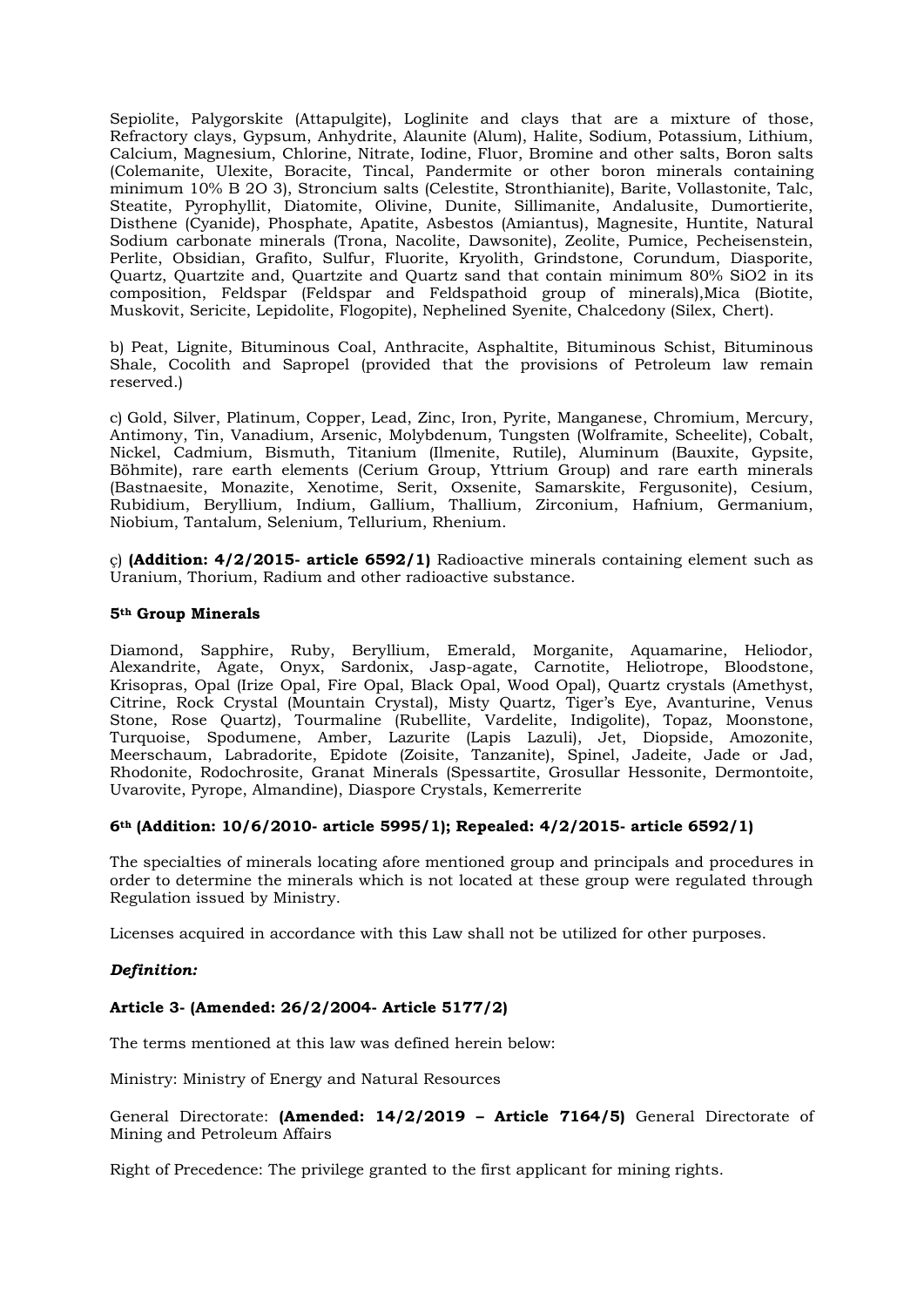License Law: Rights and obligations of license holder affiliated with their licenses.

Discovery: **(Amended: 14/2/2019 – Article 7164/5)** Discovery of a source or a reserve as a result of a report prepared in accordance with the national mining reserve and resource report code during any license period.

Exploration License: Authorization certificate given in order to enable mineral exploration activities of a certain areas.

Operating License: Authorization certificate given in order to perform operational activities.

Permit of Operating: Permit for putting a mine into operation.

License: **(Amended: 14/2/2019 – Article 7164/5)** Document given by General Directorate within the frame of Regulation indicating principles and procedures for exploration and operating minerals.

Declaration: **(Amended: 14/2/2019 – Article 7164/5)** Document submitted to official entities in written and/or electronic form by relevant persons in order to clarify and explain any circumstances.

Mine Registry: Registry at where all information related to mining activities are registered.

Tailing: Ore produced as a requirement of operation; but which was not able to proceed according to current economic and technic conditions.

Prospecting: Work of collecting preliminary information that constitutes the basis of mining exploration activities.

Proved Reserve: **(Amended: 4/2/2015-article 6592/2):** The operable part that was determined within its three dimension of sources and according to these dimensions in which has the lowest risk regarding continuity and that under the impacts of geological, mining, metallurgical, economic, marketing, legal, environmental, social, financial and under current situations.

## Economic Ore: **(Repealed: 4/2/2015- article 6592/2)**

Expropriation: The decision of expropriation given for mining activities towards private proprietorship areas locating at mining license during the period of operating license.

Supervision: Inspecting of executing of operations in accordance with its techniques and security regulations.

Supervisor: Mining engineer being responsible and authorized for conducting supervision of operations on technical and security basis.

Reduction: Reduction of licensed areas in accordance with this law.

## Annuled: **(Repealed: 14/2/2019 – Article 7164/5)**

Activity Report : **(Repealed: 4/2/2015- article 6592/2)**

Technical Document: Documents containing technical information such as production map, geological, geophysical, hydrogeological report, map, cross-section, reports mining exploration and operation activities prepared by concerned engineers and other technical staffs for the mining and operating activities and other relevant issues indicated at law.

Sales Information Form: **(Repealed: 4/2/2015- article 6592/2)**

Activity Information Form**: (Repealed: 4/2/2015- article 6592/2)**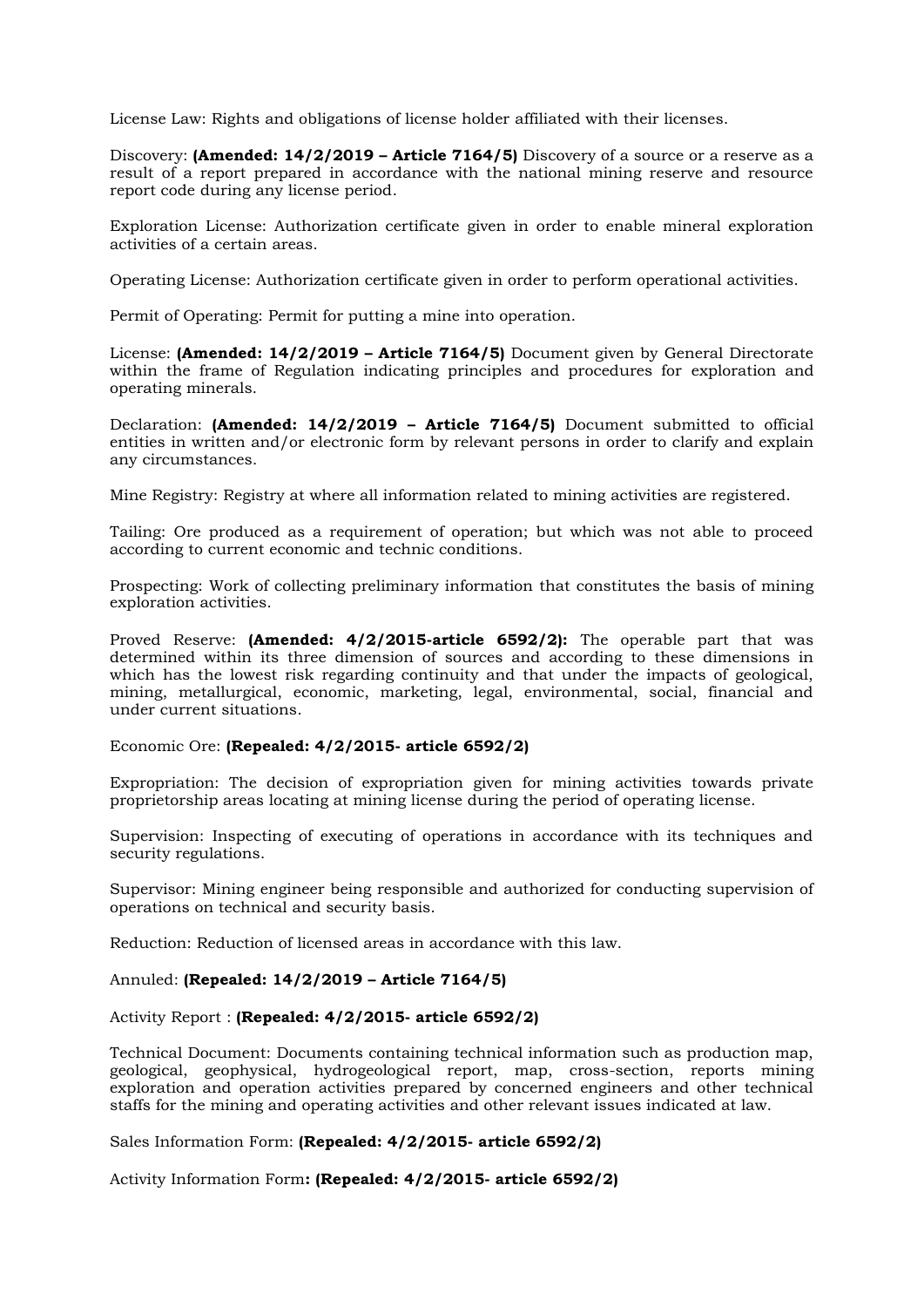Exploration Activity Report: Document to be submitted to General Directorate regarding the exploration activities executed at the license areas.

Production Map: Map having the quality of scaled statement and which indicates manufacturing places at operations, the quantity and the way of how it was conducted.

Project **(Amended: 4/2/2015-article 6592/2):** Report served as a statement that regulates the process of producing goods and ores to be conducted in order to provide the current potential demand by using a chosen technology which provides the aim of assessing the mining resources under the earth crust.

Weighbridge Receipt: A weighing slip that indicates the weight of ores at the ores transfer.

Dispatch Receipt: Documents served as a statement in which contains the information of transport waybill that mentioned Amended, by the Law numbered 2365, Article 240,first paragraph and (a) sub-paragraph of Tax Procedure Law numbered 213.

Specialized Government Entity: **(Amended: 14/2/2019 – Article 7164/5)** Public institutions and organizations specialized in mining activities.

Mining Rights: **(Amended: 14/2/2019 – Article 7164/5)** The permits to be acquired for exploration, discovering, development of the proved reserve and operating of the mines and financial possibilities to be granted to those that assist to discover the mining resources.

Security Deposit **(Repealed: 4/2/2015- article 6592/2)**

State's Right: **(Amended: 14/2/2019 – Article 7164/5)** The shares of State to be accrued by the provided income of extracting mines which the license owner has the obligation to pay.

Critical Ore Stocks: Ore stock in adequate economic growth in order to endure the depressed economic circumstances.

Force Majeure: Flood, fire, earthquake, firedamp explosion, collapse, landslide and similar cases.

Unexpected Situation: The circumstances that not able to get the necessary permits from other entities pursuant to the concerned legislation due to unexpected changes at tenor, geologic, marketing, transportation and infrastructure.

Infrastructure Facility **(Addition: 10/6/2010- article 5995/2):** The compulsory temporary constructions and buildings that were compulsory for mining activities and that limited within the license period including prolonging such as way, water, communication, energy transfer line, belt conveyor, aerial line, shaft facility, construction building, dining hall, workshop, weighbridge facility, mining stock area, tailing disposal area, tailing dam, transformer, explosive substance and equipment store.

Temporary Facility **(Addition: 10/6/2010- article 5995/2):** Facilities and infrastructure facilities being constructed in accordance with the period of mining license.

The Board: **(Repealed: 14/2/2019 – Article 7164/5)**

Facility **(Addition: 10/6/2010- article 5995/2):** All kinds of crushing, screening, grinding, cutting and sizing facilities within the scope of processing facilities asphalt production, ready-mixed concrete, constructional component facility, pendant table, jig, concentrator, flotation, leach, calcination, bioxidation and relevant facilities for preparing and concentration, temporary facilities such as agitating, storing, stocking, gaining and removing waste facilities.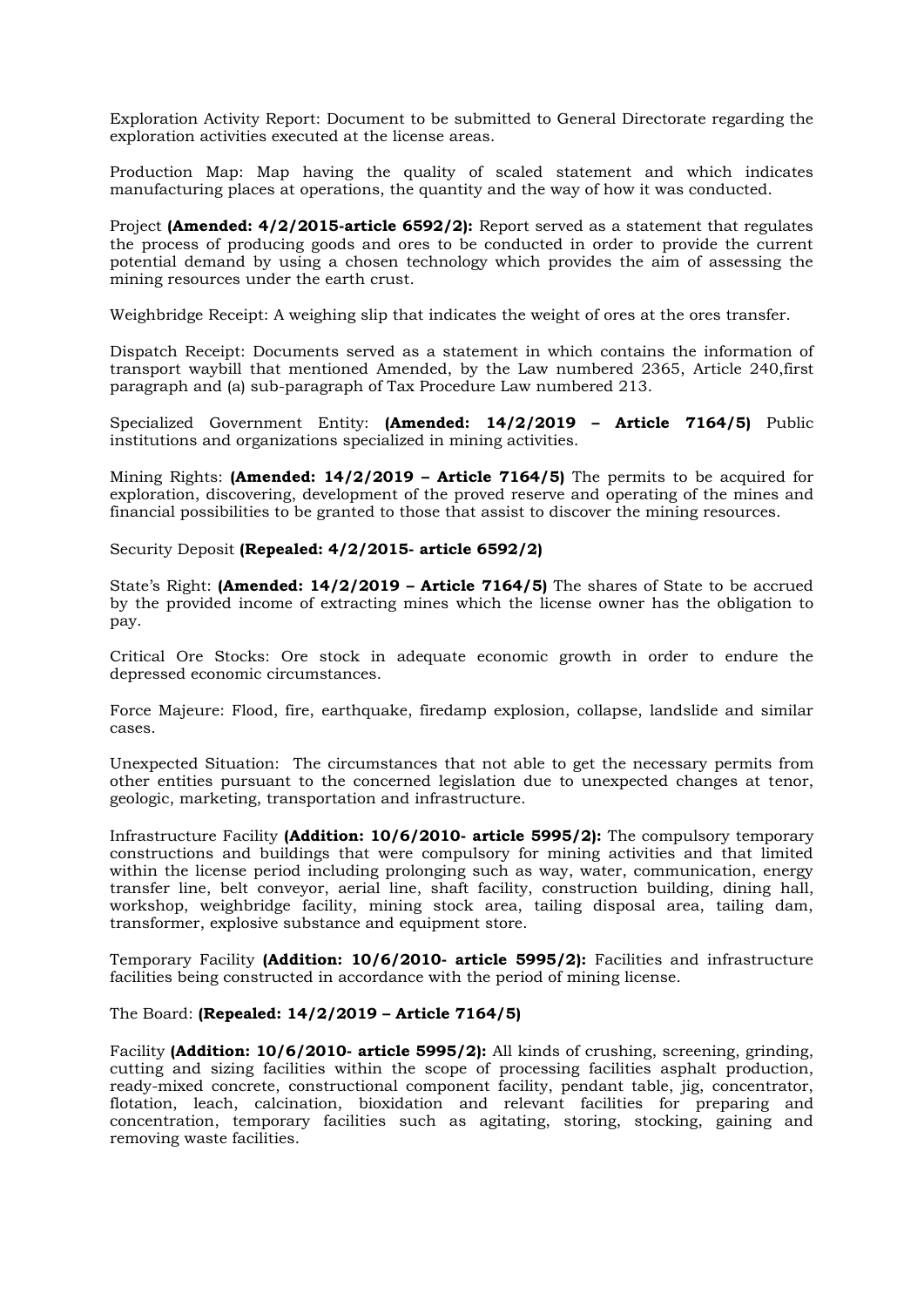Project of Mine Exploration **(Addition: 10/6/2010- article 5995/2):** The Project**,** within the content of time schedule at exploration licensed area, containing exploration activities which will be conducted during the process of exploration in order to explore a mine deposit to be operated economically and investment information and sufficiency of finance with regard to accomplish of these activities.

Preliminary Survey Report **(Addition: 10/6/2010- article 5995/2):** Report in which the grounds of determining the target area and mine/ mines to be explored are mentioned and that contains interpretation being prepared through the current information and assessments.

Pre-Exploration Activity Report **(Addition: 10/6/2010- article 5995/2; Amended 4/2/2015-article 6592/2):** A resource report containing the estimated tenor/ quality in line with the data obtained regarding the mentioned minerals at the mining activities project during the pre-exploration period.

General Exploration Activity Report **(Addition: 10/6/2010- article 5995/2; Amended 4/2/2015-article 6592/2):** A resource report containing procedures and applications mentioned at mining exploration project with regard to minerals at general exploration period and information regarding estimated exploration activities such as drilling, slitting, shaft and drift at the detailed exploration period.

Detailed Exploration Activity Report **(Addition: 10/6/2010- article 5995/2; Amended 4/2/2015-article 6592/2):** A resource report containing procedures and applications mentioned at mining exploration project with regard to minerals at detailed exploration period and information regarding estimated exploration activities such as drilling, slitting, shaft, drift and other documents.

Resource **(Addition: 10/6/2010- article 5995/2 Amended 4/2/2015-article 6592/2):**  The solid, liquid and gas accumulation that will satisfy the probable economic expectations within the basis of form, quality, quantity at earth' crust and deep down.

Estimated Price **(Addition: 10/6/2010- article 5995/2):** The price to be determined by relevant special provincial administration taking account of types, reserve and its location at the license given for  $1<sup>st</sup>$  Group(a) minerals by means of getting permit from the property owner and during the processes of prolonging the period of license.

Operating Report **(Addition: 4/2/2015- article 6592/2):** Document, whose procedures are determined by regulations, that indicates amount of production, amount and quantity of selling, stock and that kind of data and financial statute such as total income and accrued State right.

Reserve **(Addition: 4/2/2015- article 6592/2):** The resource whose part was determined with its amount and quality and that is producible and processable under the current economic conditions and.

Probable Reserve (**Addition: 4/2/2015- article 6592/2):** The quantity of ore not able to be described as proven reserve on basis of continuity issue and that contains uncertainty regarding parameters such as economic cooperation, geologic, mining, metallurgical, economic, marketing, environmental, social and financial.

License Fee **(Addition: 4/2/2015- article 6592/2) (Amended: 14/2/2019 – Article 7164/5):** The price**,** calculating the base price in accordance with annexed tables numbered (1) and (2) by means of multiplying factors determined regard to the number of calendar years which the license is in force, mineral groups, type and size of areas and should be paid into annually until the end of January, for exploration license that should be paid into the budget of the General Directorate; also the price, for operating license, whose 30% to be paid as a collateral to ensure the conformity process with environment, whose 20% should be paid into the budget of the General Directorate, whose 50% should be paid into account of accounting unit of General Directorate as to be registered as an income to general budget,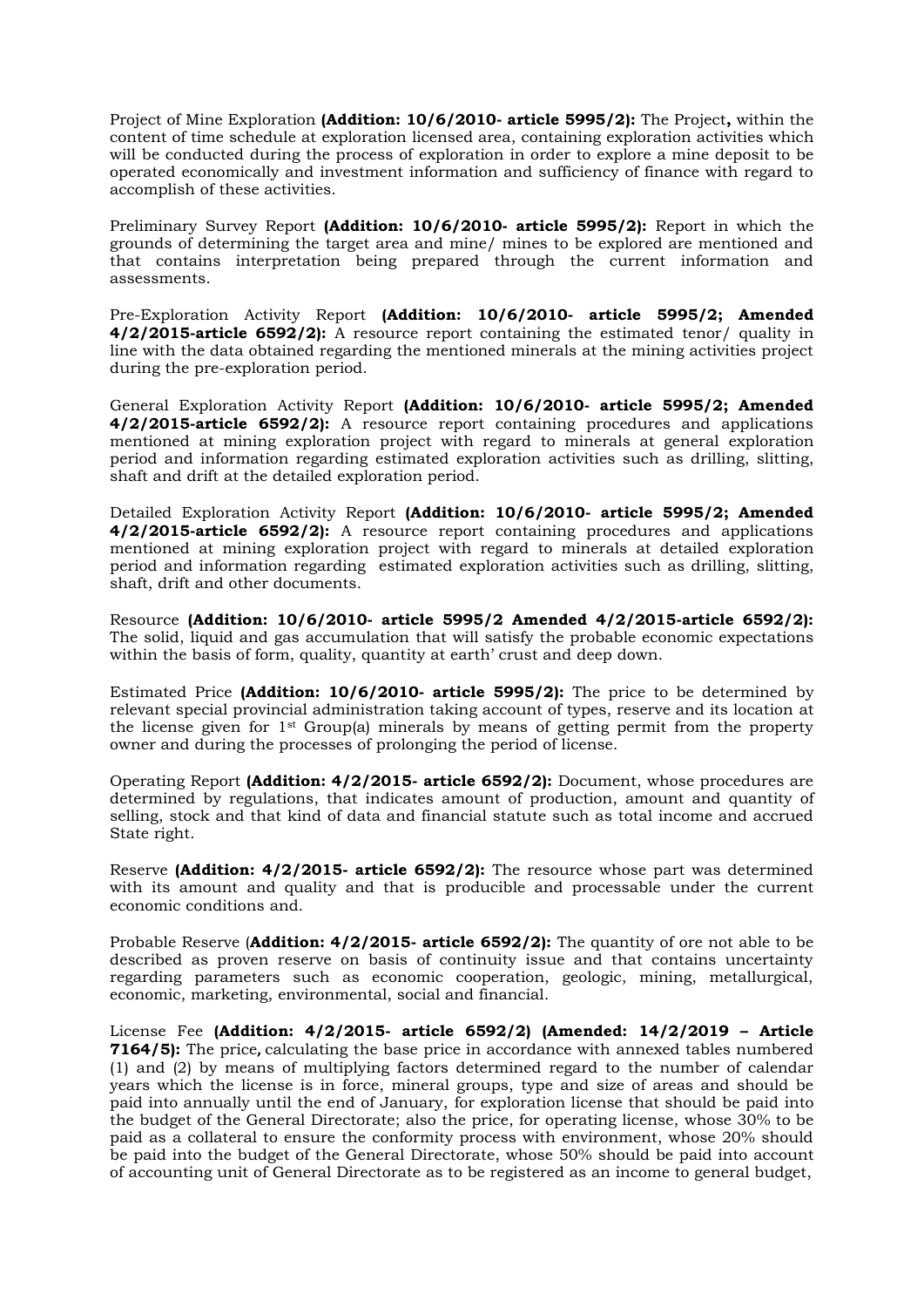Authorized Legal Persons **(Addition: 4/2/2015- article 6592/2) (Amended: 14/2/2019 – Article 7164/5):** Legal Persons having the authorization granted by General Directorate, who are authorized and responsible for preparation of the report, project and any technical documents to be submitted to General Directorate within the scope of this law and whose more than half of shares belong to engineers or employing engineers whose qualities and quantities are determined by regulation, who have the mining exploration license or operation.

Feasibility Period **(Addition: 4/2/2015- article 6592/2):** The period in which works so as to be conducted presenting the exploitability of deposit within economic value which is determined at the end of detailed exploration process.

Feasibility Report **(Addition: 4/2/2015- article 6592/2):** A comprehensive report that the impacts of geological, mining, metallurgic, economic, marketing, legal, environmental, social and finance are examined in sufficient details at recommended mine project so as to show its exploitability of the deposit within economic value.

Execution Report of Operating Project **(Addition: 4/2/2015- article 6592/2):** The report to be submitted to General Directorate, by time it is passed to producing process, within the scope of time limits and procedures indicated at regulations on executing the operating projects.

Permanent Supervisor **(Addition: 4/2/2015- article 6592/2):** Mining engineer employed permanently at operating.

Mining Operating Activities: **(Addition: 14/2/2019 – Article 7164/5)** Preparatory work and operating activities for the production.

Mining Activities: **(Addition: 14/2/2019 – Article 7164/5)** Exploration of mines, preparatory work regarding production, production, shipment, ore preparation and enrichment, disposal of wastes, stocking/storage operations in the license area, closing of mining enterprises and making them compatible with the environment and making temporary facilities for these activities.

Right to Develop Proved Reserve: **(Addition: 14/2/2019 – Article 7164/5)** The shares acquired by natural/legal persons and/or public institutions and organizations who discover proved reserve, which is determined by a report prepared in accordance with the national mining reserve and resource report code, within the scope of the contract made between the license owner or the General Directorate regarding the tender areas, and the natural/legal persons and/or public institutions and organizations.

Technical Staff: **(Addition: 14/2/2019 – Article 7164/5)** Mine, geology, geophysical engineers and map engineers in case of need and other engineers who are employed within the scope of the Law and related regulations considering the operating technique, size and structural situation.

## *Sovereignty and Disposal of State:*

**Article 4:** The sovereignty and disposal of the mines belongs to State; they are not under proprietorship of the landowners in where it exists.

## *Impartibility, Assignment and Transfer of Rights:*

**Article 5: (Amended Paragraph: 14/2/2019 – article 7164/6)** Rights of the first application (precedent), exploration license, discovering, development of proved reserve and operating license which based on mines cannot be divided into shares. Each of them shall be dealt as an entire.

**(Amended Paragraph: 4/2/2015- article 6592/3)** Mining licenses, right to develop the proved reserve and discovery rights may be assigned. It should be paid into as an assigning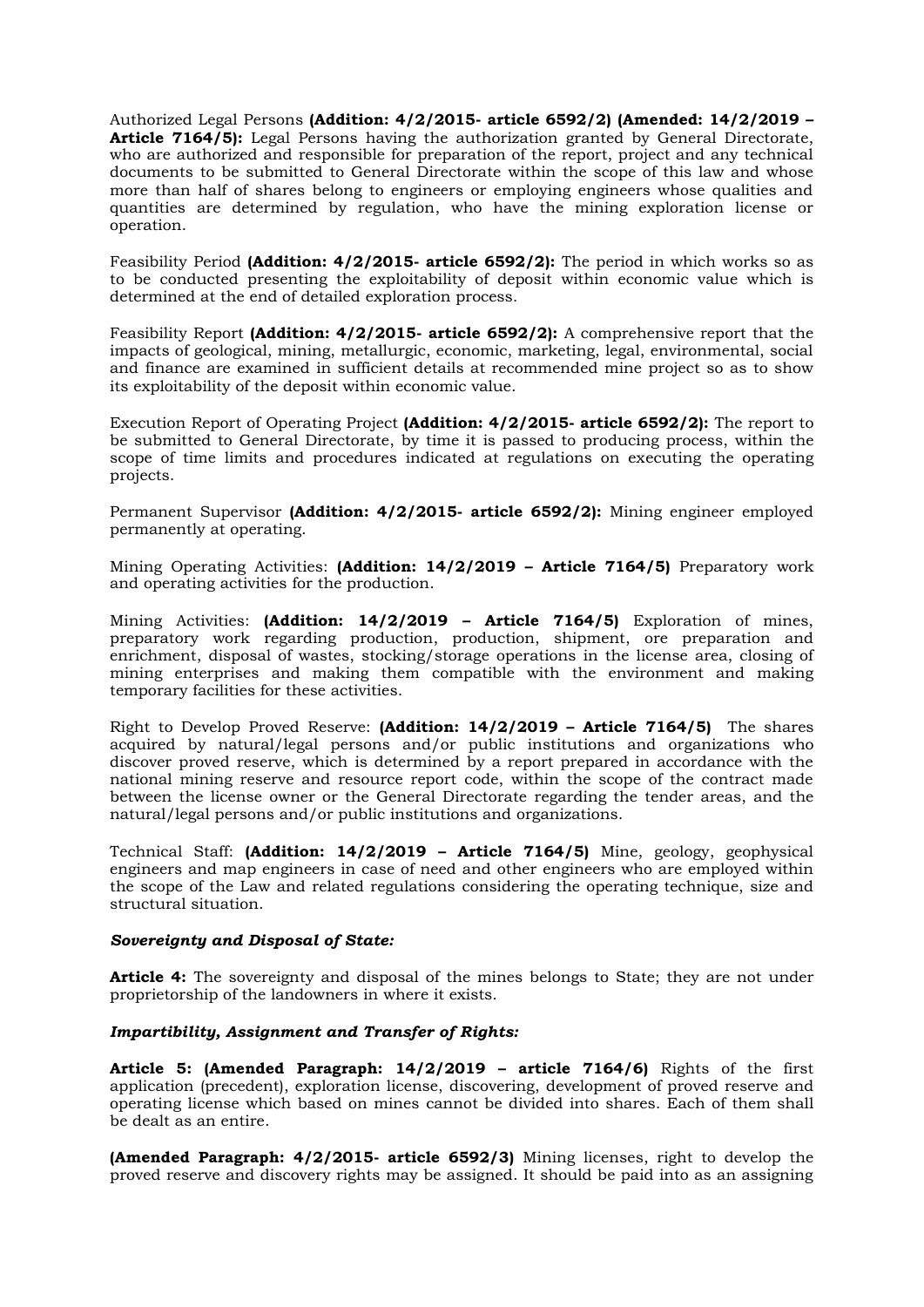fee whose amount is the double prices of licenses when was prior to assignment and at the date of assigned of exploration and operating license. The assignment shall be made with the approval of the Ministry.

The situation shall be registered at mining registry. Assignment transaction is concluded after it was annotated at mine registry.

The rights and obligations can be transferred through inheritance. The rights and obligations shall be transferred to one of the inheritors or to a third party that meets the requirements laid in Article 6, by a power of attorney containing the power of attorneys of all inheritors. In case of not reaching an agreement, with an application issued by one of the inheritors, the court will rule to allocate afore stated right to the most competent one of the inheritors or if it is not also possible to sell the license. The Court shall settle the matter by simple trial civil procedure. In the event any relevant lawsuit is not filed, the licenses that could not concluded its assignment transaction within 6 months shall be abolished**. (Repealed last sentence: 4/2/2015- article 6592/3)**

**(Additional Paragraph: 4/2/2015- article 6592/3)** The procedures and merits regarding the transaction of assignment and transfer shall be determined by regulation.

The assignment and transfer of rights over the mines shall not delay the execution of the provisions laid in this Law and regulation.

# *Mining Right:*

**Article 6:** Mining rights shall be granted to Turkish citizens being qualified to enjoy their civil rights; to companies, having legal entities, established in accordance with Turkish Republic Legislation and2; to public economic enterprises having the authorization on this matter and their entities, affiliates and associates and other public institutes, establishments and administrations.

Mining rights shall grant to a single real and legal person.

It shall not grant license to public officers, other public officials, the personnel on contracted and casual employed at field service and central organization of General Directorate.<sup>3</sup>

The ones who became officer while having the authorization of mining exploration and operating shall derogate their rights within 6 months from the date of their employment in public service initiated.

The inheritor who is subjected to prohibition regulated at third paragraph and inherits a mining license by means of succession; it shall be applied upon that, in case of not removing this impediment situation, the fourth paragraph of Article 5.

**(Addition: 14/2/2019 – article 7164/7)** Rights of discovering and develop proved reserves shall be registered to the mine registry for the informative purposes. Transfer, succession, abandonment and the cancellation of the license does not eliminate the registered discovery right and the right to develop proved reserve, except for the termination of the license law under the provisions of the third paragraph of Article 24. The General Directorate is not a party to the discovery right and the right to develop proved reserve. In this period, parts of these fields that can not be allowed to be licensed are reduced from the licensed area and licensed with tender.

## *Permits for Mining Activities<sup>4</sup>*

<sup>2</sup> *The phrase "... in whose article of association, it is indicated that mining is included in their field of activity" has been repealed with the article 7 of the Law numbered 7164 dated 14/2/2019.*

<sup>&</sup>lt;sup>3</sup> The phrase of "pre-operating" was were repealed by Article 38 of the law numbered 5177 and dated 26/2/2004, and with article 37 of the same law it was amended " related departments" to " General Directorate" and applied to the context.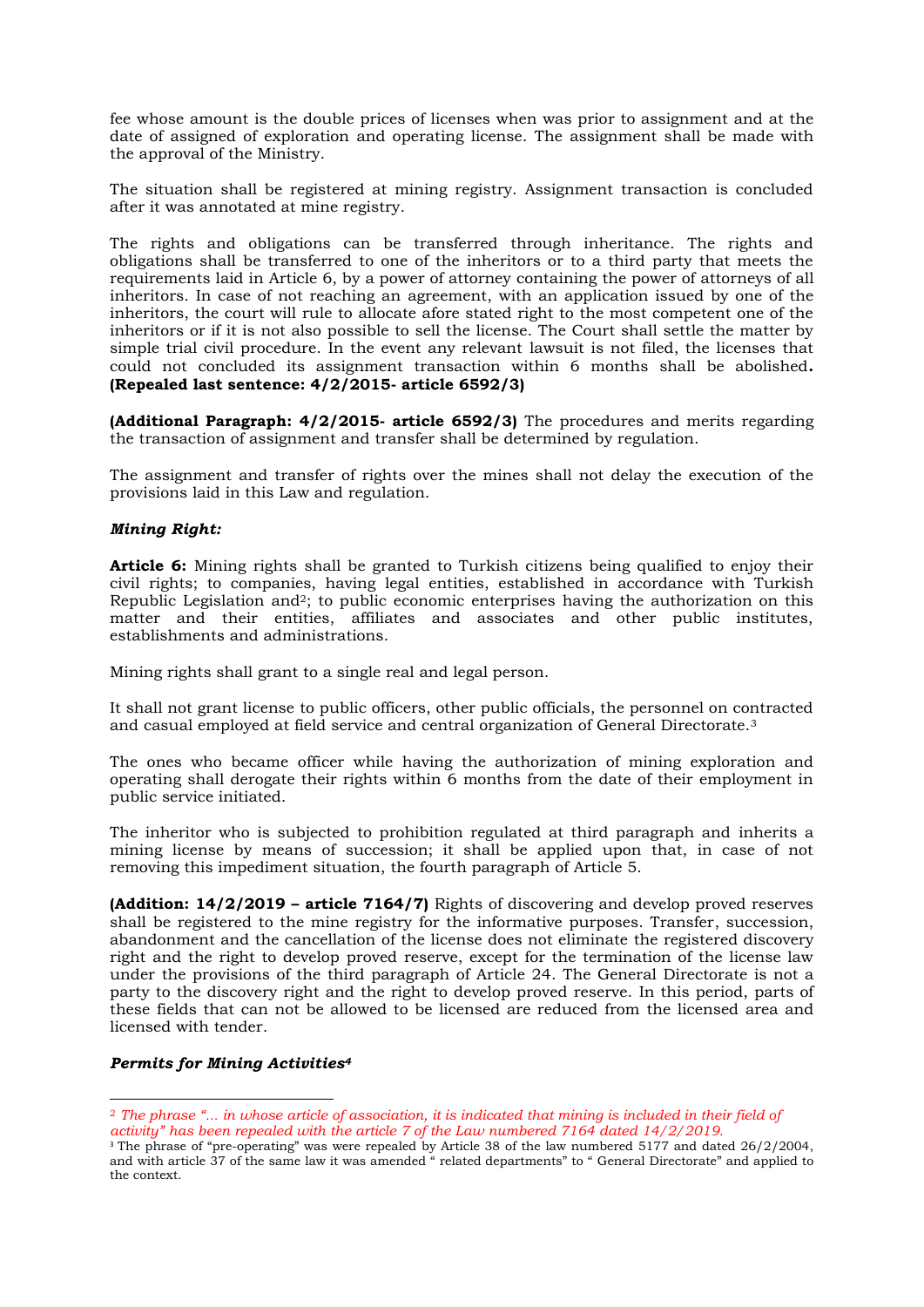#### **Article 7(Amended: 26/5/2004- article 5177/3)**

**(Paragraph cancelled: by the decision of Constitutional Court dated 15/1/2009 and numbered E.:2004/70, K.:2009/7; readjusting: 10/6/2010- article 5995/3)** Regarding conducting mining activities and executing the licensing process Ministry can implement restrictions, by also getting opinions of related entities, on licensing areas to be newly delivered by taking mining operating procedure, the area conducted activity, type of mineral, the environment impact of the investment, urbanization and related issue into account and provided that protecting acquired of licensed areas including extension request. The areas applicable for licensing by means of first application and tender procedure can be closed to license application by taking restrictions regulated at other law into account. The areas whose restrictions remove shall open to exploration by means of tender procedure. Every restriction to be implemented regarding mining activities behind this law shall be regulated merely by law.

**(Additional Paragraph: 10/6/2010- article 5995/3)** Coordinates of special environment protection zone, national parks, wild life protection and enhancing areas, protection forests, areas that needs to be protected in accordance with the Coastal Law numbered 3621 and dated 4/4/1990, 1st Degree military forbidden zone, areas whose 1/5000 scaled zoning plan had been approved, 1st Degree protected area and investment areas, investment areas allocated out of the purpose of mining and issued positive opinion by General Directorate such as electric power plant, organized industrial zone, pipelines of petroleum, natural gas and geothermal shall be informed to General Directorate by related entities.

**(Additional Paragraph: 10/6/2010- article 5995/3) (Amended: 14/2/2019- article 7164/8)** In case the license applications submitted to the fields specified in the second paragraph of this article provide the rights, the license shall be issued provided that the license fee is deposited within two months and the application is made in accordance with the article 16. The license owner shall be given one year to obtain permission from the relevant institutions for these fields which are in the license area. In this period, parts of these areas that cannot be allowed to be licensed are licensed by the tender.

**(Additional Paragraph: 10/6/2010- article 5995/3)** The mining exploration and operating activities to be conducted in state forests and the temporary facilities to be constructed depending on compulsory time limit for that kind of process and its license period shall give permit in accordance with Forest Law numbered 6831 and dated 31/8/1956.

**(Additional Paragraph: 10/6/2010- article 5995/3)** It shall give permit to mining exploration and operating activities at the wild life protection and enhancing areas and temporary facilities for these activities within the scope of determined principles at the environment impact assessment report. The permits including extension request shall resume to the end of license law.

**(Additional Paragraph: 10/6/2010- article 5995/3)** It shall not be obtained permit, depending on applicable procedure, technology and depth, for the corresponded surface of underground mining activities whose project is found appropriate by General Directorate. It is compulsory to obtain necessary permit, depending on underground mining activities, for surface installation or areas hit heading.

**(Additional Paragraph: 10/6/2010- article 5995/3)** In case that the areas on where mining activities will conduct are subjected to obtain permit, it is compulsory to obtain necessary permit pursuant to concerning provisions. However, after General Directorate issued operating license, in the event that the licensed areas became subjected to areas to be obtained necessary permit, the activities may remain proceeding by protecting the acquired rights that was acquired by means of fulfilled the liabilities set forth at codes. It shall be determined by General Directorate that the areas which are subjected to permit procedure according to other codes.

<sup>4</sup> The headline of article which was "The places where are obliged to permit for mining activities", it was amended as it was added to the context by Article 3 of the law numbered 5177 and dated 26/5/2004.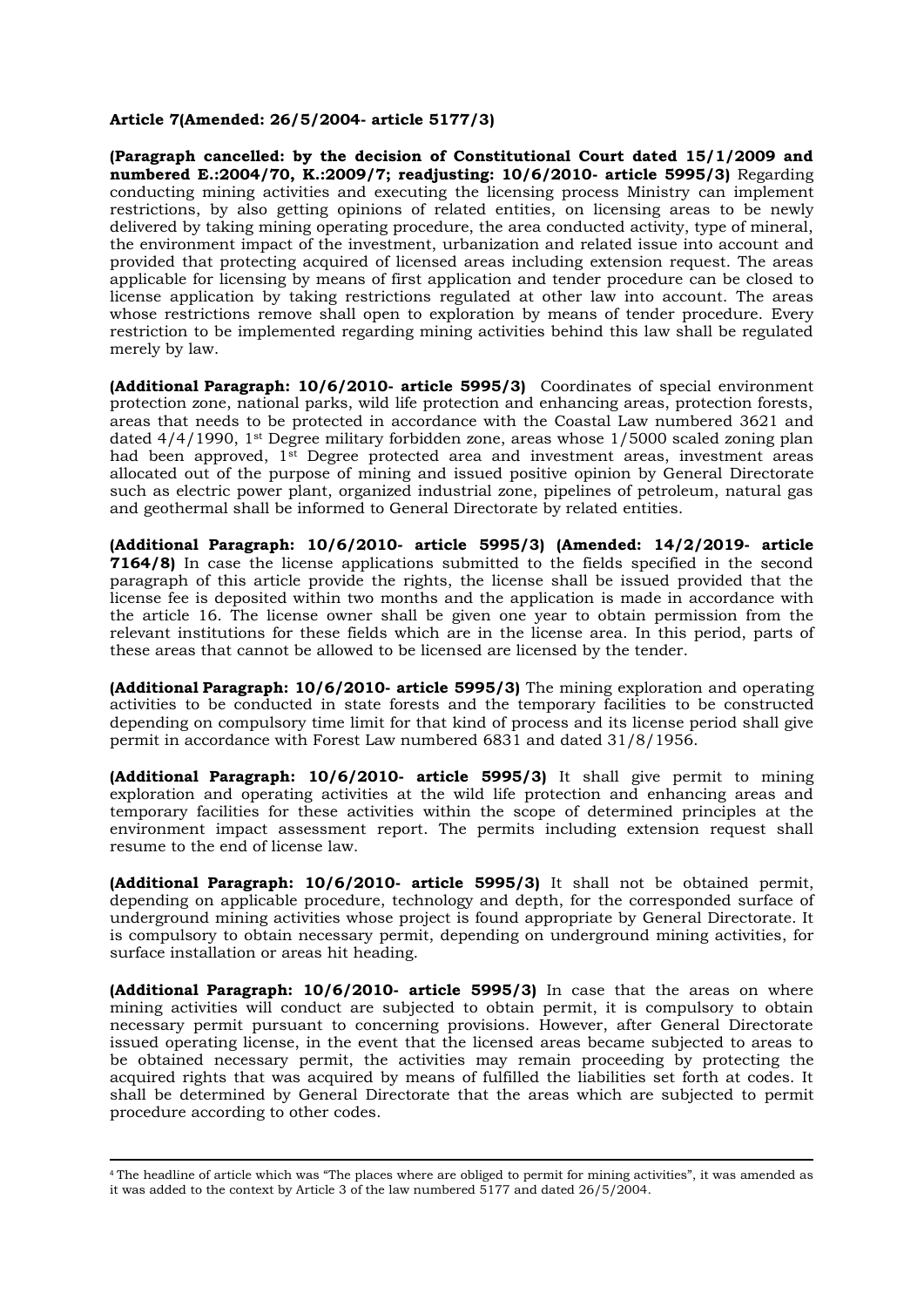**(Additional Paragraph: 10/6/2010- article 5995/3)**It shall give permit to activities of mining exploration and operating and infrastructure facilities, providing to protect the acquired rights and on condition that it shall not conduct gallery procedure explosion on tape having the wide of 1000-2000 meters distanced from the max level of flush tank that used for drinking water and utility water and it shall not be discharged water directly to the receiving body without purifying. Within the protected areas after 2000 meters, mining hoisting and any type of facilities that found appropriate according to environment impact assessment report may be established. However, it is compulsory regarding discharging to receiving body during the activities that it shall comply with the limitations determined by related regulations.

**(Additional Paragraph: 10/6/2010- article 5995/3)** Business license and work permit for facilities on licensed areas according to mining production activities and activities based on it shall be issued by provincial special administrations or the investment monitoring coordination presidency. **(Additional Sentence: 14/2/2019 – article 7164/8)** The business license and work permit cannot be issued in the mining license areas for the mining production operations and other operations and/or facilities other than the temporary facilities in the license area relating to the mining production operations, unless there is a Ministry authorization. During the process of issuing these licenses, the fee on business license that was collected by municipalities in accordance with provisions to Code on Incomes of Municipalities shall be collected by the investment monitoring coordination presidency in provinces with metropolitan municipality, provincial special administration in other provinces. 50% of this amount is directly transferred to related the account of district or Union for Providing Services for Villages in order to utilize for the infrastructure investment where is limited with the licensed zone. In case that these areas stayed inside the adjacent area of municipalities, 50% of the fee shall transfer to the account of municipalities.<sup>5</sup>

During the examining and auditing that should be conducted according to legislation by related ministries, in case of determining that working process at licensed areas was not appropriate according to principles of law, the transaction to be conducted within the scope of legislation shall be informed to General Directorate. The mining activities, which were determined that they endanger the health of environment and people, shall be suspended until the necessary measures will be taken.<sup>6</sup>

The Environment Impact Assessment transactions by Ministry of Environment and Forest, other transactions related with the other permits by the concerned Ministry and public entities shall be terminated during the environment impact assessment within three months. The material obligations required by the legislation of the Ministry and other ministries shall be compensated by the license holder.

**(Amended Paragraph: 10/6/2010- article 5995/3)** The mining activities located in zoning areas shall be conducted by means of obtaining permit from related local authorities. This provision shall not apply to the mining areas that was included into zoning areas after had obtained license. It shall not be issued zoning plan for the mining activities which was conducted or will be conducted for areas not having zoning plan and temporary facilities and their auxiliaries based on these activities. Mining licenses with the land registration shall process to notes of environmental plan and zoning plan. Temporary facilities and their auxiliaries that is necessary for mining activities conducting on unplanned areas are not subjected to permit on utilizing construction and building. However, it shall be informed to provincial special administration or the investment monitoring and coordination presidency that these buildings are complying with science and healthy rules. Necessary temporary facilities and buildings as an auxiliary for mining activities that proceeded on unplanned areas shall be deinstalled subsequently within one year from suspension of mining activities

<sup>&</sup>lt;sup>5</sup> With the 8th article of the Law No. 7164 dated 14/2/2019, the phrase of "or the investment monitoring coordination *presidency" has been added to follow the phrase of" provincial special administrations", and the phrase of "the investment monitoring coordination presidency in provinces with metropolitan municipality, provincial special administration in other provinces" has been added to follow the phrase of "shall be collected by".* <sup>6</sup> The figured phrase

of " this regulation" at this paragraph amended to " related law" and applied to context by article 3 of the law numbered 5995 and dated  $10/6/2010$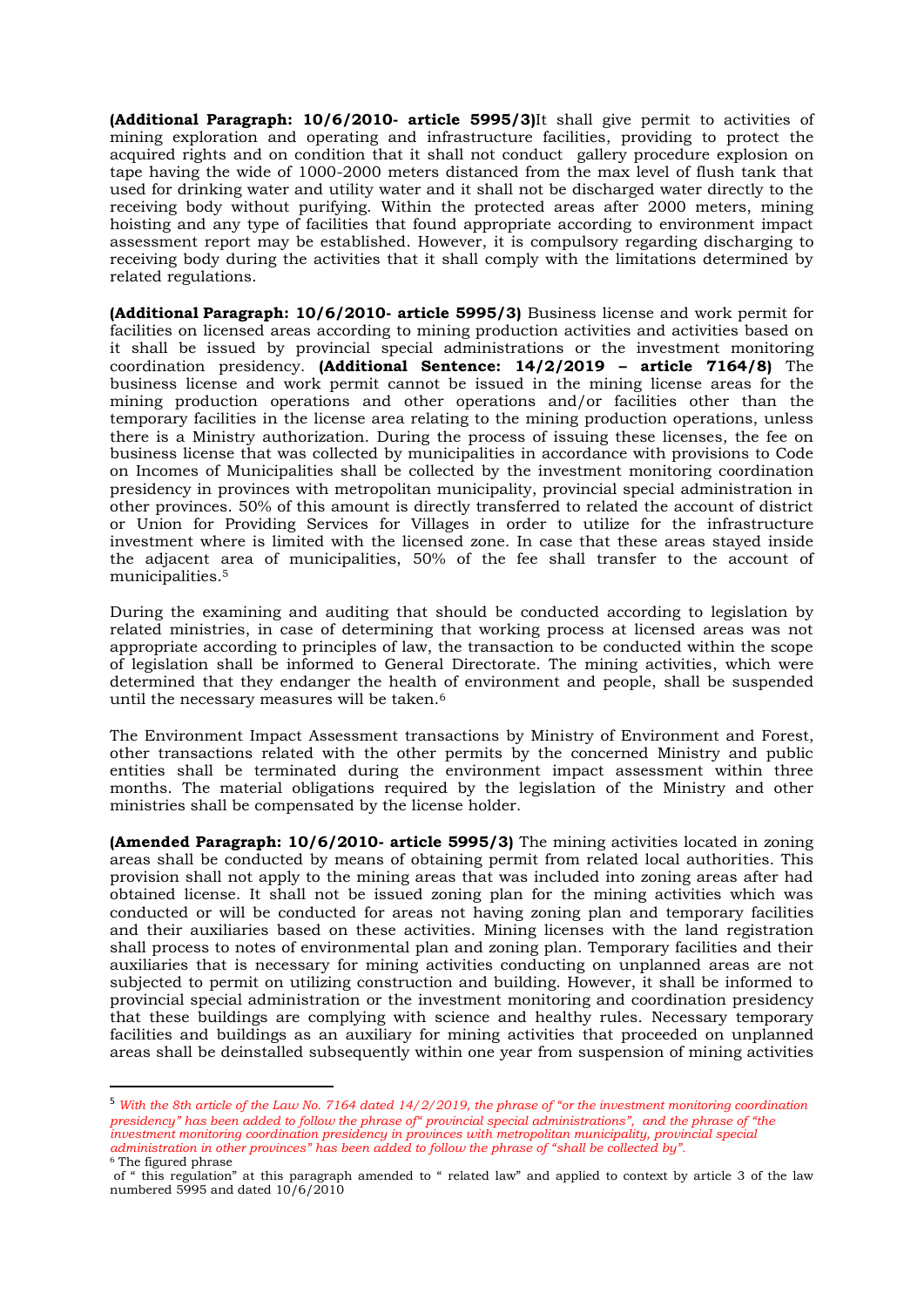by the license holder, the ones for which being obtained positive environment assessment report, it may give permit, for free of charge in line with the approval and request of administration, to facilities of both areas road, water, communication, energy transfer line, belt conveyor, aerial line and shaft as long the procedure indicated in environment impact assessment report as. For the others, it is compulsory that having deinstalled or brought the area into conformity with the environment in time. If the license holder did not fulfill these obligations, the liabilities concerning the health of environment and people will remain. The transactions that are need to be conducted by the license holder, the expenses being conducted by governor and related administration shall be collected in accordance with the provisions of Law on Collection Procedure of Assets numbered 6183 and dated 21/7/1953.<sup>7</sup>

Mining activities at the locations where are reserved for public service or public interest and within a distance of 60 meters to that kind of facilities shall be subjected to the permit of Ministry, in case that within a distance 60 meters to buildings and within 20 meters to privately owned property shall be subjected to the permit of the proprietor. These distances may be increased by Ministry, if required, by taking into dimension of the mining activities, safety measures and structure of land account. Distance shall be measured horizontally.

Exploration activities shall not be subjected to any other permits except that it is counted in this law. On the other hand, operating activities shall be executed by regulations issued by Ministry in accordance with this law.

**(Amended Paragraph: 10/6/2010-article 5995/3)** The decision regarding mining activities and investments in the event that mining activities and investments concerning public utility such as State and city road, highways, railways, airports, harbor, dam, energy plants, pipelines of petroleum, natural gas and geothermal, water transport pipes or other investments belonging to natural persons or legal persons prevents each other, if not found other alternatives, shall be given by the Ministry by taking the appropriate opinion of the Ministry in order to determine the priority and significance of the investments in terms of public interest. These decisions taken by the Ministry replace the public interest decision. The Ministry shall decide to reduce the licensed area from the license or to cancel the license for the area where the mining operation activity cannot be made.

**(Additional Paragraph: 10/6/2010- article 5995/3)** Permits concerning licenses issued for minerals, that had not invested in, belonging to  $1<sup>st</sup>$  Group and  $2(a)$  Group, building raw materials used for buildings such as crushed stone, dam, rough instruction, puddle, harbor, road and concerning other investments at the same place which crossed with other mining license areas whose proven reserve were determined shall be given by General Directorate. It shall give permit to investments conducted for such issues just as drilling, shaft, drift, inclined shaft in order to determine the proven reserve at licensed areas and to other investments for areas excluded from the area whose proven reserve were determined provided that a decision being issued by General Directorate concerning the investments will not prevent mining activities. If there is an issue that impacts the investments being conducted by the license holder at these areas, the decision regarding this area shall be given by the Ministry. The permit related with other investment in operating licensed area may merely be given for the areas locating out of operating permit area or proven reserve area. The Ministry shall decide upon the situation that the investment crossed with operating permit areas or proven reserve area. If no investment conducted at the period of exploration license, this shall not constitute an impediment upon other investments.<sup>8</sup>

**(Paragraph cancelled: by the decision of Constitutional Court dated 15/1/2009 and numbered E.:2004/70, K.:2009/7; readjusting: 10/6/2010- article 5995/3; Repealed Paragraph: by the Decree Law Article 700/99 dated 2/7/2018)**

<sup>7</sup> *The phrase of "with the land registration" has been added to follow the phrase of "mining licenses", the phrase of "or the investment monitoring and coordination presidency" has been added to follow the phrase of "provincial special administration" with the article 8 of the Law No. 7164, dated 14/2/2019.*

<sup>8</sup> *The phrase of "The Board" has been amended to "The Ministry" with the Article 8 of the Law No. 7164 dated 14/2/2019*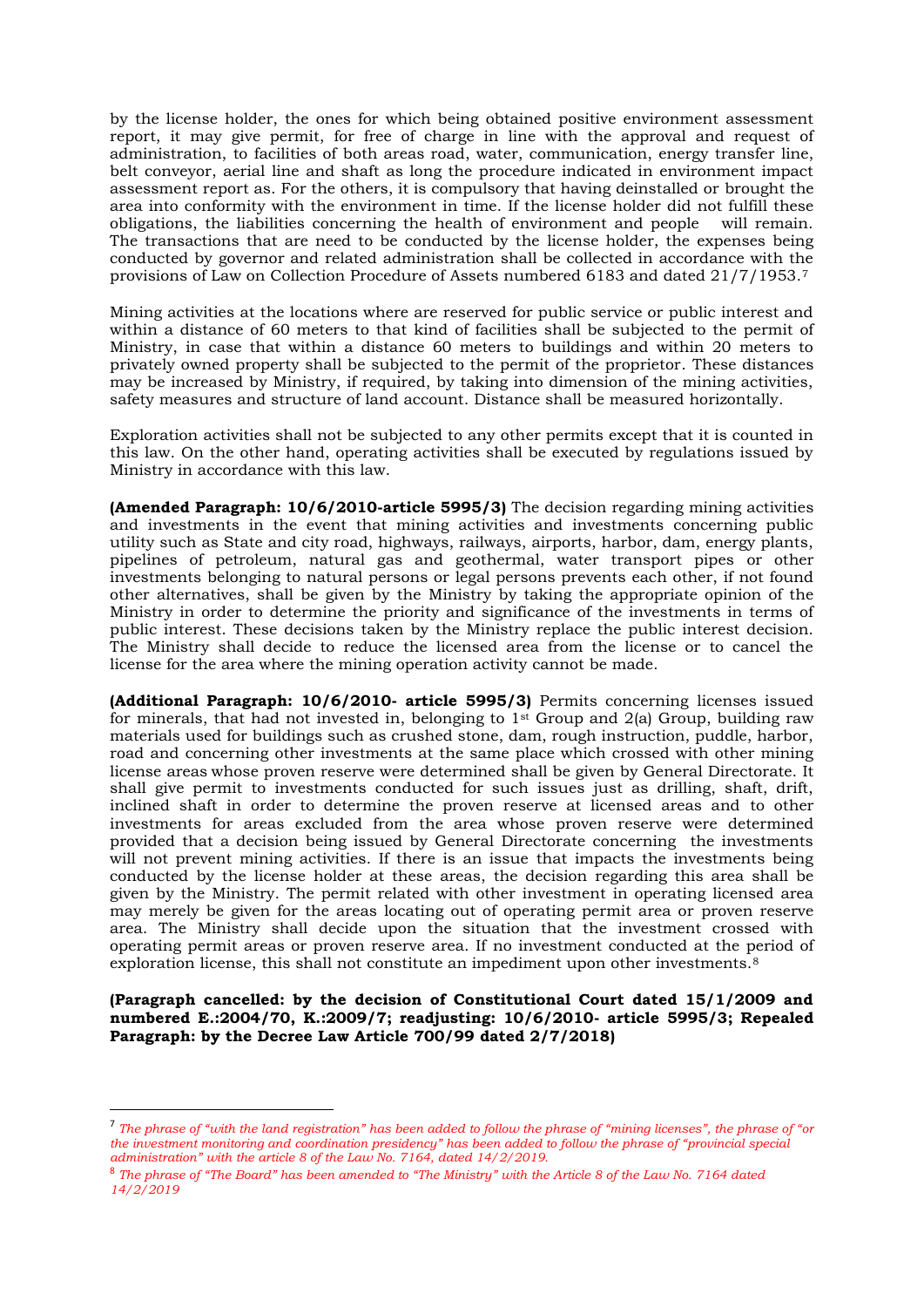**(Amended Paragraph: 10/6/2010-article 5995/3)** At the decision to be given by Ministry; on the condition that proven reserve area crossed with other investments it shall be assessed by taking into account firstly whether there is a possibility for producing mines in reasonable time period and whether there is an alternative area at the licensed areas providing the raw material needs for the mining facilities based on mid and edge product.<sup>9</sup>

**(Additional Paragraph: 10/6/2010- article 5995/3; Amended: 4/2/2015-article 6592/4)** The transportation allowance, day's wage and similar all expenses which is necessary for report, counselor fee, investigation and examination to be conducted if it deemed necessary by the Ministry or General Directorate shall be provided by investor or the license holder. Moreover, the investment costs of mining operator, whose activities were limited by the decision of Ministry or General Directorate, or owner of the investment, shall be compensated by the party that the decision given in favor of. **(Additional Sentence: 14/2/2019 – article 7164/8)** The amount that paid by the Ministry or by the General Directorate for any reason due to the investment conflicts can be recurred by the party that has been decided in favor. The principles of detecting and compensating the investment costs shall be determined by regulation issued by General Directorate. <sup>10</sup>

**(Amended Paragraph: 14/2/2019 – article 7164/8)** The permits which were given for mining activities and/or their affiliated temporary facilities shall be valid, alongside with the extensions, until the license law remains. In case the license is extended, all permits granted for mining activities and/or their affiliated temporary facilities are deemed to be extended without need for any action until the end of the period of the extension.

**(Amended Paragraph: 14/2/2019 – article 7164/8)** If it is detected that the decision related with environment impact assessment report, activities against to thirteenth paragraph or without having business license and work permit and proprietary permit, the operating activities shall be suspended by applied 46.579 TL amounted administrative fine. The public institution and organization who detects the violations shall inform the situation to the other relevant public institutions and organizations. If it is detected that these violations are repeated three times within three years from the date of the first detection including the first detection, the license shall be canceled.

**(Additional Paragraph: 14/2/2019 – article 7164/8)** In license areas, license owners cannot perform any activities other than mining activities and operations for the processing of mines, and cannot establish any facilities or substructure facilities other than temporary facilities. In license areas, license owner or other natural or legal persons, public institutions and organizations can only perform commercial or industrial activities if deemed appropriate by the Ministry.

**(Additional Paragraph: 14/2/2019 – article 7164/8)** Regardless of the nature of the land, the licensed areas cannot be used as a dumping area for excavation soil, slag, construction debris and other similar wastes, so that no loss of reserves can be caused in mining license areas, no dumping permit can be granted by public institutions and organizations for mining licensed areas. However, if the General Directorate determines the run out of the reserve in the mining license areas, the public institutions and organizations are allowed by the General Directorate. In case the run out of the reserve cannot be determined, or if the existence of the reserve is determined, the requests for dumping permission made by the public institutions and organizations to the General Directorate are considered as investment conflicts within the scope of fifteenth paragraph and resulted in accordance with the relevant provisions. Regardless of the nature of the land for the tender areas, the appropriate opinion of the General Directorate must be obtained. Those who act contrary to the provisions of this paragraph shall be imposed an administrative fine of ten times the administrative fine imposed on the seventh paragraph of Article 10 and the related operations shall be suspended, six months shall be granted for the removal of the dump from the licensed area or the area of the tender, if it is not removed within this period, the

<sup>9</sup> *The phrase of "The Board" has been amended to "The Ministry" with the Article 8 of the Law No. 7164 dated 14/2/2019*

<sup>10</sup> *The phrase of "The Board" has been amended to "The Ministry" with the Article 8 of the Law No. 7164 dated 14/2/2019*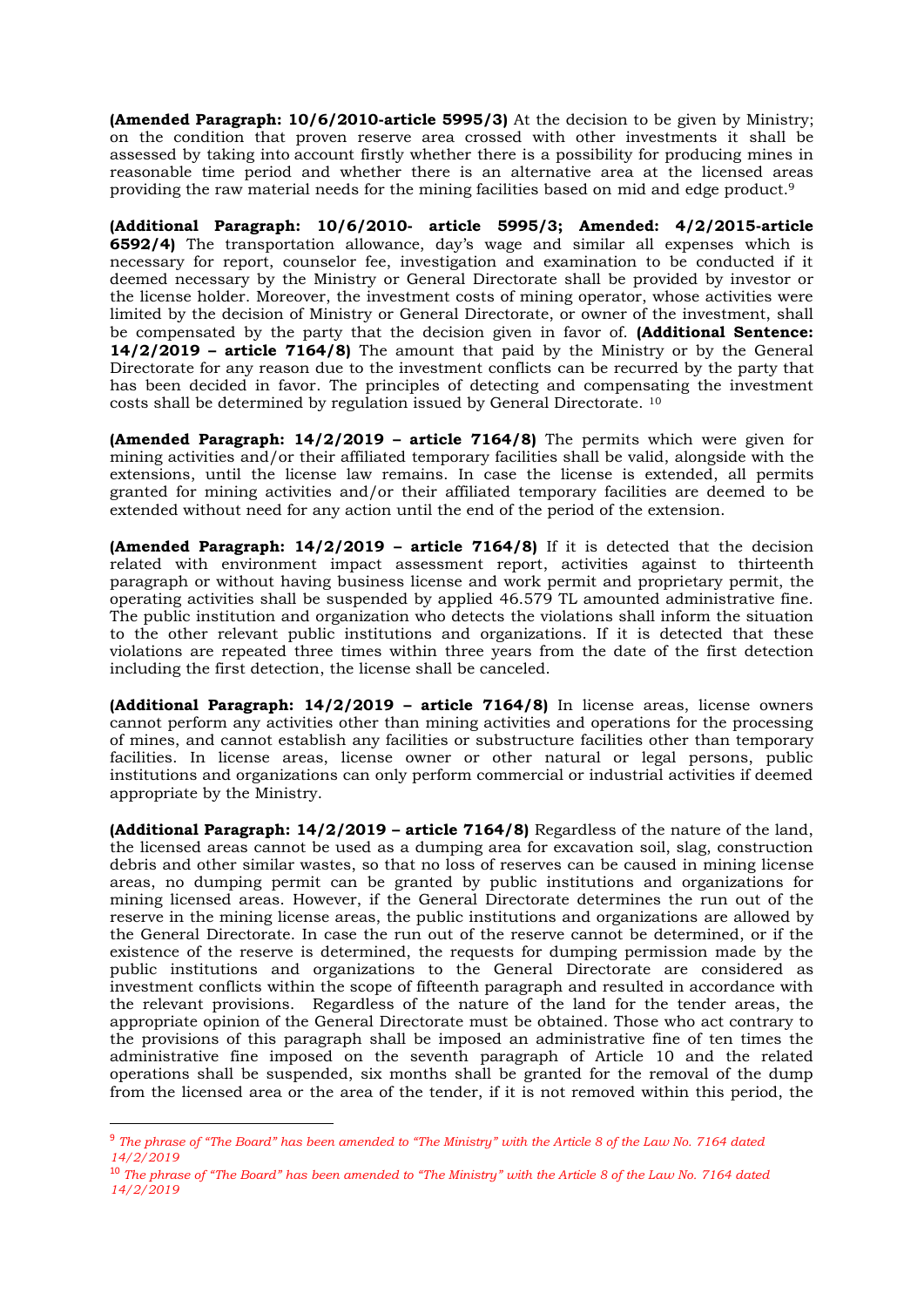administrative fine under this paragraph shall be applied as double. The expenses incurred due to the fulfillment of these transactions by the governorship or the related administration shall be collected in accordance with the provisions of the Law No. 6183.

## *Situations in which mining rights cannot be granted*

# **Article 8 - (Repealed: 26/5/2004- article 5177/38)**

# *Mining Incentives Measures***:**

# **Article 9 - (Amended: 26/5/2004- article 5177/4)**

**(Amended Paragraph: 10/6/2010-article 5995/4)** The mining activities shall be benefited from incentives determined by the President. However, the production facilities in which ready-mixed concrete, asphalt and building elements are produced shall not be assessed within the scope of mining activities excluded production industry sector.<sup>11</sup>

Those that create additional value by processing minerals that they produced at their facilities locating within the country shall not be required to pay the 50% of the State rights for the quantity of minerals utilized at these facilities during the process of producing and shall not be required to pay the %40 of the State rights for the gold, silver and platinum which are paragraph (c) 4th Group minerals. **(Additional sentence: 29/12/2005- article 5446/1; Amended second sentence: 4/2/2015- article 6592/5).** This provision shall not be applied to 1<sup>st</sup> Group minerals, (a) and (c) paragraphs of 2<sup>nd</sup> Group and any building raw materials that used for crushed stone, rough construction, dam, puddle, harbor, road and similar buildings. 12

## **(Repealed third paragraph: 29/12/2005- article 5446/1)**

**(Additional paragraph: 28/11/2017 – Article 7061/47)** To the mining areas of  $2^{nd}$  Group (c) subparagraph and 4th Group to be tendered within the scope of third paragraph of article 30 of this Law, to the mining areas transferred to authorized State organizations and their affiliated partners within the scope of fifth paragraph of article 47 and to the mining areas that will be tendered by those organizations and affiliated partners and Directorate of Privatization Administration any fee, except forestation fee, within the scope of Forests Law numbered 6831 shall not be collected for the first ten years following the date of operating license has been established.

**(Additional paragraph: 28/11/2017 – Article 7061/47)** On the condition that mid product and edge product shall be produced by taking into account the types of mining license areas having 4th Group operating permit, reserve, located zone, tenor, employment, investment and country's need; the President shall be authorized to determine whether other fees will be collected, excepted forestation fee within the scope of Forest Law numbered 6831 for the first ten years following the date of operating license has been established.

**(Additional paragraph: 28/11/2017 – Article 7061/47)** To the areas excluding from the scope of fourth and fifth paragraph of this article, 50% of the area permit fee which is collected within the scope of the Law numbered 6831 shall be collected for the first ten years following the date of operating license has been established. Any more increase on the fee collected for area permit excluding from the increase based on revaluation ratio annually determined in accordance with the Tax Procedure Law numbered 213 shall not be conducted.

## *Declaration Procedure:*

<sup>&</sup>lt;sup>11</sup> The phrase "Couincil of Ministers" has been amended to "the President" in the first and fifth paragraphs of this *article with the article 99 of the Decree Law No. 700 dated 2/7/2018.*

<sup>&</sup>lt;sup>12</sup> *The phrase "and shall not be required to pay the %40 of the State rights for the gold, silver and platinum which are paragraph (c) 4th Group minerals" has been added to follow the phrase "producing" and the phrase "forth" in the forth paragraph has been amended to "fifth".*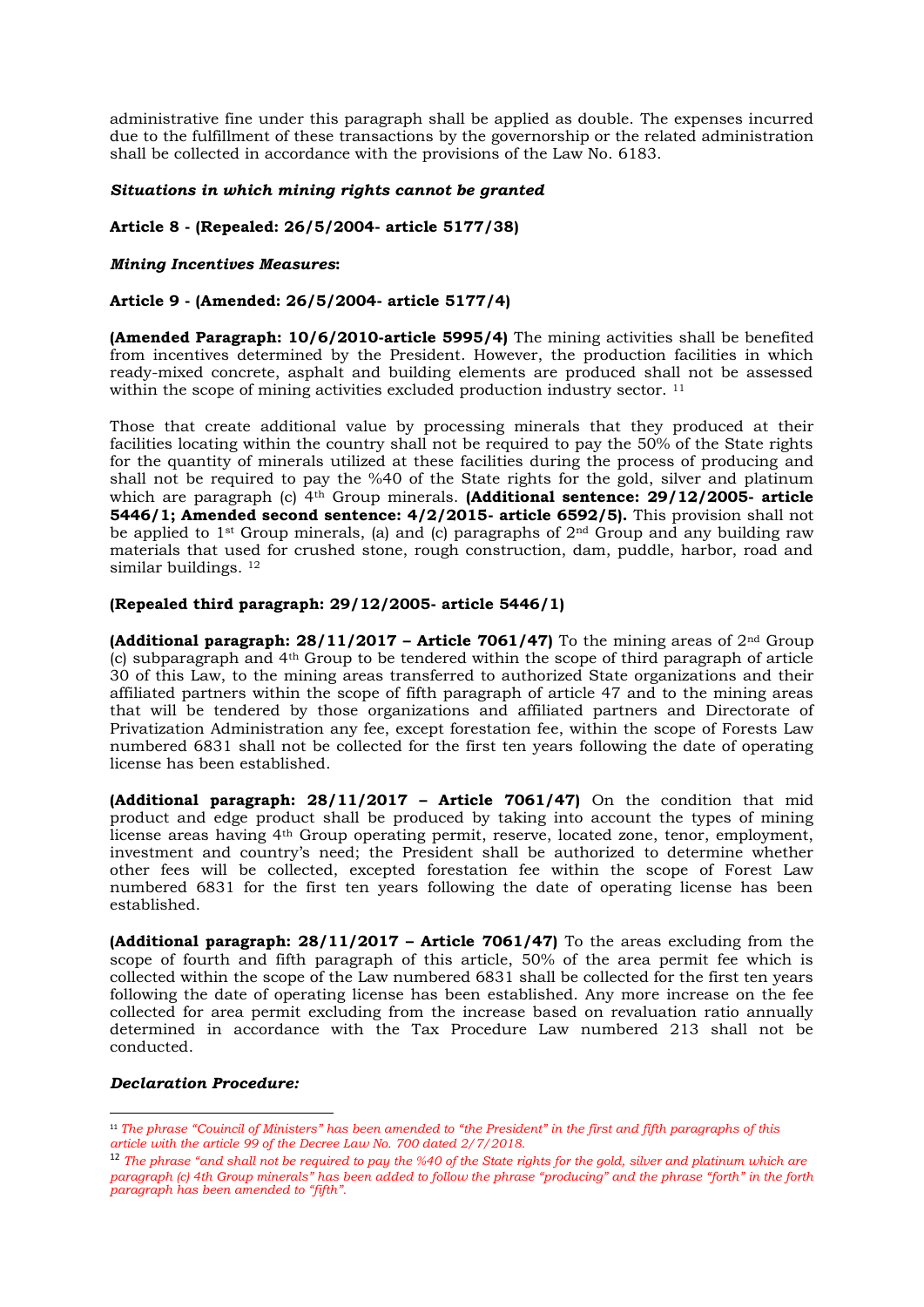# **Article 10:**

During the continuation of the mining activities pursuant to the provisions of this Law, the declarations on technical and financial issues and reports prepared by authorized persons are considered to be correct. <sup>13</sup>

Technical personnel can only make declarations on subject that they specialized about and they are liable for their declarations. As for license owner, they are liable for all declaration except the ones pertaining to technical issues.

# **(Additional Paragraph: 10/6/2010- article 5995/5; Repealed: 4/2/2015- article 6592/6)**

**(Amended Paragraph: 26/5/2004- article 5177/5)** The errors and deficiencies at declarations shall be corrected within two months since the detection of administration and the notice given to person in charge. In case that the necessary correction is not fulfilled within this time limitation, the administrative fine, 20.000 TL, shall be applied and mining activities are stopped until the errors and deficiencies in the statements are corrected.<sup>14</sup>

**(Amended Paragraph: 14/2/2019 - article 7164/10))** The technical personnel and permanent supervisor, by means of making unrealistic or deceptive declaration, preventing the execution of the provisions of this Law and/or causing unjust acquirement of right shall be imposed with administrative fine of 1.000 TL. If these unrealistic and deceptive declarations repeat within three years, technical personnel's and permanent supervisor's declaration shall be invalid for a period of one year while they are imposed with administrative fine of 5.000 TL. Execution of deprivation of rights will resume at each repeat of the action. Executed warning and deprivation of rights shall be notified to the related association of profession of which the technical personnel are a member.

**(Additional Paragraph: 10/6/2010- article 5995/5; Amended: 14/2/2019- article 7164/10)** It is compulsory that permanent supervisor, by supervising properly the activities of license area where he/she is appointed, shall register his/her detection and recommendation into permanent supervisor book at least once a week. In the case of a new situation in the enterprise and/or a risky situation in terms of operational security, it is obligatory to register this issue on the same day. Otherwise, permanent supervisor shall be imposed with administrative fine of 1.000 TL. On the condition that these obligations are not fulfilled two times, the permanent supervisor shall be imposed with administrative fee of 5.000 TL and his/her declarations that made in accordance with the law, shall be invalid for a period of one year. The permanent supervisor and license holder or proxy shall sign the permanent supervisor book. It shall be imposed 31.054 TL amounted administrative fine to the license owner in the event that the book is not being submitted, not being signed by license owner or his/hers representative or not being kept properly. If the violation of this paragraph is repeated by the license owner or his/her representative in the same year, the administrative fine shall be applied as double.

**(Additional Paragraph: 26/5/2004- article 5177/5)** The owners of license, by means of making unrealistic or deceptive declaration, preventing the execution of the provisions of this Law and/or causing unjust acquirement of right shall be imposed 50.000 TL amount of administrative fine. If this paragraph is violated in second time, the previous fine shall be applied incrementally. **(Amended Paragraph: 14/2/2019-article 7164/10)** If it is determined that the provisions of the article have been violated three times within three years from the date of first detection, the license shall be canceled.

**(Additional paragraph: 26/5/2004- article 5177/5; Paragraph cancelled: by the decision of Constitutional Court dated 15/1/2009 and numbered E.:2004/70,** 

<sup>&</sup>lt;sup>13</sup> The phrase "written" has been repealed in the first paragraph with the article 10 of the Law No. 7164 dated *14/2/2019.*

<sup>14</sup> *The phrase "and mining activities are stopped until the errors and deficiencies in the statements are corrected" has been added to follow the phrase "applied" in the forth paragraph with the article 10 of the Law No. 7164 dated 14/2/2019.*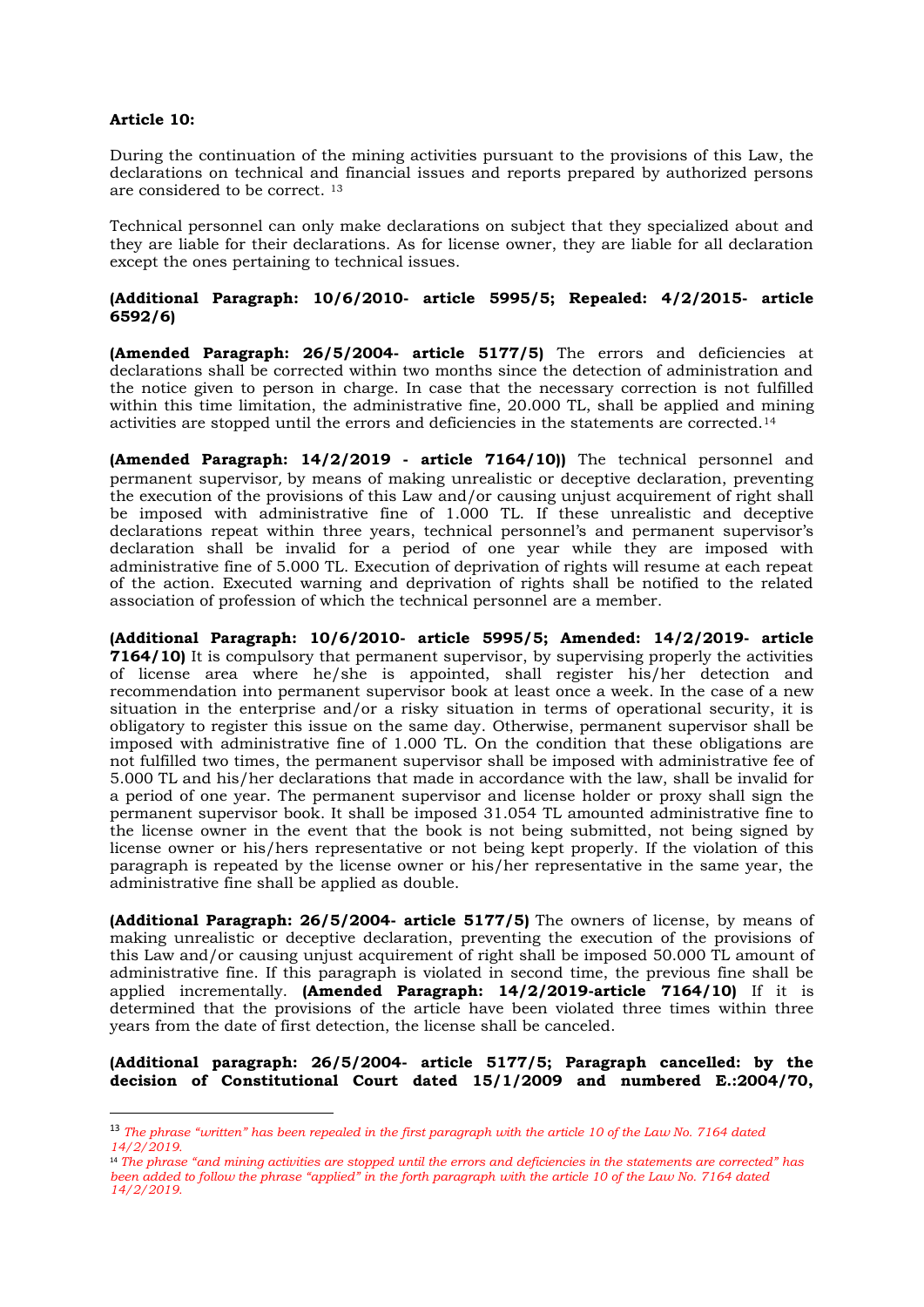**K.:2009/7; readjusting: 10/6/2010- article 5995/5) (Amended Paragraph: 14/2/2019 article 7164/10)** According to this law, following paragraphs shall be considered as unjust acquirement of right;

- a) The production and/or dispatch of the mine apart from the group to which the license belongs or its own paragraph in the group with more than one paragraph or not having the right to produce,
- b) To conduct production and/or sale, excluded that obligatory mine extracting or sampling, in the process of exploration activities at exploration license period,
- c) To utilize the expropriation area apart from the object of expropriation by the license holder and/or to use and/or make somebody use the license area outside of mining activities,
- d) To conduct explosions with the procedure of gallery discharge,
- e) To conduct production activities on the areas whose activities suspended by General Directorate, to transfer the mine produced as a result of activities related to securing the area and/or mine in stock produced before activities have been stopped without the permission of the General Directorate.
- f) Not to notify the production or sales conducting at the license area<sup>15</sup>,
- g) To notify the production which has not been conducted as if it has conducted, to the General Directorate,
- h) To not conduct or conduct it incomplete the minimal activities declared in the research activity reports,
- i) To conduct production using explosive substance without the exploding warrant,
- j) To conduct production or dispatch without the operation permit in their operation licenses and/or outside of their operation licensed area.
- k) To product or dispatch the mine without the necessary permits in the context of Article 7 and/or in the area where the necessary permits have not been obtained

Also, the declaration about these issues which make it possible for unjust acquirement shall be considered unrealistic and deceptive declarations.

**(Additional Paragraph: 26/5/2004- article 5177/5)** The rights that are acquired by the procedure indicated in this article and/or acquired unjustly shall be revoked.<sup>16</sup>

The provisions regarding Turkish Criminal Code are reserved.

**(Additional Paragraph: 4/2/2015- article 6592/6) (Amended Paragraph: 14/2/2019 – article 7164/10)** Authorized legal persons which were established to proceed all activities set forth within the scope of this Law must obtain authorization document from General Directorate. The procedures and principles, to be applied to authorized legal persons, which are related with granting, supervising, warning, suspending and cancelling of the authorization document shall be regulated by means of regulation.

*<sup>16</sup> The phrase "and/or acquired unjustly" is added to follow the phrase "article" with the article 10 of the Law No. 7164 dated 14/2/2019.*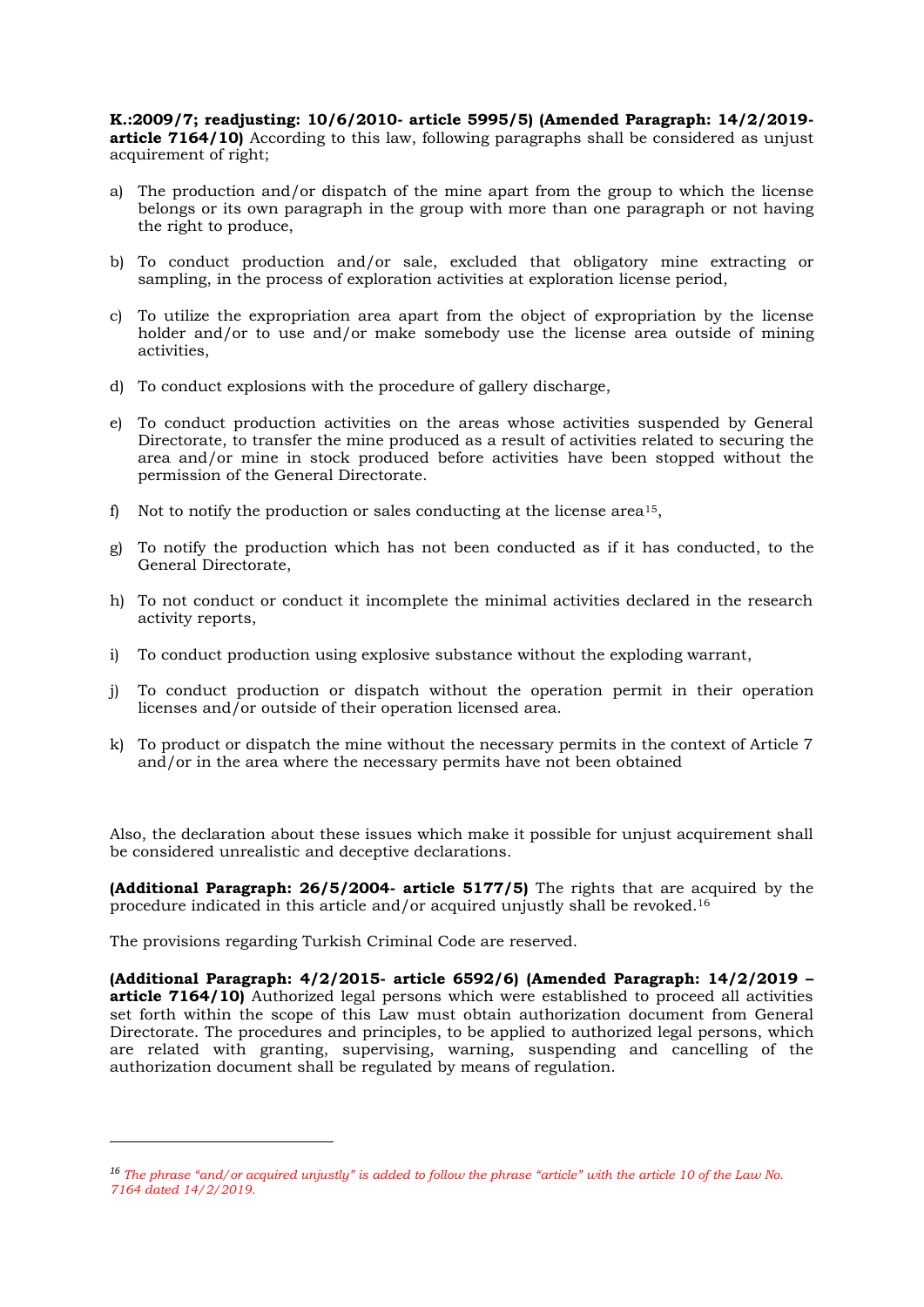**(Additional Paragraph: 14/2/2019 – article 7164/10)** In the event that any information, document and declaration given to the General Directorate is unreal or misleading, an administrative fine of 31.054 TL shall be imposed to authorized legal entities. In case of repetition of the violation in this paragraph within three years, the administrative fine shall be applied as double the amount and the declarations made in accordance with this Law shall be void for one year.

# *Supervision of the activities:*

**Article 11:** General Directorate shall prepare an investigation report, by exploiting other related specialize state organizations and universities in order to examine the technical and financial issues on areas, for the purpose of controlling and supervising the execution of all the mining activities concerning about mining rights and obligations.<sup>17</sup>

As a consequence of the examination conducted in accordance with first paragraph, the provisions of article 10 shall apply to those that are detected to have made unrealistic and/or deceptive declarations.

**(Additional paragraph: 4/2/2015- article 6592/7) (Amended Paragraph: 14/2/2019 – article 7164/11)** In the event that license holders or proxy does not attend the inspection and examination conducted on areas of the license holders or proxy, or prevent these processes 31.054 TL amounted administrative fine shall be imposed, in case of repeating one of these acts twofold administrative fine shall be imposed, the production activities shall be stopped until the inspection and examination is conducted.

Other issues related with the qualities of those that conduct examining, under what procedure it will conduct and preparing the report shall be set forth by regulation.

# *Production and Dispatch<sup>18</sup>*

# **Article 12 (Amended 26/5/2004- article 5177/6)**

It is compulsory to dispatch the produced mines with a dispatch receipt.

Issues pertaining to using of dispatch receipt and supervising thereof taking into consideration dispatching by conveyor and pipe line, distance of mine and plant, status of the transfer route, transferring the ore as of raw coal, concentrated, semi-finished product and finished products and the products obtained from using integration and enrichment facilities of precious minerals such as gold, silver, platinum shall be determined by regulation.

**(Amended paragraph: 14/2/2019-article 7164/12)** In case of being detected by the local authorities, provincial special administrations, the investment monitoring coordination presidencies or the related public institution or organization that mine dispatched without dispatch receipt, dispatched mine shall be seized by the related local authority and an administrative fine amounted fivefold of pit sale price of mines in question shall be imposed for the amount of mine dispatched without dispatch receipt in addition to the payable States rights. In the case of repetition of the violation of this paragraph, an administrative fine of ten times the pit sale price of the mine that dispatched shall be applied for the mine dispatched without the dispatch receipt.

**(Amended paragraph: 14/2/2019-article 7164/12)** As a consequence of supervising and examining, an administrative fine amounted fivefold of State rights shall be imposed, which will be calculated for the quantity not notified as an addition to the State rights to be paid, to the license owner who did not register or did not notify their production and dispatch

<sup>17</sup> *The phrase "The Ministry of Energy and Natural Resources" in this paragraph has been amended to "General Directorate" and the phrase "state organizations" has been amended to "state organizations and universities" with the article 11 of the Law No.7164 dated 14/2/2019.*

<sup>&</sup>lt;sup>18</sup> The headline of this article used to be "weight and dispatch receipt", it was amended as it is implied to the article by article 6 of the Law numbered 5177 and dated 26/5/2004.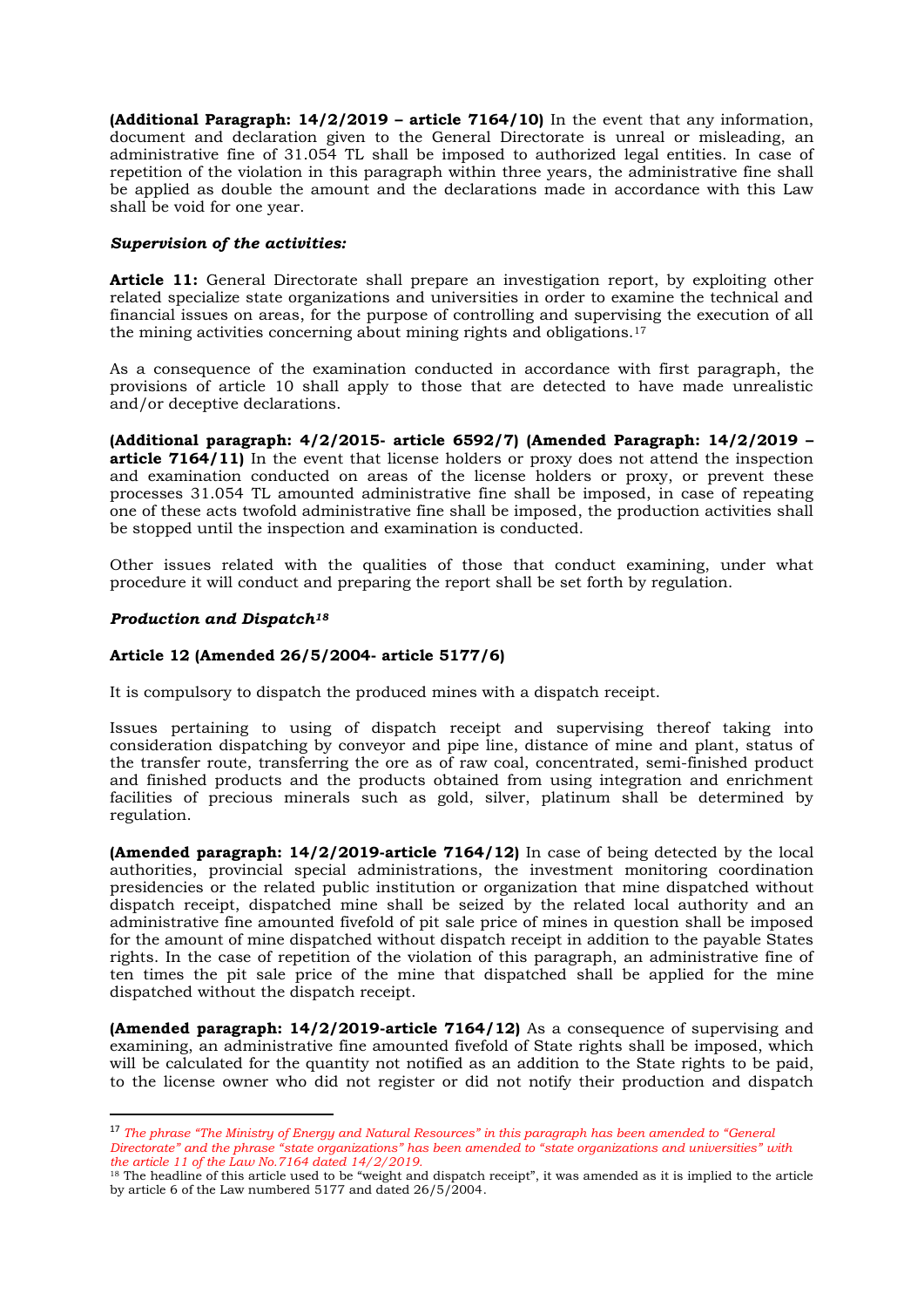with dispatch receipt. In the case of repetition of the violation of this paragraph, an administrative fine of ten times the pit sale price of the mine shall be imposed for the amount which have not notified.

**(Amended paragraph: 14/2/2019-article 7164/12)** If it is detected that it was conducted production without having license or conducted in the license area belonging to other owner, the activities shall be suspended and the produced mines shall be seized by local administration. To those committed this act, in addition to the State rights payable, it shall be imposed administrative fine amounted fivefold of the pit sale price of total mine that was seized after it was produced and/or the possibility of seizing was removed in the scope of this paragraph. If it was detected that it was conducted production of the mine that does not hold a production right, the activities shall be suspended and mines produced shall be seized by local authorities. To those committed this act, in addition to the State rights payable, it shall be imposed administrative fine amounted fivefold of the pit sale price of total mine that was seized after it was produced and/or the possibility of seizing was removed in the scope of this paragraph. The seized mines, by means of selling by local authorities, shall be transferred to the account of the investment monitoring coordination presidency in provinces with metropolitan municipality, provincial special administration in other provinces. In the case of repetition of the violation of this paragraph, an administrative fine of ten times the pit sale price shall be applied.

**(Additional paragraph: 10/6/2010- article 5995/6; Amended 14/2/2019- article 7164/12)** If it is detected that it is conducted production of raw materials without obtaining permit and/or by real or legal persons other than the contractor notified to the General Directorate, the activities shall be suspended and the raw material shall be seized by local administration. To those committed this act, an administrative fine shall be imposed on the amount of the pit sale price for the part of the raw material which is determined that it has been used in public projects, that was seized after it was produced and/or the possibility of seizing was removed in the scope of this paragraph; and an administrative fine of five times the pit sale price shall be imposed for the part of the raw material which is determined that has been used other than the projects conducted by public institutions and organizations, that has been put into commercial use and/or that its sale has been conducted. For the raw materials that are utilized without having any process, the pit sale price shall be calculated according to pit price of the raw material; and for the raw materials that are utilized with process, the pit sale price shall be calculated according to pit price of the processed raw material. The seized mines, by means of selling by local authorities, shall be transferred to the account of the investment monitoring coordination presidency in provinces with metropolitan municipality, provincial special administration in other provinces. In the case of repetition of the violation of this paragraph, an administrative fine of ten times the pit sale price shall be applied and the raw material production permit shall be cancelled.

**(Additional Paragraph: 10/6/2010- 5995/6) (Amended paragraph:14/2/2019 – article 7164/12)** In case it is detected that production has been conducted at the same group with license, however not having operation permit, the activities shall be stopped and the produced mine shall be seized. To those who commits this act, in addition to the State rights payable, it shall be imposed administrative fine amounted five times of the pit sale price of total mine that was seized after it was produced and/or the possibility of seizing was removed under this paragraph. The seized mines, by means of selling by local authorities, shall be transferred to the account of the investment monitoring coordination presidency in provinces with metropolitan municipality, provincial special administration in other provinces. In case of repetition of the violation of this paragraph, an administrative fine of ten times the pit sale price of the mine shall be applied.

The provision of this article shall not be applied to the construction raw materials that are produced and dispatched by villagers, with a written permit issued by headman, not having a commercial purpose and in order to provide their necessary needs. It shall not be collected state right and license fee.<sup>19</sup>

<sup>19</sup> See above, footnote 14th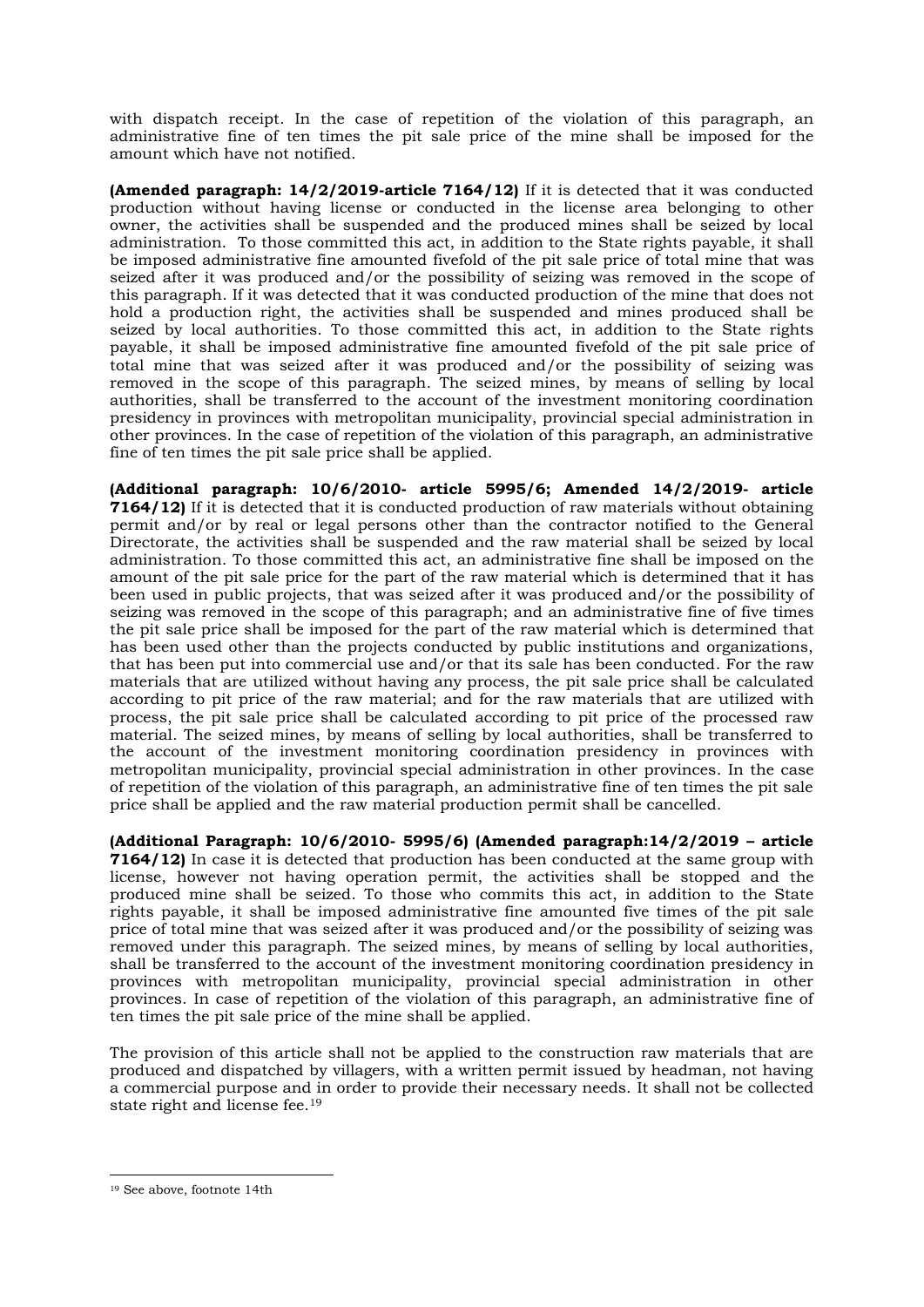**(Additional Paragraph: 14/2/2019)** The pit sales price, which shall be used as a basis for the calculation of the administrative fine to be applied by the General Directorate or related public institutions and organizations, shall be calculated by increasing the previous year's valid pit sale price in accordance with the relevant year's revaluation rate determined in accordance with the Tax Procedural Law dated 4/1/1961 and No.213.

# *Fee, Fines and Other Sanctions:<sup>20</sup>*

# **Article 13 (Amended: 4/2/2015- article 6592/9):**

**(Amended Paragraph: 14/2/2019 – article 7164/13)** It is compulsory to pay into the total amount of license fee until the end of every January every year. As for the license fee of mines other than that are in (a) paragraph of  $1<sup>st</sup>$  Group, it shall be paid into the account that will be opened in the bank which General Directorate determines. 50% of the deposited operating license fee shall be transferred to the Treasury account within fifteen working days to be recorded in the general budget by the relevant accountant unit. As for the license fee of mines at (a) paragraph of  $1<sup>st</sup>$  Group, it shall be paid into, at the cities locating in metropolitan municipalities, to the account of the investment monitoring coordination presidency; at other cities, to the account of provincial special administration. In the event that the total license fee is not paid by the end of January every year, it is obligatory that the non-paid part shall be paid twice as the license fee every year until the last day of June, otherwise the license shall be cancelled. No notification shall be made to the license owner regarding the payment of the license fees. The unpaid part of the license fee that had to be paid by the end of January for the cancelled licenses shall be notified to concerning collecting unit in order to follow and collect in accordance with the provisions of the Law numbered 6183. It shall not be collected license fee from the licenses regulated for the salt deposit, meerschaum and jet. In case the area has made compatible with the environment after the activities while the documents regarding the acceptance and delivery of the area by the property permit owners in the context of article 7 submitted to the General Directorate, and in the event that there is no overdue debt within the scope of Article 22/A of the Law No. 6183 and there is no past debts regarding the license in the context of this Law, the fee of environment conformity shall be repaid.

The license base fees for exploration license that is 1.000 TL and for operating license that is 10.000 TL and the administrative fines shall be increased annually with the reassessment amount determined in accordance with Tax Procedure Law numbered 213. The license fee shall be calculated for exploration license, as it is stated in the attached table numbered (1), and as for operating license; it shall be calculated as it is stated in the attached table numbered (2). The piaster shall convey to liras.

**(Amended paragraph: 14/2/2019-article 7164/13)** The administrative fine imposed according to this law shall be paid within one-month period after being notified to the account of the accountant unit of the General Directorate. Administrative fines can be brought before the administrative courts within thirty days. Judicial proceedings against administrative fines shall not stop the following and collection. The General Directorate transfers the relevant amount to the Treasury account within fifteen working days at the latest in order to be registered as a revenue to the general budget. State rights being accrued and not paid shall be notified to the related collecting department so as to follow and collect in accordance with the provisions of Law numbered 6183. The related collection office shall inform the General Directorate the administrative fines within at the latest one month after being fully charged.

**(Amended Paragraph: 14/2/2019 – article 7164/13)** As for the license fee of mines other than that are in (a) paragraph of  $1<sup>st</sup>$  Group, for the unification of license, altering the license area, tender, tender for small areas, royalty and assignment request, the requests made in accordance with the eleventh paragraph of the article 16 of the law, request of operating license and extension of period; application shall be made in case that the operating license

<sup>20</sup> The headline of this paragraph used to be "Fee, security deposit, fines and other sanctions" is amended as is by article 9 of the Law numbered 6592 and dated 4/2/2015.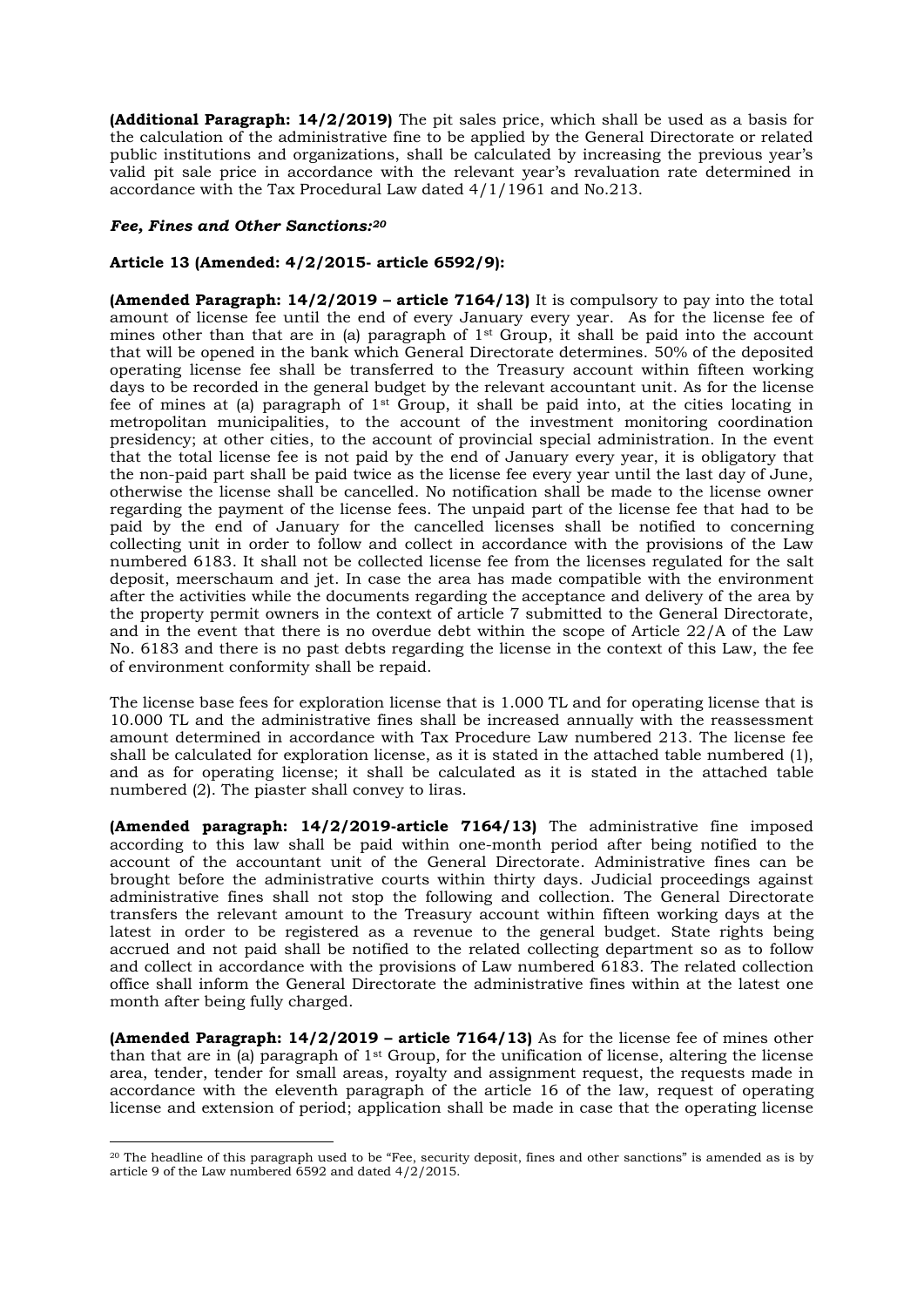base fee is paid into the account of the accountant unit of General Directorate to be registered as a revenue to the budget of the General Directorate and that there is no overdue debt within the scope of article 22/A of the Law numbered 6183. As for the minerals of (a) paragraph of 1st Group, application shall be made with the document indicating the operating license base fee is paid into, at the cities locating in metropolitan municipalities, to the account of the investment monitoring coordination presidency; at other cities, to the account of provincial special administration as to be registered as an income and in case that there is no overdue debt within the scope of article 22/A of the Law numbered 6183. Otherwise, the applications made in scope of this paragraph shall be declined without the refund of the license base fees.

**(Additional Paragraph: 14/2/2019 – article 7164/13)** License enforcement letter of license holders, license transfer, royalty agreement, change of permission field, unification of license, reduction of the license area, abandonment, change of pasture allocation, temporary holiday, operation permit, tail assessment, tail dumping area, obligatory production permit made in accordance with the eleventh paragraph of the article 16 of the Law, public interest decision, expropriation decision and demand for explosives shall be evaluated if; there is an e-mail address that is activated and registered as a basis of the official notice (KEP) or the corporate electronic notification system address (e-Notification); there is no debt under the article 22/A of the Law No. 6183, there is no debt regarding license fee, license price, guarantee of the conformity with the environment and State rights; there has been an appointment of permanent supervisor for operating licenses that contains operating permits; there is an authorized legal person agreement and all documents which are required to be submitted in accordance with the relevant provisions of the legislation shall be submitted completely, otherwise the request shall be declined. It is required for the license transfer requests, there is no accrued/to be accrued State rights debt; for other demands, there is no accrued and passed payment due date State rights debt.

## *State Right*

#### **Article 14 - (Amended: 26/5/2004- article 5177/8)**

**(Amended first paragraph: 10/6/2010- article 5995/8)** State rights shall be accrued by pit price of the extracted mine from the pit.

**(Additional Paragraph. 10/6/2010- article 5995/8) (Amended paragraph: 14/2/2019 – article 7164/14)** In case that produced mine is utilized as raw material or sold, the price to be applied as a raw coal at pit sales in the same mining market is pit sale price. The model pit price being grounded for State right to be accrued shall be notified by General Directorate by considering the zones and by determining separately and for the applied year. Pit sale price used by the license owners in the declaration of State rights shall not be lower than the pit sale price announced by the General Directorate. The principles and procedures concerning the application of this paragraph shall be determined by regulations.

**(Additional paragraph: 10/6/2010- article 5995/8)** On condition that sale price is occurred after raw coal is processed by any enrichment process or processed, the pit sale price is the price consists after deduction of expenses including transfer, enrichment and, if any, other processes included amortization of facilities and equipment from producing at pit to the stage where first sale was conducted.

# **(Additional paragraph: 10/6/2010- article 5995/8; Amended: 4/2/2015- article 6592/10)** State rights shall be collected following;

(a) Amount of 4% over the sized and/or washed market sale price, determined and notified by governor or provincial special administration, of the minerals at (a) sub paragraph of  $1<sup>st</sup>$ Group,

(b) Amount of 4% over the minerals at (b) sub paragraph of  $1<sup>st</sup>$  Group,

(c) Amount of 4% over the minerals at (a) and (c) sub paragraph of  $2<sup>nd</sup>$  Group (It shall be accrued over the State right sized price excluded raw materials that is utilized in such buildings as rough construction, dam, puddle, harbor),

(c) Amount of 4.5% over pit sale price of the minerals of (b) sub paragraph of  $2<sup>nd</sup>$  Group, which occurred according to the qualities of the stone and where it locates,

(d) Amount of 1% over the salt deposit of  $3<sup>rd</sup>$  Group, 5% for the rest of the minerals at this group,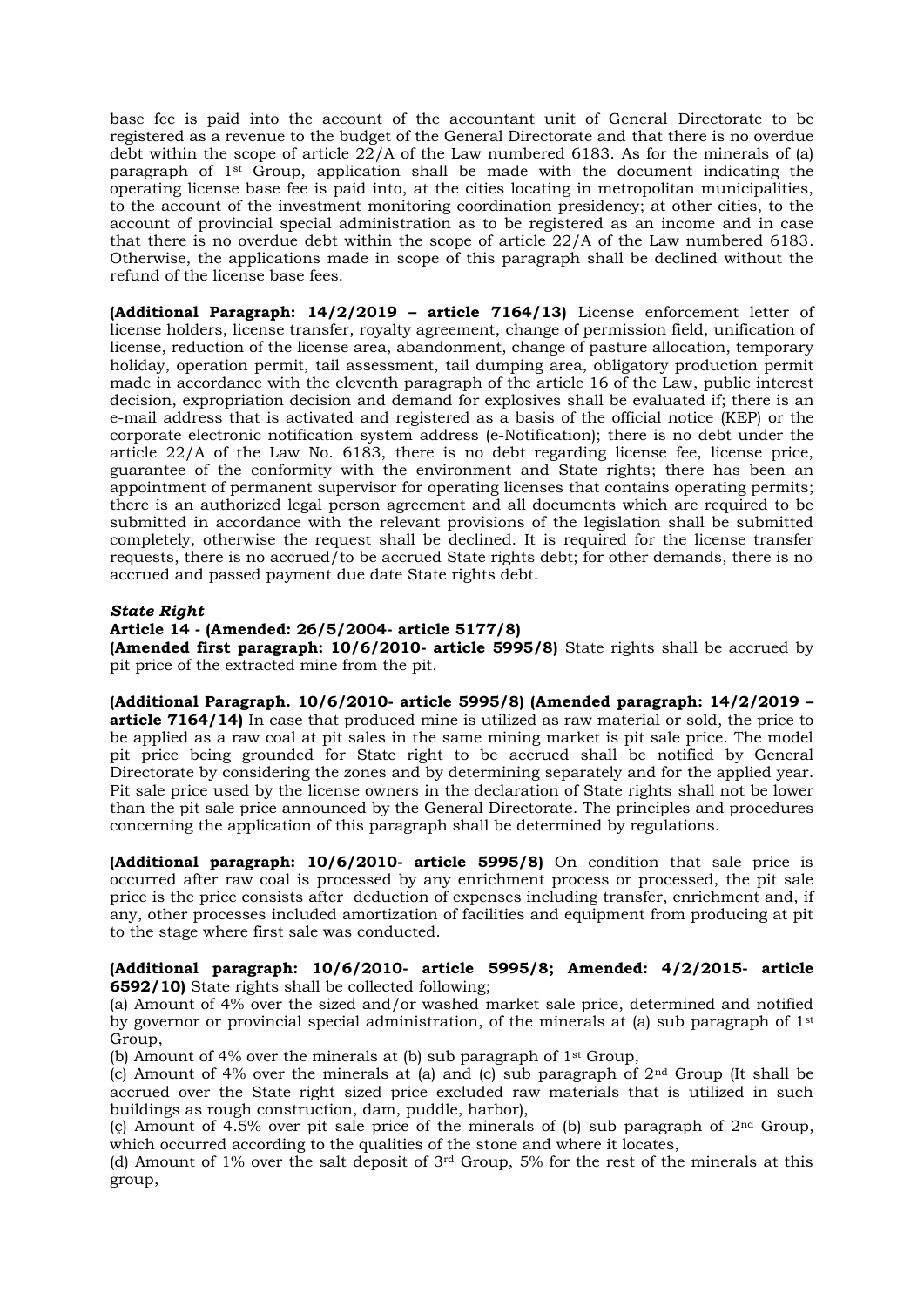(e) 4th Group minerals; for gold, silver, platinum, copper, lead, zinc, chromium, aluminum and uranium oxide according to the determined amount mentioned at the table attached numbered (3), for radioactive minerals excluded uranium oxide and other radioactive substance the amount of 8%, for the others 3%,

(f) Amount of  $4\%$  over the minerals in  $5<sup>th</sup>$  Group.

**(Additional Paragraph: 10/6/2010- article 5995/8) (Amended Paragraph: 14/2/2019 article 7164/14)** Pit sales price notified by the license holder shall be supervised by General Directorate and make it completed. State right shall be accrued from the license having operating permit at least the amount as well as license fee annually. However, these conditions shall not be stipulated for State rights to be accrued from the licenses regulated for salt deposits, meerschaum and jet.

**(Additional paragraph: 10/6/2010- article 5995/8)** 75% of the State rights to be paid into shall not be accrued in case that processing the minerals at  $(c)$  paragraph of  $4<sup>th</sup>$  Group into metal by utilizing them in domestic and integrated facilities.

**(Additional paragraph: 10/6/2010- article 5995/8)** 50% of the State right to be paid into shall not be accrued in case that it is conducted producing by underground operation procedure.

**(Additional paragraph: 10/6/2010- article 5995/8)** Mines containing gold, silver and platinum shall not enjoy any special deduction herein set forth. **(Additional Sentence: 14/2/2019-article 7164)** Mines other than gold, silver and platinum shall only enjoy one of the special deductions herein set forth. Those who enjoy the special deduction mentioned within the scope of this article shall not enjoy incentives mentioned at second paragraph of article 9 of this Law.

**(Amended Paragraph: 14/2/2019 – article 7164/14)** In the event that these areas across with State forests and the permit issued by Ministry of Agriculture and Forest not exceeds five hectares, it shall not be accrued any fee excluded forestation fee accrued from the area. After delivering the area by rehabilitated, if it is requested that it shall give permit on the area as well as it was delivered within the same conditions.

**(Amended Paragraph: 14/2/2019 – article 7164/14)** In case that the lump sum permit to be issued exceeds five hectares, for the part exceeding five hectares other expenses excluded fund expenses shall be accrued in accordance with provisions of forest legislation.

**(Amended Paragraph: 14/2/2019 – article 7164/14)** In case of extension of the license, if the areas, whose permit given by Ministry of Agriculture and Forest, not exceed five hectares the fee of forestation shall be accrued; if it exceeds five hectares, for the part exceeding five hectares it shall be accrued a fee, excluded fund fee, in accordance with the provisions of forest legislation.

# **(Repealed Paragraph: 10/6/2010- article 5995/6)**

**(Amended Paragraph: 14/2/2019 – article 7164/14)** The amount of the State right deposited by the license owner to the account of the accounting unit of the General Directorate shall be transferred,

- a) In the provinces with metropolitan municipalities, to the Treasury account within fifteen working days by the aforementioned accountant unit to be recorded as revenue to the general budget. For the 50% of the amount, the Minister of Internal Affairs is authorized to add the allowance to the Ministry of Internal Affairs' budget to be transferred to the heads of investment monitoring and coordination on the condition that half of it will be used in rural.
- b) In the provinces without metropolitan municipalities, 25% of the amount will be paid into the account of the provincial special administration, 25% will be directly paid into the account of the related counties or the counties' Union for Providing Services for Villages to be used in the substructure investments limited to the area where the license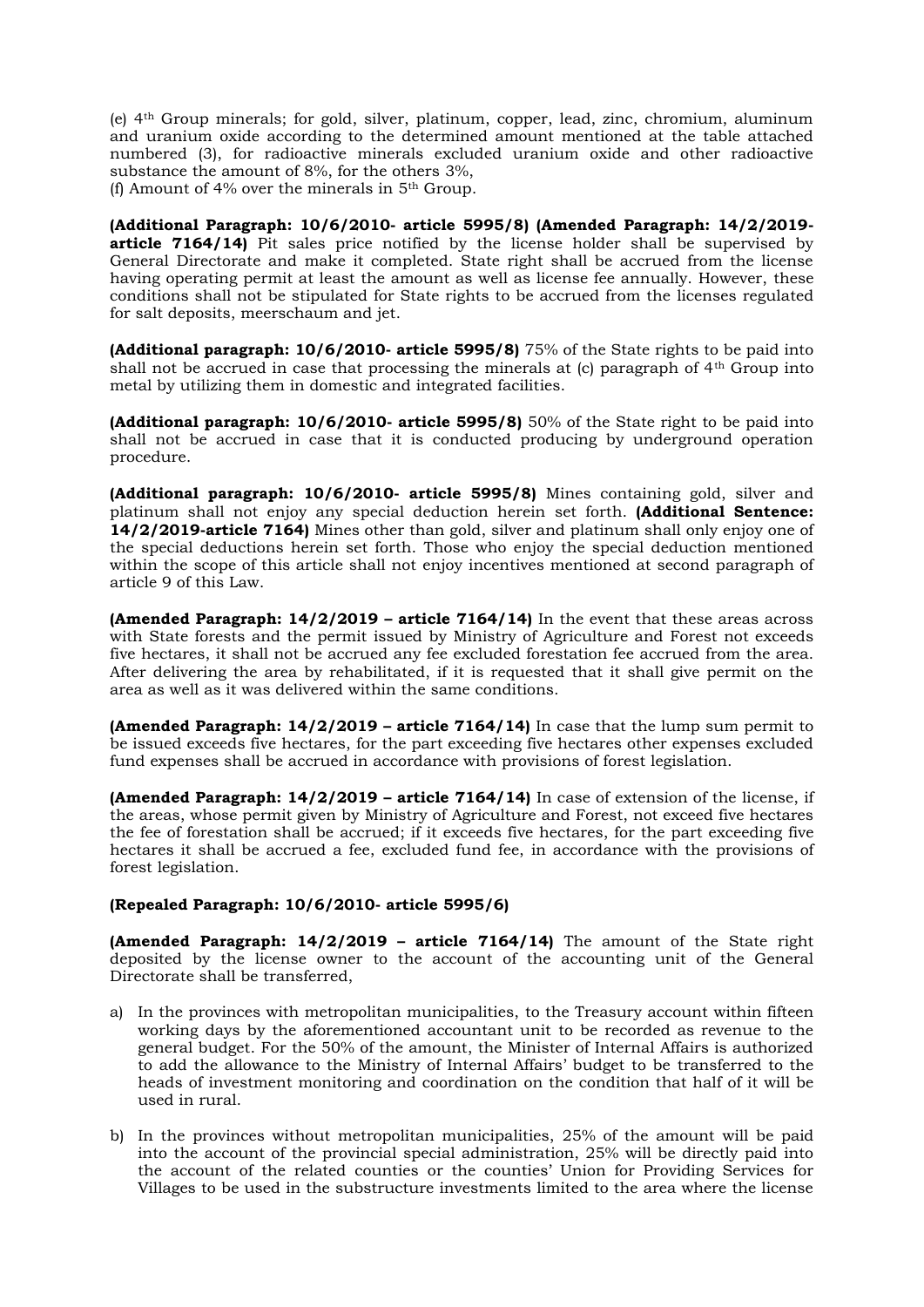exists, 50% to the Treasury account by the aforementioned accountant unit to be recorded as revenue to the general budget within fifteen working days.

**(Additional paragraph: 10/6/2010- article 5995/8)** General Directorate may subject the State right, about the matters related with calculating and notifying duly and properly in accordance with the provisions of this Law, to approve by certified public accountant within the scope of the provisions of Law numbered 3568 by taking into consideration the size of the licensed area, minerals group and its type, operation turnover or whether the operation belongs to public or not. **(Additional Sentence: 14/2/2019 – article 7164/14)** State rights declaration form of the licenses which are not owned by public institutions and organizations and which benefit from the special discounts specified in the sixth or seventh paragraph of this article or the incentives given in the second paragraph of the article 9, and the licenses which the license owner has supplied the raw material needs of their cement production facility, the licenses which contains the operating permit for gold, silver and/or platinum and the licenses of the license owners subject to the approval of the certified financial advisors under the relevant financial legislation shall be submitted with the approval of the certified public accountants and the signature of the license owner. Declarations of state rights that do not comply with this obligation shall be deemed not to be given. In case that the approval issued by certified public accountant is not realistic, they shall be liable, within limited to the framework of the approval, severally and jointly with the license holder for the State rights to be caused loss and fines to be imposed. The principles and procedures regarding the reports issued by certified public accountant shall be determined, through obtaining affirmative opinion of Ministry of Treasury and Finance, by regulation.

For the amount of State rights, it shall conduct at most 25% deduction and addition with regard to minerals, the area produced and similar criteria by the President.

**(Amended Paragraph: 14/2/2019 – article 7164/14)** The total state right shall be paid into the account of the accountant unit of the General Directorate, annually, until the last day of June by the license holder.

It shall be given permit to the related public institution and organization, for producing the building and construction raw materials for utilizing construction projects such as road, bridge, dam, puddle, and harbor, by the General Directorate. If there are licensed areas at where it will conduct production, it shall be proceeded so as not to prevent production activities that is necessary for the public investment and in a way of not causing a loss of resources. It shall not accrued State rights from the projects to be conducted within the scope of these permits and these permits shall not exceed the license period. **(Additional sentence: 4/2/2015- article 6592/10).** For the investments conducted by the procedure of Build- Operate- Transfer within the scope of Law numbered 3996 and dated 8/6/1994, in case that the responsibility of obtaining raw material is left under the responsibility of company in charge, the permit of producing raw material, in case of utilizing at topic of the contract on work and limited with project period, shall be left also. In this regard, it shall be collected collateral, annually till the end of January as an amount of 30% of license fee of the State right accrued annually till the end of June and operating license locating at the same group, from awarded party from the pit sale price of the raw material in order to provide the work of conformity with environment. In case that under paid or not paid the State right and collateral, it shall be imposed an administrative fine amounted 20.000 TL and it shall be requested to complete within three months. Otherwise, it shall be suspended production activities.<sup>21</sup>

**(Amended Paragraph: 14/2/2019 – article 7164/14)** The administrative fine stipulated for the license owner within the scope this Law shall be valid for the real and legal persons who are determined that they proceed their activity on areas where shall be worked with permit of production of raw material; or in the case that the person who proceeds the activity cannot be determined, for the owners of the raw material production permit.

<sup>&</sup>lt;sup>21</sup> The phrase of "to the public institution" is amended to "to the public investment" by article 10 of the Law numbered 6592 and dated 4/2/2015.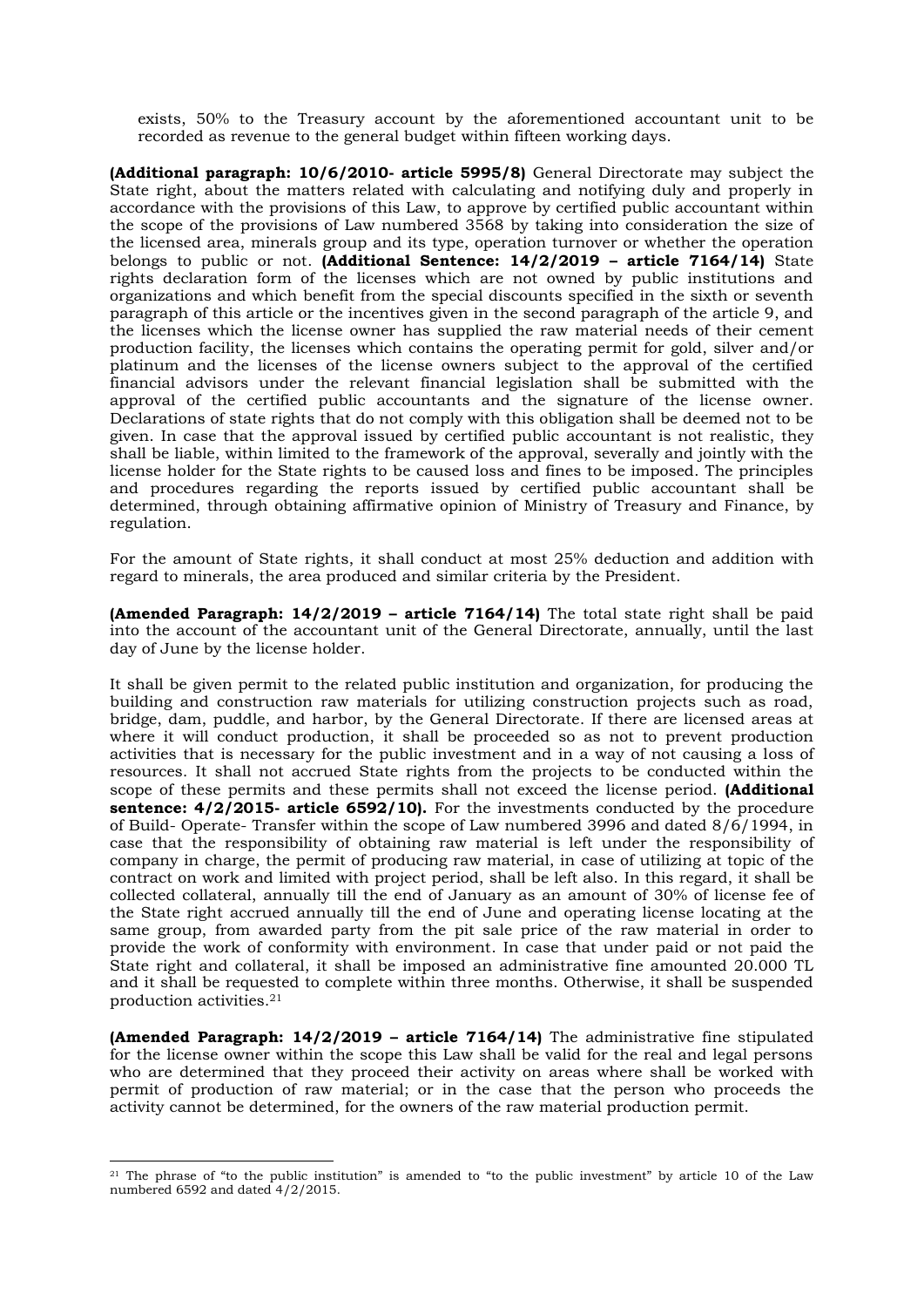To the State rights not being accrued in time for the period beginning the last day of the month to be accrued till the date accrued it shall be applied interest amounted late fee that will be calculated pursuant to article 51 of the Law numbered 6183.

**(Additional Paragraph: 14/2/2019 – article 7164/14)** In case the General Directorate determines that there is tailing, residual and waste within 20 kilometers of the area where the raw material production permit has been requested, they shall be used in the project. Raw material production permit may be requested if it is documented by the special agency report that the physical and chemical characteristics of the tailing, residual and waste are not suitable for use in the project.

# *Discovery Right:<sup>22</sup>*

# **Article 15 - (Amended: 26/5/2004- article 5177/9)**

**(Amended Paragraph: 14/2/2019 – article 7164/15)** The license owner shall be considered to be the discoverer of the mines declared as resource or reserve in the technical reports prepared according to National Mining Resource and Reserve Report Code during the period of exploration and/or operating license. To the license holder that requests this right, it shall be granted the discovery document.

On the condition that the mines related with discovery is operated by another person of who is not the discoverer, the discovery right accrued for mine produced in this area shall be paid to the owner of the right annually till the end of June by the persons produced in this area.

The discovery right is 1% of the annual pit sale price. **(Additional Sentence: 14/2/2019 – article 7164/15)** The price per pit sale price to be used in the calculation of the discovery right shall not be lower than the pit sale price determined and declared annually by the General Directorate and taken as the basis for State right payments.

**(Additional Paragraph: 14/2/2019 – article 7164/15)** Third parties may own shares in the proven reserve that they have detected and/or improved as a result of their activities to detect and/or improve the proven reserve in the license area within the scope of their contracts with the General Directorate or the license owner relating the tender areas. Contracts regarding the right to improve proven reserves shall be annotated for informative purposes to the mining register in case of application to the General Directorate.

## *First application and licensing23:*

## **Article 16 (Amended 26/5/2004- article 5177/10)**

**(Amended 4/2/2015- article 6592/11)** It shall be granted license by tender procedure except minerals belonging to 2n Group (b) and 4th Group. It shall be granted license directly for the mines belonging  $1^{st}$  Group,  $2^{nd}$  Group (a) and (c). The mines belonging  $2^{nd}$  Group (b), 3rd Group, 4th Group and 5th Group shall be explored with exploration license. For the applications to be made to minerals belonging to  $3<sup>rd</sup>$  Group (b) and  $4<sup>th</sup>$  Group it shall be compulsory to apply by paying the base price of operating license and it is essential that privilege rights for applications.

The areas for minerals belonging to 1<sup>st</sup> Group (a) shall be granted license by means of tender, by provincial special administration. The areas to be tendered shall be determined by taking the appropriate opinion of General Directorate. The fee of tenders shall be paid into the account of provincial special administrations, at the cities locating out of the metropolitan municipality. It shall not be tendered that the areas belonging to private

<sup>&</sup>lt;sup>22</sup> The headline of this article used to be "announcement and discovery right" is amended as is by the article 9 of the Law numbered 5177 and dated 26/5/2004

 $23$  The headline of this article used to be "first application exploration license" is amended as is by the article 10 of the Law numbered 5177 and dated 26/5/2004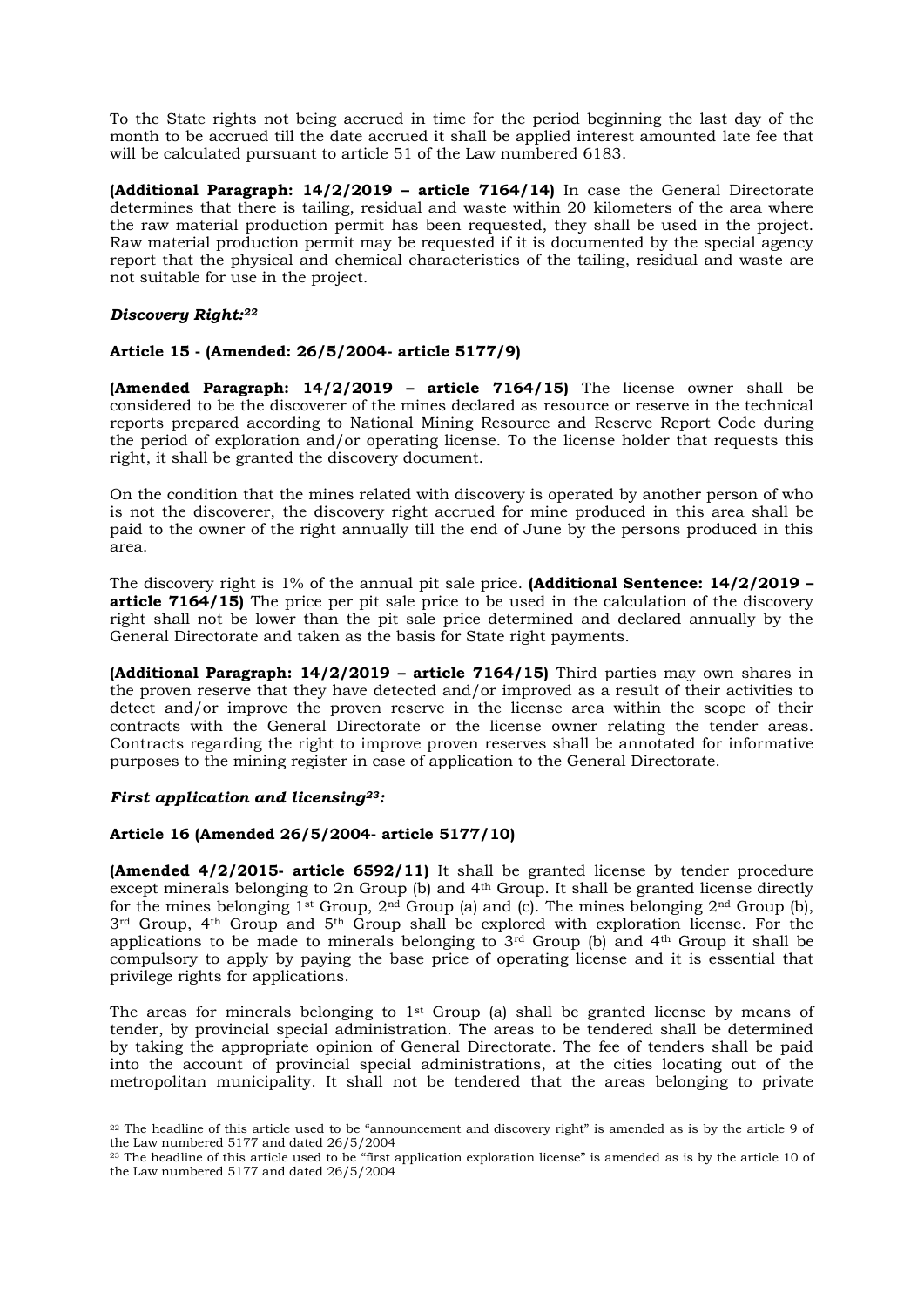proprietorship. It shall not collected fee in case that the proprietor requests license for own proprietorship. **(Additional sentence: 10/6/2010- article 5995/9)** For these minerals, in the event that getting permit of the proprietor for the areas belonging to private proprietorship, for the cities having metropolitan municipality by governor ; for the other cities by Provincial Special Administration it shall be granted the license to third persons after estimated price is paid into. The mining license belonging to 1st Group (a) shall not exceed 10 hectares.

**(Amended paragraph: 4/2/2015- article 6592/11)** Sand and gravel locating at seas, notwithstanding the ratio of  $SiO2$ , shall counted as mineral belonging to  $1<sup>ST</sup>$  Group (a) and it shall be granted up to 20 hectares for these areas.

The principles and procedures related with tendering, licensing, operating and supervising the operations of minerals belonging to 1st Group (a) shall be determined by regulation issued by the General Directorate.

**(Amended paragraph: 4/2/2015- article 6592/11)** It shall be issued directly operating license by means not exceeding 50 hectares for minerals belonging to 1st Group (b), not exceeding 100 hectares for the minerals belonging to 2nd Group (a) and (c); it shall be issued exploration license by means not exceeding 100 hectares for the minerals belonging to 2nd Group (b), not exceeding 500 hectares for the minerals belonging to 3<sup>rd</sup> Group, not exceeding 2.000 hectares for the minerals belonging to 4th Group and not exceeding 50.000 hectares for the minerals, totally at sea, belonging to  $3<sup>rd</sup>$  and  $4<sup>th</sup>$  Group. It shall be issued exploration license by means not exceeding 1000 hectares for the minerals belonging to 5th Group.

**(Amended paragraph: 4/2/2015- article 6592/11) (Amended Paragraph: 14/2/2019 – article 7164/16)** Licenses may be united with the license which has older date of issuance, provided that the owner makes an application by paying the license fees and all licenses subject to the union have operating permit. **(Additional Sentences: 14/2/2019- article 7164/16)** Other licenses cannot be united at any stage. However, the licenses of public institutions and organizations can be combined at any stage. The area that emerges after unity shall not exceed the border mentioned at this article. However, this area restriction shall not be required in case that proven mine reserve shall be constituted an integrity, at the phase of operating license, on the adjacent licensed areas. In the event that there is not appropriate and sufficient place at current operating licensed area, is shall be issued operating license without taking into consideration adjacent license area and its phase for compulsory facility and infrastructure facility and without seeking for area restriction. 1st and 2nd Group minerals shall not exceed the area restriction after unity.

**(Amended paragraph: 4/2/2015- article 6592/11)** The exploration license shall be issued for the areas granted by tender procedure on the condition that, subsequent to paying of tender fee within two months, to submit mine exploration project containing the financial sufficiency that is necessary to conduct preliminary report and exploration period activities. On the condition that the license fee is not paid and these documents are not prepared, this areas shall became a tendered area without any transactions.

**(Additional paragraph: 4/2/2015- article 6592/11)** For the applications to minerals belonging to  $2<sup>nd</sup>$  Group (b) and  $4<sup>th</sup>$  Group, it shall be submitted directly to General Directorate for the areas that are restricted with the determined points by taken the coordinates of 1/25.000 scaled topographic mac as basis. It shall be notified to the owner of application about the appropriate part of the applied area at the date of application and within two months it shall be issued preliminary report, mine exploration project containing the necessary financial sufficiency for fulfilling the exploration activities and exploration license, in case that the license fee is paid. In the event that the license fee is not paid and these documents are not concluded, these areas became open to application without any transaction. On the condition that after the assessment of the applications being submitted for the minerals belonging  $2<sup>nd</sup>$  Group (b) and  $4<sup>th</sup>$  Group the areas to be granted comprise separately, it shall be issued license separately for each of these areas, in case that the owner of the application applies. The areas not obtained license shall become open to application without any transaction.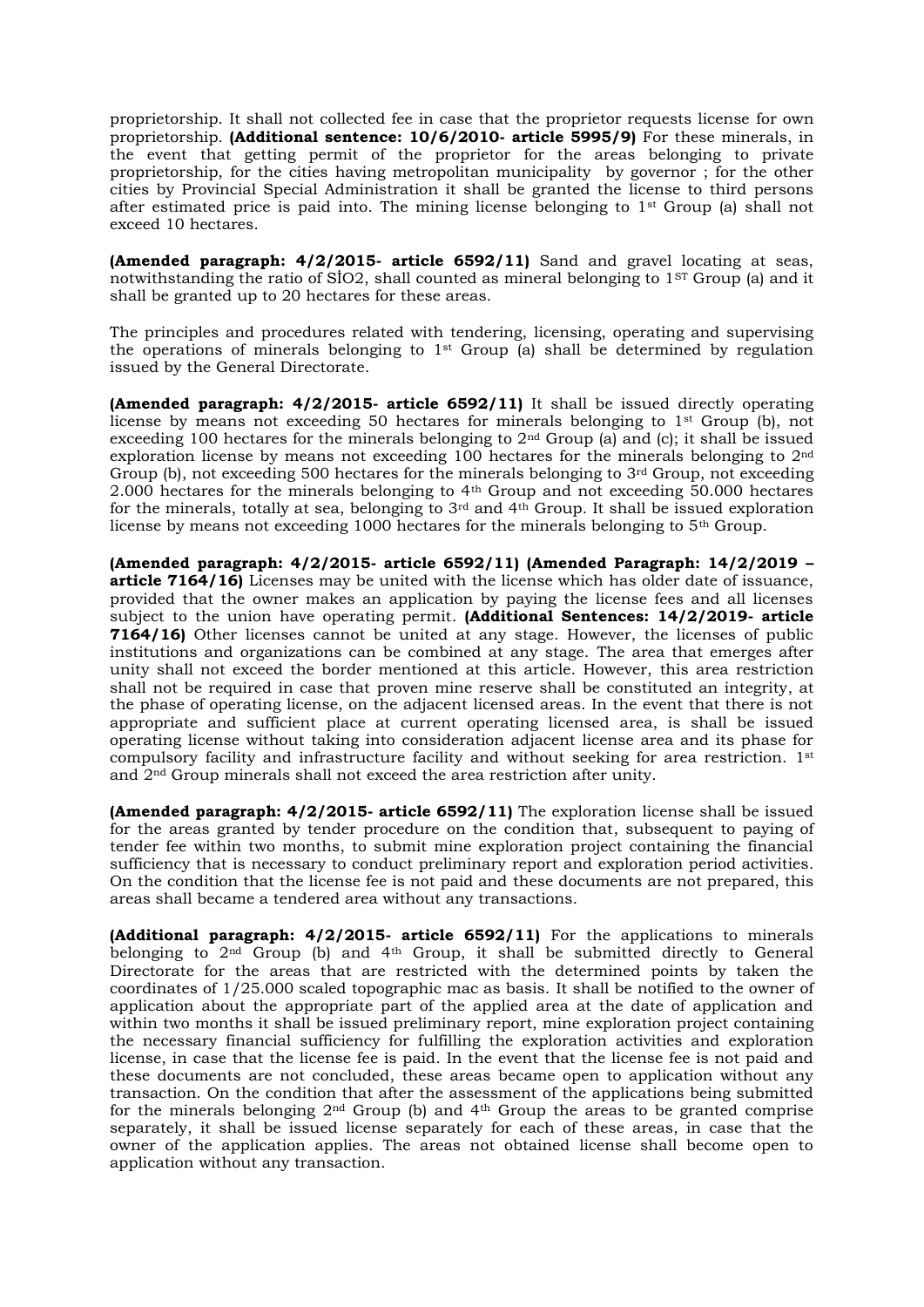# **(Repealed: 4/2/2015- article 6592/11)**

The licenses shall become effective at the date of being registered at registry.

The license which is granted for one group shall not entitle rights for the minerals belonging to other groups. However, the minerals belonging to other groups that is extracted as an indispensable consequence of the operating activities for producing the minerals subjected at license may be assessed, by means of getting permit by General Directorate. If the minerals subjected to license are not operated within the mentioned period in accordance with the time schedule indicated at operating project, the permit for producing these minerals shall be cancelled by imposing an administrative fine amounted twofold of the sale price of the produced other group minerals.

It shall not be issued license that for the licenses belonging to same group in an overlapping form. The principles and procedures regarding granting license for the same groups in overlapping form provided that acquired rights are reserved shall be determined by regulations.

**(Additional paragraph: 10/6/2010- article 5995/9)** The license holder, obtaining for Coccolith, Sapropel and Hydrogen Sulfur from the sea, within one year period that initiates from the entering into force of license shall take a partner, without seeking for giving at least one board of director membership and audit member and stipulated invested capital, from Turkish Petroleum Corporation or from its affiliated company provided that at least 10% of the share.

## *Exploration Activities<sup>24</sup>*

# **Article 17 - (Amended 4/2/2015-article 6592/12)**

The first year after issued an exploration license is preliminary period. At the end of preliminary period, the preliminary report indicates that the minimum activities were concluded and the investment payments regarding these activities shall be submitted. It shall be imposed an administrative fine amounted  $20,000$  TL in case that within this period the report is not submitted. In the event that the documents, concerning about the report being submitted or the items on investment payment, are found inappropriate it shall be notified to the license holder in written form to conclude these deficiencies within one month. It shall be imposed an administrative fine amounted 20.000 TL in case that the deficiencies are not concluded since the beginning of the notification date or finding inappropriate the submitted documents and the documents related with the items on investment payment. Exploration license shall entitle rights to 4th Group minerals as 2 year, for the other group as 1 year.

It shall be compulsory to submit the general exploration report indicating the information regarding mentioned deposit at exploration project and investment payments to be conducted within this period at the end of the general exploration period. In case of not paying this report within this period, it shall be imposed an administrative fine amounted 20.000 TL. In the event that the documents, concerning about the report being submitted or the items on investment payment, are found inappropriate it shall be notified to the license holder in written form to conclude these deficiencies within one month. It shall be imposed an administrative fine amounted 20.000 TL in case that the deficiencies are not concluded since the beginning of the notification date or finding inappropriate the submitted documents and the documents related with the items on investment payment. Exploration license shall entitle rights for 4th Group minerals as four years to detailed exploration period. The license shall be cancelled for the mineral belonging to  $2<sup>nd</sup>$  Group (b),  $3<sup>rd</sup>$  Group and 5th Group in the event that it is not applied for operating license until the end of general exploration period.

<sup>&</sup>lt;sup>24</sup> The headline of this article used to be "the periods of exploration activities" is amended as is by the article 11 of the Law numbered 5177 and dated 26/5/2004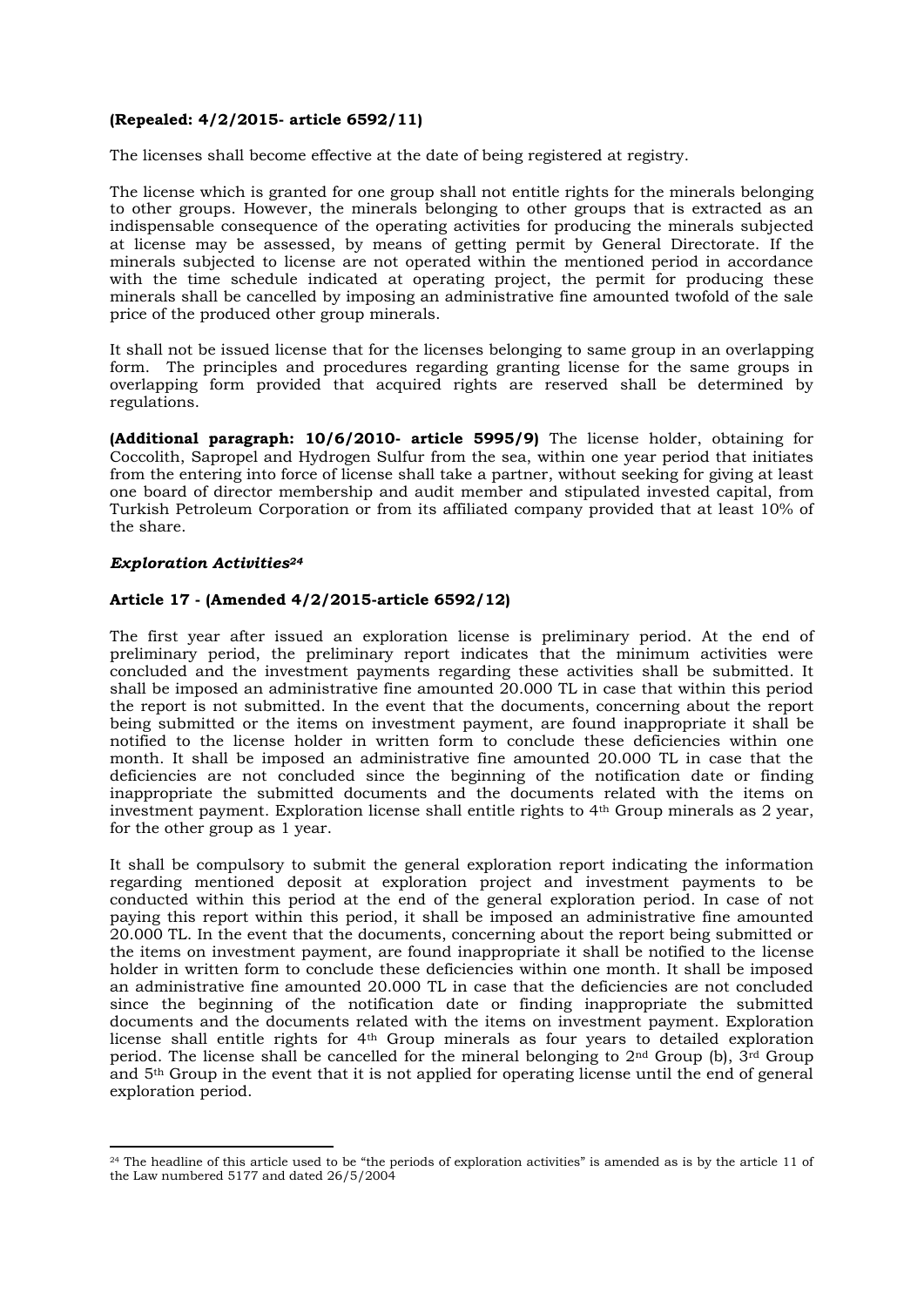If the exploration periods are concluded before their mentioned periods, it may pass to the following phase without waiting.

The project, the exploration activity report and other documents related with exploration period shall be issued by authorized legal persons.

It shall be compulsory to submit an activity report of detailed exploration indicating the information of proven deposit and investment payments conducted regarding exploration activities until the end of detailed exploration period.

In the event that it the reports to be submitted to General Directorate, for the minerals belonging to 4th Group (a) till the end of detailed exploration period and for the minerals belonging to other groups till the end of general exploration license, and the documents related with items on investment payment are found in appropriate it shall be notified to the license holder in written form to conclude the deficiencies within one month. In case that the deficiencies are not concluded within the mentioned period or the report submitted and documents related with items on investment payments are found inappropriate or it is not applied for operating license till the end of exploration license, the license shall be cancelled.

For the exploration license to  $4<sup>th</sup>$  Group (b), (c) and (c), subsequent to detailed exploration period, it shall provide a right to feasibility period, two year, after the detailed exploration period in case of that it is applied to General Directorate on the grounds that feasibility activities are needed and the application is found appropriate. It shall be compulsory to submit feasibility report till the end of two years. If the feasibility report submitted to the General Directorate till the end of feasibility period is found inappropriate, it shall be notified to the license holder to conclude the deficiencies within one month. The license shall be cancelled in the event that the deficiencies are not concluded within the period given after the notification or it not applied for operating license till the end of exploration license period. At this period, it shall be collected as an amount of twofold of the license fee on detailed exploration period. It shall give permit to the license holder who applies with an activity report in order to conduct, during the exploration period, technologic research, development, pilot study and market research for take sample and to dispatch from the minerals extracted indispensable during the exploration activities.

**(Additional Paragraph: 28/11/2017 – article 7061/48)** Environmental impact assessment decision is not required for activities involving geological mapping, geophysical survey, seismic, core, clast and sampling and surface preparation operations for these.

## *Borders of Exploration:*

**Article 18:** The owner of exploration license can conduct prospecting studies at neighboring areas in order to perform the technical requirements of the exploration activities in a way of not damaging the area or operation. **(Repealed second sentence: 26/5/2004- article 5177/38**)

## *Pre-operation license:*

**Article 19: (Repealed 26/5/2004- article 5177/38)**

*Pre- operation activity:*

**Article 20: (Repealed 26/5/2004- article 5177/38)**

*Extraction of the ore during the exploration and pre-operation period:*

**Article 21: (Repealed 26/5/2004- article 5177/38)**

*Opening the areas to the new explorations:*

**Article 22: (Repealed 26/5/2004- article 5177/38)**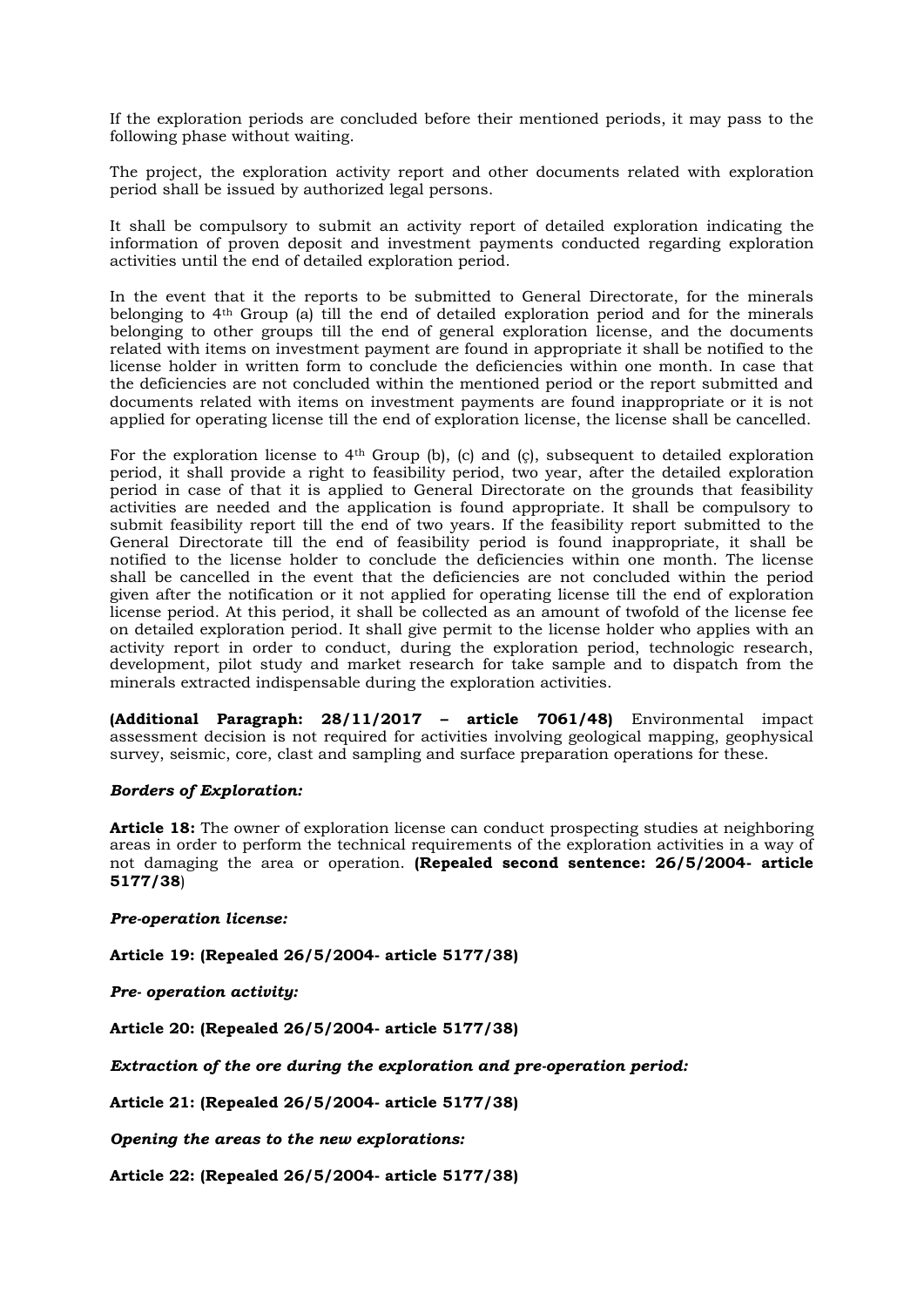*Annulment of the pre-operation license:*

#### **Article 23: (Repealed 26/5/2004- article 5177/38)**

#### *Operation license and operating the mine25:*

#### **Article 24 - (Amended 26/5/2004- article 5177/2)**

**(Amended first paragraph: 14/2/2019 – article 7164/17)** For the operating license requests, within two months after the fee of tender was paid for the minerals belonging to 1st Group (b) and 2nd Group (a) and (c), for the other minerals till the end of exploration license, on the condition that there is no overdue debt in accordance with the Article 22/A of the Law No. 6183, it is obligatory for the license holder to submit the operation project that was prepared by authorized legal persons within the responsibility of mining engineers, and the documents relating to the financial sufficiency required for the implementation of this project, and the e-mail address that has been activated and registered as a basis of the notification (KEP) or the corporate electronic notification (e-Notification) address to the General Directorate by depositing the operating license base price and operating license fee to be recorded as revenue to the General Directorate's budget. Otherwise, the application shall be cancelled and the related area shall be put into the tender position and licensed by tender. The technical deficiencies in the project shall be notified to the license holder by the General Directorate within two months and the deficiencies shall be filled within three months from the notification. For those who did not fill their deficiencies within the given period, the administrative fine amounted 31.054 TL shall be imposed and the period shall be extended for three months. The requests of those who do not fill the technical deficiencies of the project by the end of this period shall not be accepted and the related area shall be put into the tender position and licensed by tender. In case the request is not accepted, the base price of the operating license is not refundable; while the operating license fee shall be refunded. In case the demands are deemed appropriate, an operating license shall be issued within one month.

**(Amended Paragraph: 14/2/2019 – article 7164/17)** For the requests for extension of licenses, until no later than six months from the date of the end of the license period, on the condition that there is no overdue debt, in accordance with the Article 22/A of the Law No. 6183, it is obligatory for the license holder to submit the operation project that was prepared by authorized legal persons within the responsibility of mining engineers and the e-mail address that has been activated and registered as a basis of the notification (KEP) or the corporate electronic notification (e-Notification) address by depositing the operating license base price to be recorded as revenue to the General Directorate's budget. Otherwise, the application shall be cancelled and the related area shall be licensed with tender by positioning the related area to a tender area. The technical deficiencies and the financial deficiencies such as the overdue license fee relating to the license that requested to be extended, the license fee, the warrant for the compliance with the environment and the State right determined in the project as a result of the examination performed on the project or on the premises by the General Directorate, shall be notified to the license holder within two months by the General Directorate, the deficiencies shall be filled within three months after the notification is made. The administrative fee amounted 31.054 TL shall be imposed to those who do not fill the deficiencies in the given period. In the event that the deficiencies are not filled until the end of the license period, the license period shall not be extended and these areas shall be put into position as a tender area without any further processing and they shall be licensed by tender. In case the request is not accepted, the base price of the operating license deposited shall not be refunded. If the time extension request is deemed appropriate, the duration of the operating license is extended from the expiry date of the operating license at the latest within one month from the expiry date of the license. Mining operation activities cannot be done in the license areas if the license period has expired.

<sup>&</sup>lt;sup>25</sup> The headline of this article used to be "application for the operating license" is amended as is by the article 12 of the Law numbered 5177 and dated  $26/5/2004$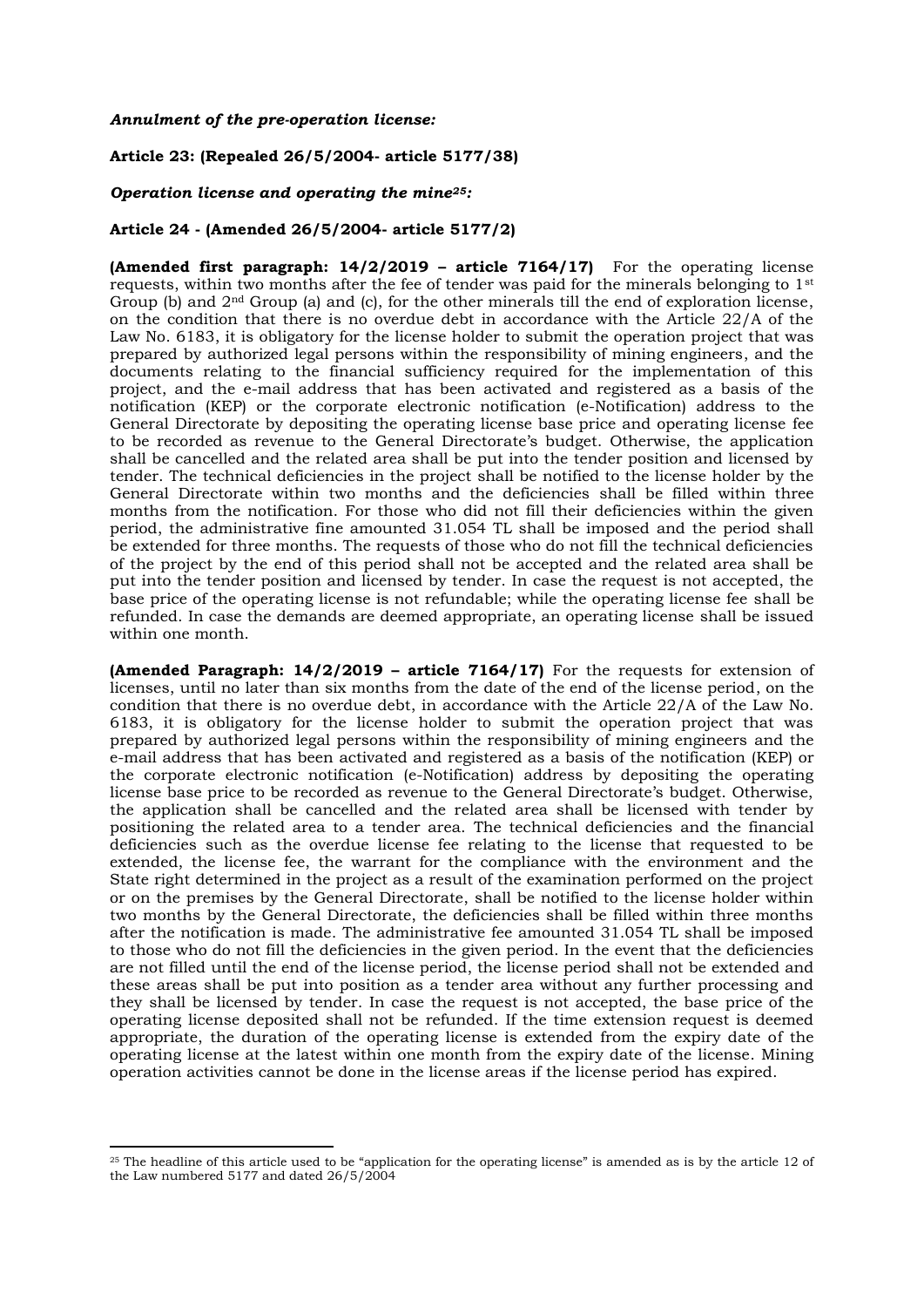**(Amended Paragraph: 14/2/2019 – article 7164/17)** The period of operation license of minerals belonging to  $1^{st}$  Group (a) is five years. The period of minerals belonging to other groups shall be determined in accordance with its project, to be not fewer than ten years. The duration of the mine operation licenses in  $1<sup>st</sup>$  Group paragraph (a) and other groups may be extended if there is a request to extend the period six months before the expiry of the period and if it is found appropriate. At the application of extension of license period for the minerals belonging to 1st Group (a) the extension fee, not exceeds fivefold of the amount of operation license fee, that is determined by governor for metropolitan municipalities and for the other cities determined by provincial special administration shall be collected. The total period of operation license including period extensions shall be determined by the General Directorate according to the project as not exceeding 30 years for minerals belonging to 1<sup>st</sup> Group, not exceeding 40 years for the minerals belonging to 2<sup>nd</sup> Group and not exceeding 50 years for the minerals belonging to other group. The Minister shall be competent for the extension of periods for the minerals belonging to  $1<sup>st</sup>$  Group, from 30 years to 60 years, and 2nd Group, from 40 years to 80 years; the President shall be competent for the extension of the minerals belonging to other groups, from 50 years to 99 years. License periods, including period extensions, cannot exceed these periods of times and license areas that have reached the end of their period become the tender area by dropping the discovery right and right to develop proved reserve in the license area without the need for further processing. The limitation of periods shall not be applied to the licenses owned by the public institutions and organizations. In the license areas tendered by public institutions and organizations, the beginning of the license period is the date on which the license is issued in the name of the right holder.

**(Amended Paragraph: 14/2/2019 – article 7164/17)** For the exploration licensed areas, it shall be granted the operation license over the proven and/or probable reserve area determined during the process of exploration by reducing the other parts of the exploration license. However, an operating license cannot be issued with small areas that are not possible to perform mining operations. Operating license requests made in such a way that the area is so small that the mine operations cannot be performed, these areas shall be reduced from the license by the General Directorate. The small area that has been reduced is not an adjacent area of the license that it has been reduced. For the operation licenses, it shall be granted an operation permit to the temporary facility areas and proved reserve areas. The probable reserved areas that could not converted to resource and/or reserve areas according to National Mining Resource and Reserve Report Code in ten years for the minerals belonging to 4th Group and in five years for the mineral belonging to other group shall also be reduced. Provisions of paragraph 9 of Article 17 shall be applied to the activities that will be performed for the conversion of the probable reserve areas to resource and/or reserve areas in operating licenses in accordance with the National Mining Resource and Reserve Reporting Code. In operating licenses, the permits required to be taken in the exploration activities for the determination of the proved reserve in the areas that are outside the scope of the operating permit area, shall be subject to the same provisions as the exploration licenses.

It shall be taken as basis the quantity of water and gaseous flow rate for the minerals anticipated to produce in the project at 3rd Group minerals. The minerals of this group shall be licensed by mean of not ruining the natural balance of reservoir, feeding area and basin; by means of not exceeding the capacity and by means of comprising operation facility.

The production of the minerals belonging to  $5<sup>th</sup>$  Group shall be conducted with operation license. In case that it is applied with exploration activity report containing the studies conducted until the end of the period of exploration license and with a document indicating the base fee of license was paid, the right of operation license shall originate26.

**(Amended Paragraph: 14/2/2019 – article 7164/17)** For the minerals belonging to 5th Group the period of operation license which is five years may be extended.

<sup>&</sup>lt;sup>26</sup> The phrase of "of the application fee" locating at this paragraph is amended to "of the license base fee" by the article 13 of the Law numbered 6592 and dated  $\frac{4}{2}/2$ 015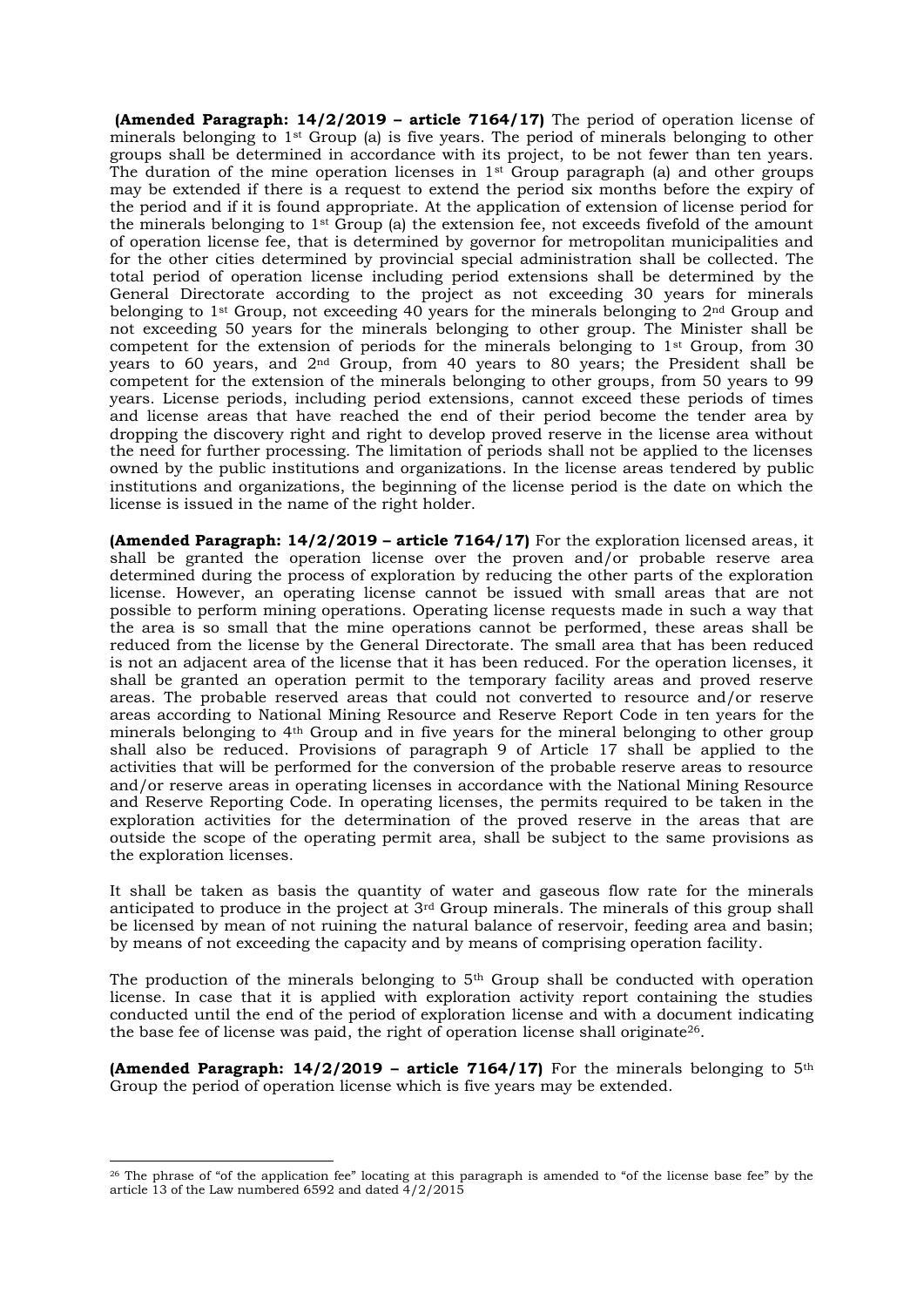The production of the minerals belonging to  $5<sup>th</sup>$  Group shall be conducted by picking from the surface of the land. For operating these mineral, in case of required engaging activities such as splitting, gallery it is compulsory that it shall be obtained permit from General Directorate by preparing the operation project by authorized legal persons<sup>27</sup>.

**(Amended Paragraph: 14/2/2019 – article 7164/17)** Over the areas whose proven reserve is determined, it shall not be granted any other group' operation license in the manner being against operation of mine. It is not allowed to have an operation license over an operation license for different group of mines which cannot be produced separately. However, this stipulated condition shall not be requested in case that the applications of different license groups belong to the same person or the owner of applications certificates that they reached an agreement. 5th Group mining license cannot be granted over 4th Group mining license areas. 4th Group mining license can be granted over 5th Group mining license areas. However, in this case, it is obligatory that  $5<sup>th</sup>$  Group minerals, which has been obtained in the mining operations carried out in the 4th Group mining license areas, to be delivered to the 5th Group mining license owner by the 4th Group license owner without request of any cost. Otherwise, the action shall be taken within the scope of paragraph seven of Article 10 and paragraph five of Article 12. Besides, in 5th Group mining licenses, permit of obligatory production and/or tailing evaluation is not given within the scope of eleventh paragraph of article 16.

**(Amended Paragraph: 14/2/2019 – article 7164/17)** In the event that the license activities belonging to the separate or the same groups on the same area cross, a dispute arises among the license holders or they do not reach an agreement, the General Directorate shall make an examination over the projects and/or on the area. After the examination, if the possibility of working separately is detected, the principle of the work shall be determined by General Directorate. If it is not possible, it shall be given permit for the activity by taking into consideration of privilege right.

**(Amended eleventh paragraph: 4/2/2015- article 6592/13)** It shall be granted operation permit since the relevant permits are taken according to the article 7. The operation permit shall be issued subsequent to submission the related permits, which are the decision of environment impact assessment, the proprietorship permit, business permit and work license and the areas registered at General Directorate registry, to be taken according to the article 7 in three years from the beginning of entering into force of license. It shall be imposed annually administrative fine amounted 50.000 TL for the licenses whose obligations are not fulfilled in time. The period of license shall not be extended in the event that it is obtained operation permit due to the permits mentioned at this paragraph till the end of license period.

**(Amended Paragraph: 28/11/2017 – article 7061/49)** In the five year period, if the total amount of production produced in any three years during which the production is at least is less than 30% of the annual production amount declared in the project, it shall be imposed an administrative fine amounted 77.632 TL to the license holders. Starting from the implementation of the administrative fine, if the total production amount backwards in three-year periods is less than 30% of the annual production amount declared in the project, it shall be imposed an administrative fine amounted 77.632 TL to the license holders. If an administrative fine is imposed twice within five years under this paragraph, the license shall be canceled. The determination of the years is made according to the calendar year. In the calculation of the periods, the year in which the operating permit is granted and the year in which production determination is made are not taken into consideration. However, the time spent for galleries, wells and/or pickling in order to reach the mine in accordance with the force majeure, unexpected situations or the operation project and deadline plan accepted by the General Directorate shall be taken into consideration proportional to the annual production amount declared in the project. The President is authorized to increase the rates other than the administrative fine mentioned in this paragraph by doubling, reducing it to half and differentiating it according to license types.

<sup>&</sup>lt;sup>27</sup> The phrase of "by at least one mining engineer" locating at this paragraph is amended to "by authorized legal persons" by the article 13 of the Law numbered 6592 and dated  $4/2/2015$ .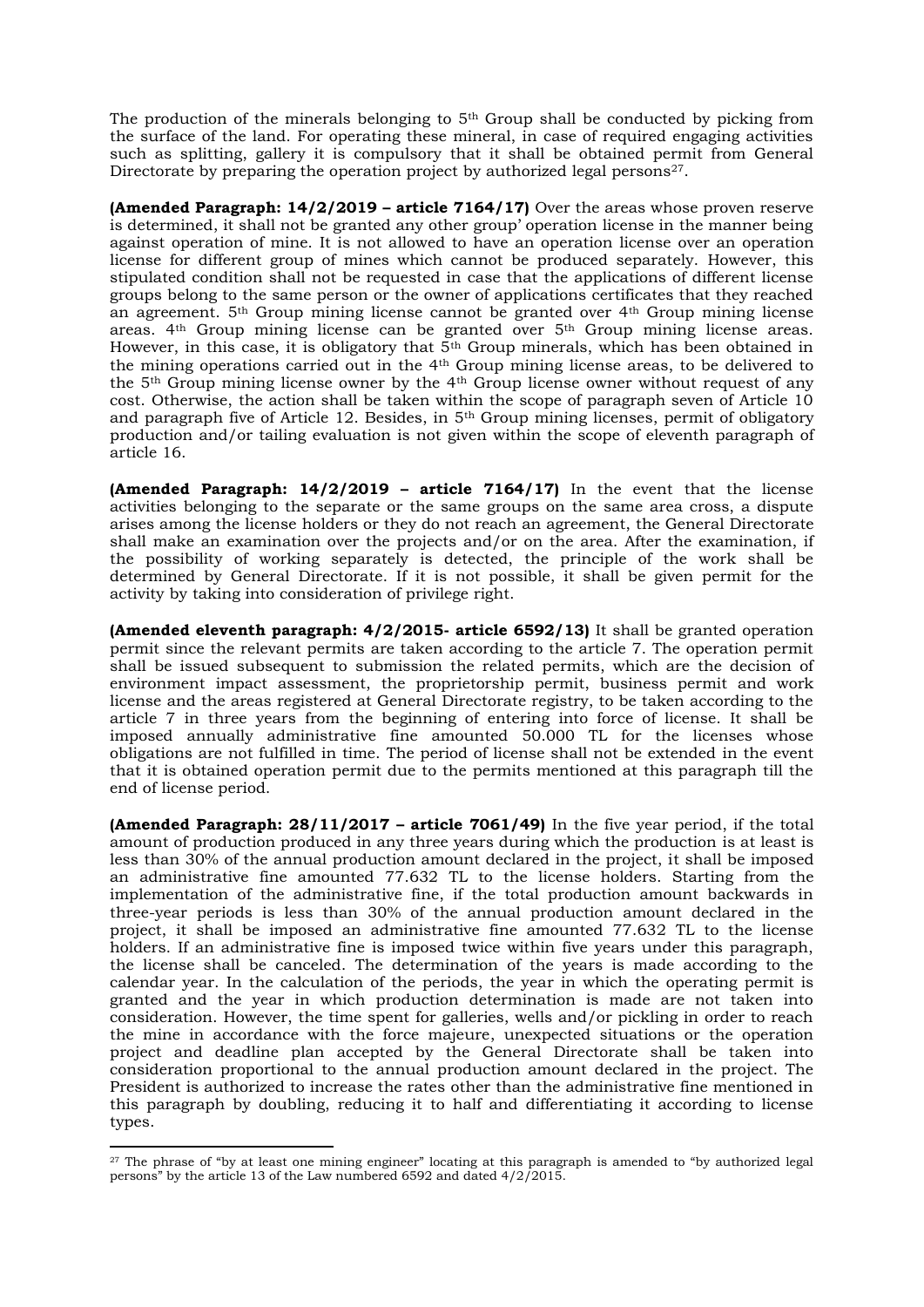**(Additional paragraph: 10/6/2010- article 5995/11)** The provisions of twelfth paragraph shall not be applied to the licenses of the integrated metallurgical, ceramic, cement, lime and chemistry facilities, in which the mines to be produced are utilized, thermic power plant and enrichment facilities for the minerals belonging to 4th Group that belong to the same owner of the facility and the license whose matters that the distance to settled facility, which facility will be subjected to application and other principles and procedures that shall be determined by regulation. However, for each of license that could not conducted production, it shall be collected State right over the 10% of the quantity of production mentioned in the project.

**(Amended Paragraph: 14/2/2019 – article 7164/17)** The periods mentioned at this paragraph shall not be applied to hard coal located at Ereğli Coal Basin and the minerals of boron salt, thorium and uranium mentioned in the Law regulating the Operation of Nuclear Energy Raw Material with Minerals of Boron Salts, Trona and Asphaltite, the Return of Some Areas of Lignite and Iron and to the complex minerals that must be operated with aforementioned licenses.

# *The Period of operation license:*

# **Article 25(Repealed: 26/5/2004- article 5177/38)**

## *The operation permit:*

# **Article 26(Repealed: 26/5/2004- article 5177/38)**

# *Non- assignment of operation permit:*

**Article 27:** Operation permit shall not be assigned. Operation license shall be assigned as a whole and in accordance within the scope of principles to be determined.

## *Starting up the mines:*

## **Article 28(Repealed: 26/5/2004- article 5177/38)**

## *Operation Activity:*

## **Article 29(Amended: 4/2/2015- article 6592/14)**

The operation activity shall be performed in accordance with its project and related provisions of this Law. If it is detected that activity which is against operation project has conducted, it shall be given period which is up to six months, to the license holder, in order to conduct activity complying with project. In the event that at the end of this afore stated period conforming activity is not conducted, production activity shall be suspended by imposing an administrative fine amounted 50.000 TL. However if it is detected that the activities, which are against the project, are also hazardous for operation, the activity shall be directly suspended until these hazardous situation are eliminated.

It is compulsory to submit the operation projects and adjustments thereof to General Directorate prior to put into practice. Otherwise, the production activity shall be suspended. Operation project and adjustment thereof and related documents and transaction regards to suspend activities of operation shall be allowed access in electronic media reciprocally by Ministry of Labor and Social Security and Ministry.

The report, project and all technical documents that prepared by authorized legal persons shall be submitted to General Directorate by the license holder.

The license holder is obliged to submit the technical information relating with operation activity, operation activity report and the information regarding exploration, if exploration was conducted, which were conducted in the recent year to the General Directorate till the end of April, annually. It shall be imposed an administrative fine amounted 30.000 TL in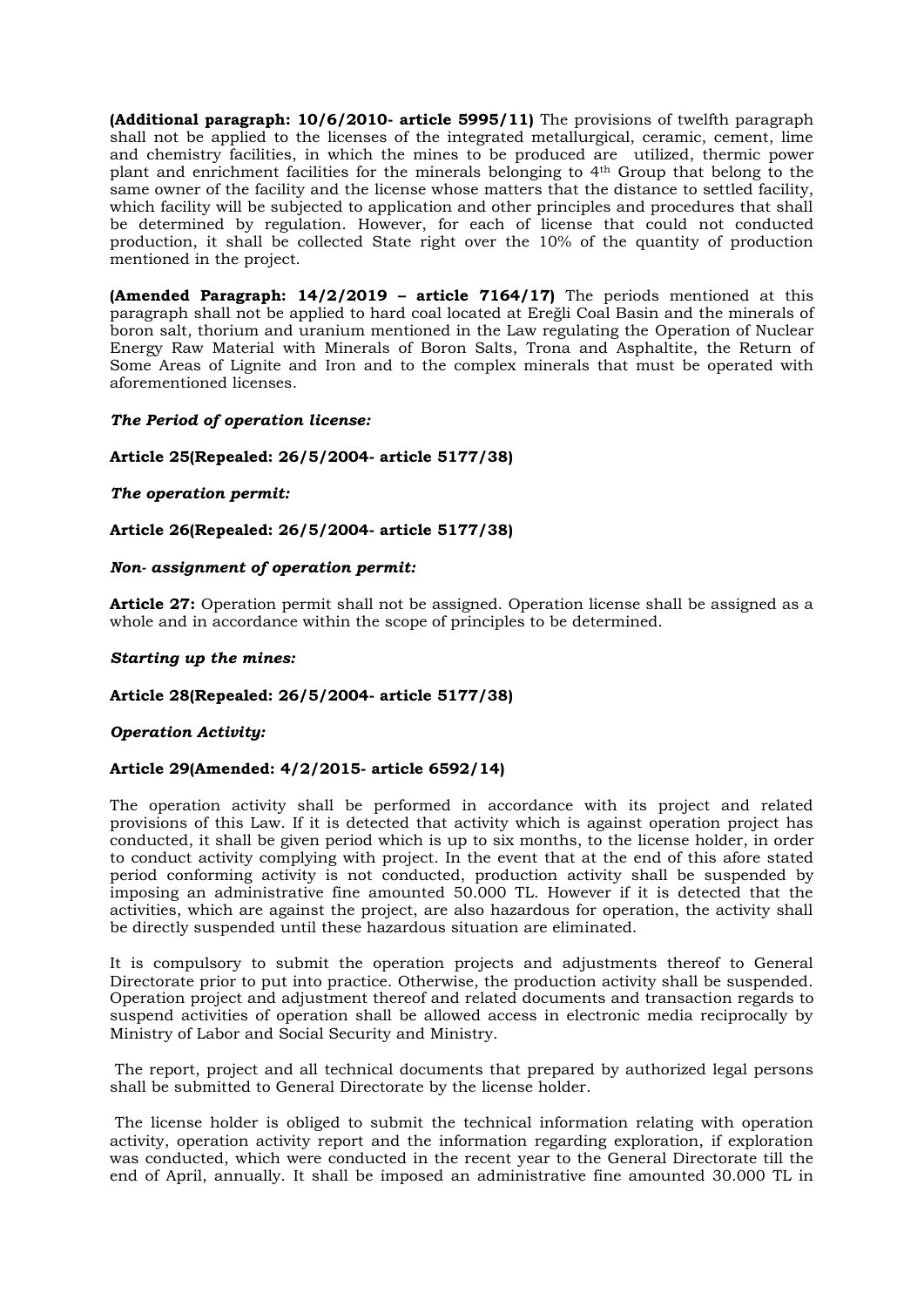case of not fulfilling the obligation. The production activity shall be suspended until the obligation will be fulfilled.

The license holder for minerals belonging to 1<sup>st</sup> Group (a), annually till the end of January, shall submit the operation activity report regarding the operation activity that was conducted in previous year at the cities, which is metropolitan municipality, to governor; at other cities to provincial special administration. It shall be imposed an administrative fine amounted 30.000 TL in case of not fulfilling this obligation. The production activity shall be suspended until the obligation will be fulfilled.

At the areas where more than one license, on the purpose of utilizing the reserve productively, taking the measures of safety of life and property at mining license area and permitted area on raw material production, locate as adjacent area to each other for conducting the activities with an mutual project, it shall be decided if there is the consent of the owner of the rights by the decision of General Directorate, if not by the approval of Minister. Within this purpose, the areas on operation permit may be reestablished by taking into account the time schedule plans to be determined for the mutual license areas.

**(Amended paragraph: 18/5/2017- article 7020/10**) At the adjacent or close mining areas, within the scope of projects and plans to be conducted due to the reasons of the environmental impact of the production, safety of operation, processing the reserve efficiently and similar reasons it shall be declared an mining area by the offer of General Directorate and by the approval of the Ministry. The uniting of the licenses locating at mining area in one or more than one license shall be conducted by General Directorate.

**(Additional paragraph: 18/5/2017- article 7020/10)** It shall be given a period up to six months to the license holder in order to unite the licenses locating at the determined area on mining area on a company having legal personality. At this company which will be established by the license holders, the shares of partners shall be determined by also taking into consideration the mine reserve. The unity of licenses shall be conducted in the event that at least half of the license holders corresponding of the total reserve apply. The owner of the application shall not be fewer than two. If the number of applicants is two, one of the license holders shall have at least 10% reserve. In case that the sufficient application is not provided, whole license on the determined area shall be cancelled. These areas shall be tendered, notwithstanding with area restriction, in accordance with criteria determined by General Directorate. The investment costs determined by General Directorate regarding the cancelled license shall be provided from the budget of General Directorate. The determination of the borders of united licenses shall belong to General Directorate. The areas locating in mining areas for tendering shall be added to united license by means of paying the tender base fee.

**(Additional paragraph: 18/5/2017- article 7020/10)** In case that it is applied for uniting by the license holder corresponding to at least half of the total reserve on the determined area, the other licenses which are not included into unity shall be cancelled. The investment costs, determined by General Directorate, of the cancelled licenses shall be paid by the license holder that unity is conducted upon and these license areas shall be added to the united license. If the determined investment costs has not been paid by the license holder within six months, all the license for determined areas shall be cancelled.

**(Additional paragraph: 18/5/2017- article 7020/10)** The mining activities of minerals belonging to 1st Group and 2nd Group (a) shall be restricted by Ministry with an opinion of governor by taking into urbanization, environmental and similar impacts account. Mining license belonging to 1<sup>st</sup> Group and  $2<sup>nd</sup>$  Group (a) on the area that is restricted by the approval of the Ministry shall be licensed, by taking into reserve account, in a way of moving to mining zone or another area. This kind of licensing transaction may also be conducted without tender on the tendered areas. The detection of the reserve at the areas of restriction and move shall be conducted by governor.

**(Additional paragraph: 18/5/2017- article 7020/10)** At the cities having mining zone, it shall be established mining zone commission in order to manage these zones. This commission shall carry on a business at metropolitan by including the body of İnspecting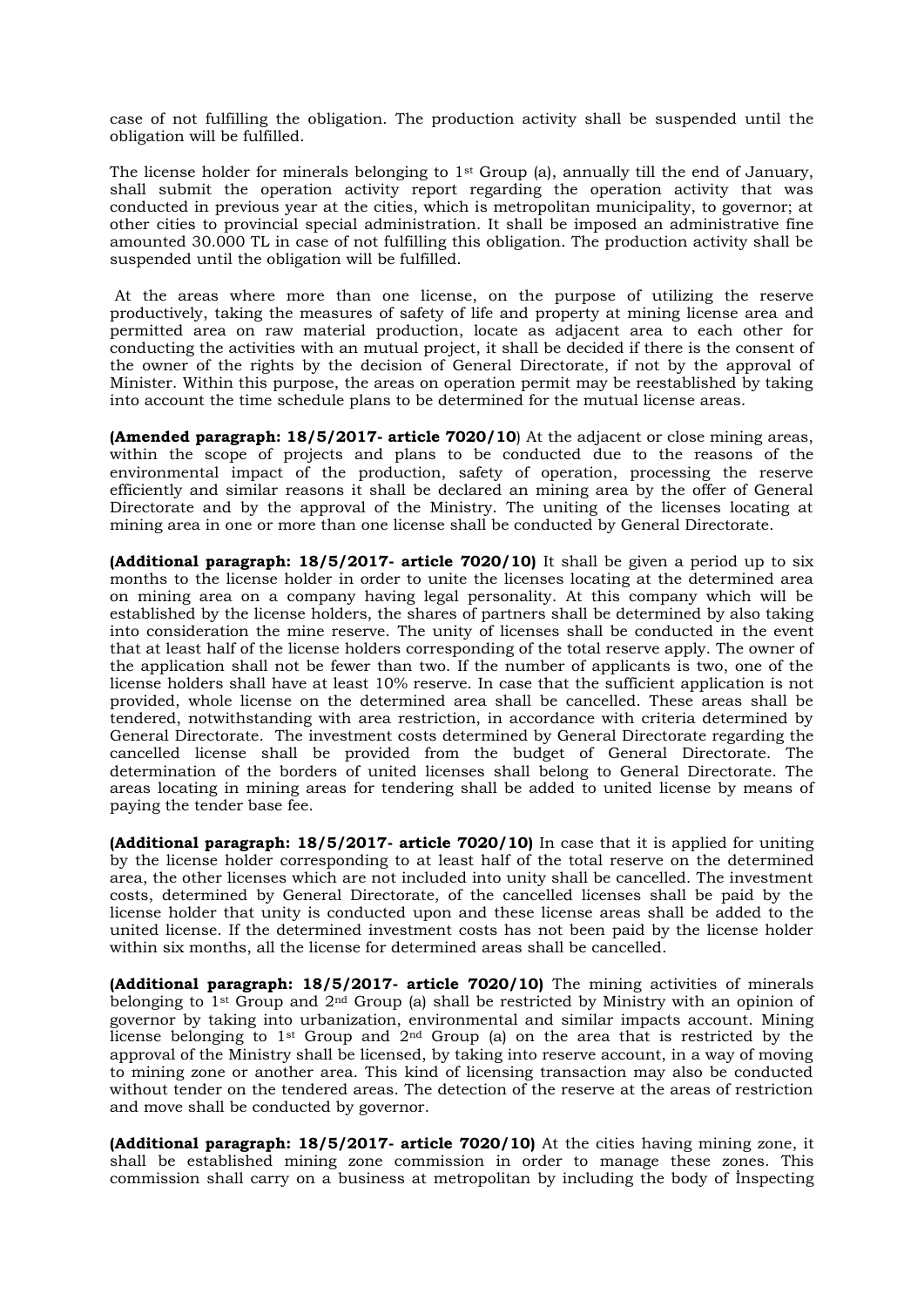the Investment and Coordination Presidency, at the other cities by including the body of provincial special administration. Commission shall comprise from governor, related municipality and the representative of the company being license holder.

**(Additional paragraph: 18/5/2017- article 7020/10)** Commission shall provide the necessary measure to be taken, including temporary suspending of mining activities, by controlling the activities conducted on the licensed area whether it is performed in accordance with project, environment and healthy of human. Commission shall notify the temporary suspending activities to General Directorate. The General Directorate shall inspect and supervise the activities of commission regarding the mining zone.

**(Additional paragraph: 18/5/2017- article 7020/10)** 1% of the pit sale price, so as to compensate the payments that will be conducted by the commission for mining zone, shall be paid into the account of İnspecting the Investment and Coordination Presidency, at metropolitan cities, and for the other cities shall be paid into account of provincial special administration. For operating license on every group of minerals at mining zone within the scope of this Law, it shall be constituted right of easement and/ or usufruct and conduct expropriation. It shall not be settled into mining lease contract at the mining zone and, if there is, it shall be cancelled.

**(Additional paragraph: 18/5/2017- article 7020/10)** The principles and procedures with regard the notification of mining zone, the unity, reduction and cancellation of the licenses, the determination of the investment costs and having paid, tendering the mining areas, determination of the reserve and licensing, establishing mining zone commission for mining zones entering into more than one city border, gathering and working period, duties and authorizations, to move the license by inspecting and supervising the activities, projects and planning shall be regulated with regulation issued by Ministry.

# *Tender:*

**Article 30(Amended: 4/2/2015-article 6592/15)** The areas that, for any reason, has become inoperative, deserted or reduced and new areas excluded from the mineral belonging to 2nd Group (b) and 4th Group shall be licensed by tender procedure. The notification of tender shall be published in official gazette.

The tender fee shall not be fewer than base fee of operating license.

It may be made tender comprising condition of producing mid and edge product provided that the issue, which are by taking into account the type of mining license area, reserve, located zone, tenor, employment, investment, needs of country and similar, mentioned explicitly in specification. Conditions of accessing to tender, the base tender fee, the way of paying the tender fee and period thereof, production period or investment period for facilities and other issues may be determined at these tenders by taking into consideration the feature of reserve.

It shall not be granted license to the areas which has not capacity to conduct mining by itself between the license areas due to size. These areas shall be tendered among the adjacent license holders. The areas which is convenient for tender and having the sufficient size for conducting mining shall be tendered by uniting with the areas, not licensed, locating around and other tender areas.

Newly established areas and the areas that, for any reason, have become inoperative deserted or reduced in the purpose of developing mining on basin and illuminate the geological structure may be tendered by uniting notwithstanding the border restriction. The border restriction, article 16, shall not be requested for licensing the areas which is tendered as per above.

In the event that new mineral is discovered at the crossed operating licensed areas whose license were granted in accordance with the repealed Mining Law numbered 6309 and whose license law resumes in accordance with this Law, mining right at the crossed area shall be licensed by making tender among those license holders.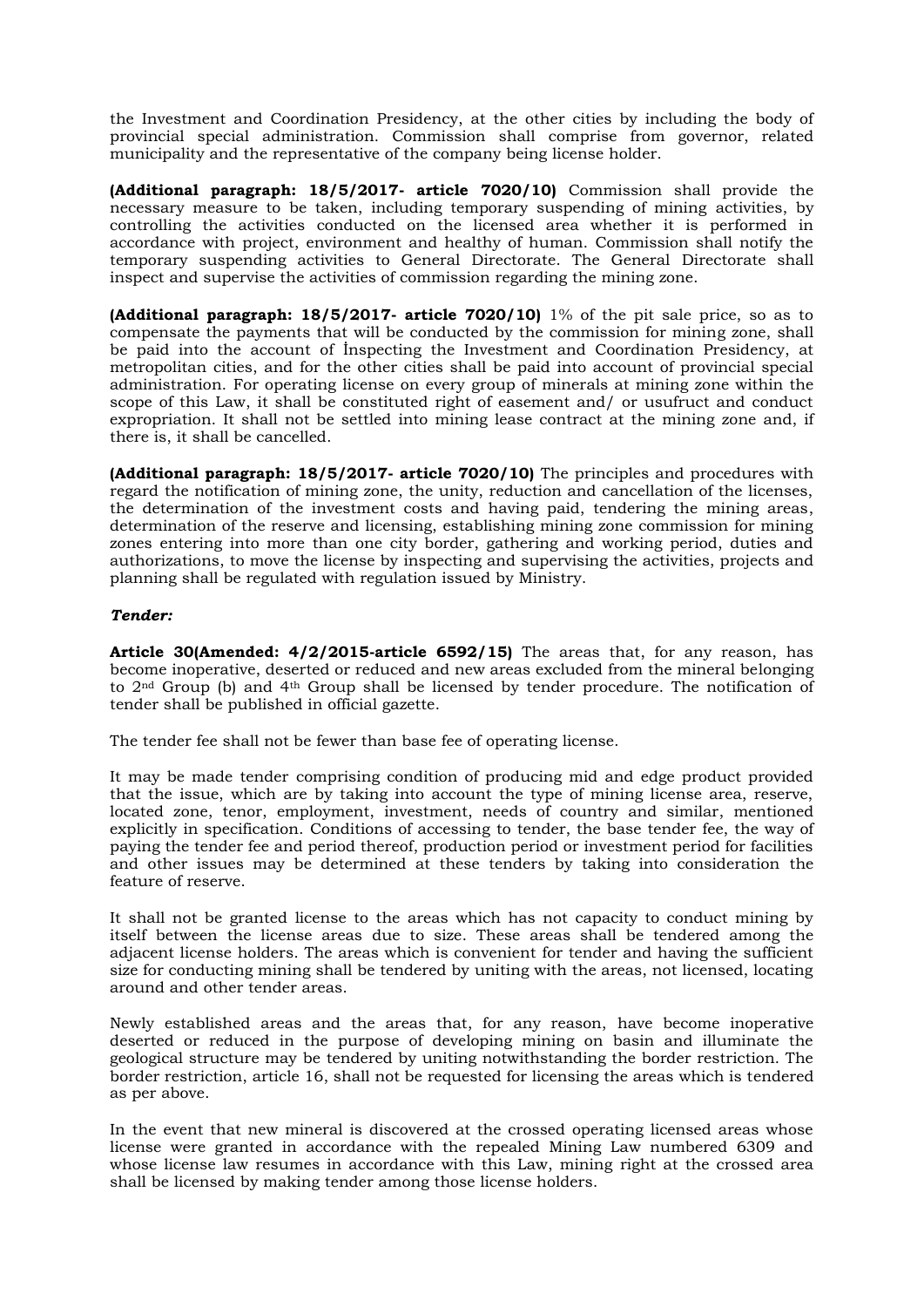The incomes being generated from the process of tendering the areas shall be registered as revenue to the general budget. The allowance to be needed for the works and transactions which are within the framework of this Law shall be projected from the budget of General Directorate.

**(Additional Paragraph: 21/3/2019-7103/32 md.)** Within the scope of this article, if the tender for an area has made twice however there is no application for the area, it shall be announced by the General Directorate that the area will be open to explorations. In case there is an application made for the announced area in one-month period, it shall be licensed over the determined tender base price. In case there are more than one application, it shall be tendered again amongst the applicators.

**(Additional Paragraph: 14/2/2019 – article 7164/18)** Tender areas may be given to Specialized Government Entities without a tender, with the approval of the Minister.

## *Permanent supervisor and technical personnel28:*

**Article 31(Amended: 4/2/2015- article 6592/16):** The operation activities on the mining license areas shall be conducted under the supervision of the mining engineer except salt source. It is compulsory to employ at least one mining engineer as permanent at the operation activities on mining license area and by taking into operation procedure, size and structural situation it is compulsory to employ engineer from the other occupation disciplines. The duties, authorizations, the principles and procedures of appointment, educations, the principles and procedures of work of permanent supervisor, mining engineer, which is compulsory to employ in every shift at the shift work operation by taking into the size and quality of the operation, other engineers to be authorized shall be determined with regulation issued by Ministry.

Mining operation activity shall be suspended by imposing an administrative fine amounted 30.000 TL, in case that to conduct mining activities without stipulating these employment conditions set forth at first paragraph. If these stipulated employment conditions are fulfilled, it shall be granted to activities.

#### *Nullification of the license and the measures to be taken for the abandoned areas29:*

## **Article 32(Amended: 4/2/2015- 6592/17)**

The license holder may apply for abandonment request by means taking the necessary security measures at its area and by means submitting production map indicating the recent condition of the area and mining geology map to General Directorate.

At the abandoned areas whose license became in operative, for any reason, or whose license law is in force, the license holder shall take necessary safety measures and shall submit the technical documents indicating the recent condition of the areas to General Directorate.

The license holder shall take these afore mentioned measures within one year period and shall suit the area conducted operation activities to comply with environment in the direction of operation project.

In the event that the necessary safety measures, within the scope of complying with the conformity plan with environment, and environmental measures are not taken this situation shall be notified to governor, on the condition that the license holder is responsible until these measures will be taken. The necessary measures to be taken for complying with environment shall be performed by related forest administration at the forest land which is convenient with environment conformity plan; at the other areas it shall be performed by provincial special administration or governor. The expenses conducted according to

 $28$  The headline of this article used to be "technical supervisor at the operation", first amended by article 15 of the Law dated 26/5/2004 and numbered 5177 as "technical supervisor" than, amended as is by article 16 of the Law dated  $4/2/2015$  and numbered 6592.

<sup>&</sup>lt;sup>29</sup> The headlined of this article used to be "to become inoperative of the license and precautions to be taken" amended as is by article 17 of the Law numbered 6592 and dated 4/2/2015, 4/2/2015.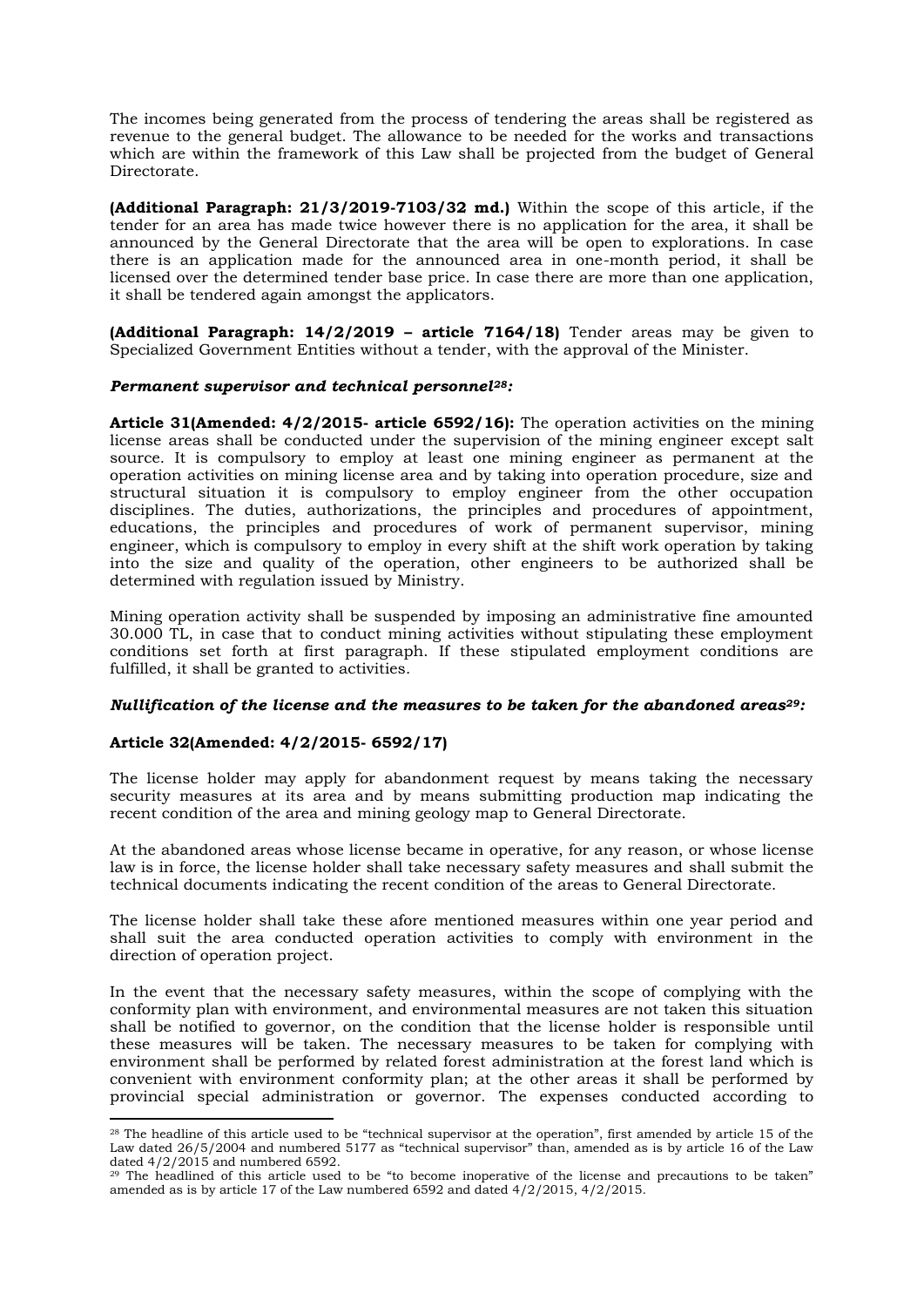conformity plan with environment by forest administration, provincial special administration or governor shall be compensated from the amount of license fee which was paid to deposit for the studies of conformity plan with environment. If the security deposit is not sufficient, it shall be given one month to the license holder in order to pay the lacking expenses within the scope of conformity plan with environment. The amount that is not paid in time and that is notified to concerning tax office by General Directorate shall be collected in accordance with the Law numbered 6183 from the license holders. If the expenses occurs due to the fact that the concerning administration conducts any other projects or implementation excluded from the conformity plan with environment, they shall be collected by related administration and not requested any fee from license holder.

In the event that the study of conformity with environment is performed at the places which belong to private proprietorship of Treasure and which are under the State authority and disposition, the principles and procedures regarding to execute the implementation shall be determined by Ministry and Ministry of Finance jointly.

# *Transfer of the plants:*

**Article 33:** In the event the exploration and operation licenses become invalid due to grounds of termination, expiry or abandonment the shafts, galleries and the reinforcement facilities constructed for their protection shall be transferred to State without having to pay indemnification to the license holder.

Facilities, vehicles, equipment and material not included in the content of this paragraph belong to the license holder.

# *Mining fund:*

## **Article 34(Repealed: 21/2/2001- article 4629/1)**

## **Inspection and supervision expenses:**

## **Article 35(Amended: 26/5/2004- article 5177/17):**

The expenses on inspecting and supervising the mining activity shall be compensated from the amount registered as private revenue to general budget and as special allowance to budget of General Directorate in accordance with the provisional article 1 of the Law on the Liquidation of Some Funds numbered 4629.

It shall be paid to the authorized personnel for inspecting and supervising the mining activities twofold of daily wages what they deserved in accordance with the Travel Expense Law numbered 6245. **(Additional Sentence: 2/7/2018 – KHK/703/118 md.)** That amount may be increased up to triple of the amount by the President.

From the payments according to this article shall not be collected any tax excluded stamp tax and not cut back.

## *Tails, Mas of residual and storage of dross:*

## **Article 36(Amended 25/5/2004- article 5177/8):**

During the activities of mining and subsequent stages; tails, enrichment residual mass and dross that contain ore, metallic or economic value that could not be assessed technically and economically under the prevailing conditions shall be stored separately in the form of they come out of their latest process, provided that not causing inconvenience with regard to environmental pollution. The quantity of mass of residual and tails, physical characteristics, the analysis reports of samples taken duly and dumping areas shall be shown in the activity report, plans and maps.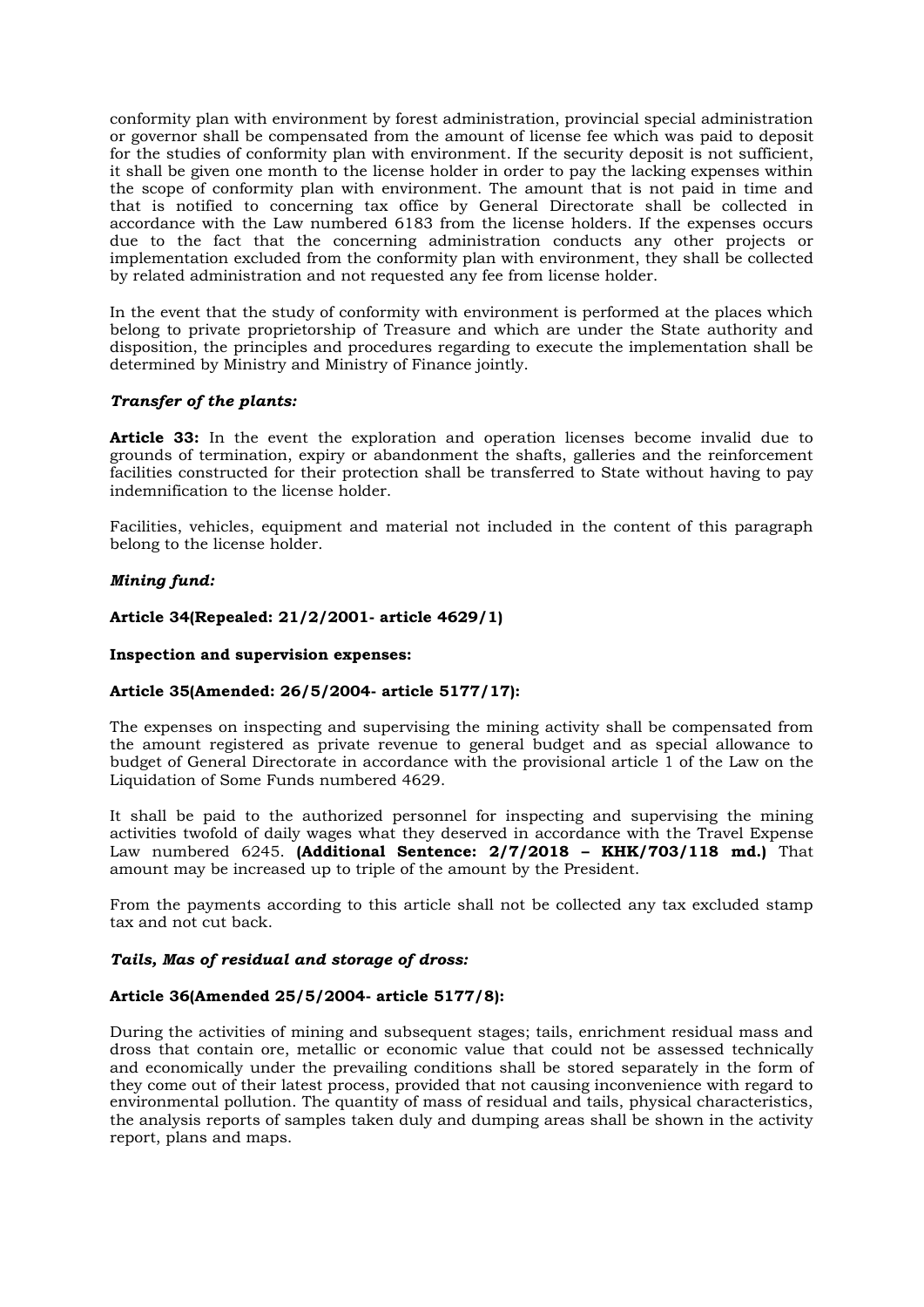In the event that the operating license is expired for any reason, it shall be granted a period of six months, excluded for force major events lied in this Law, in order that the license holder transfers the minerals, tails, mass of residual and dross produced at area. The minerals are not transferred within this period and that has an economic value shall be sold by means of tendering by governor. The revenue provided from this sale shall be transferred to local authority. To the minerals not having an economic value, it shall be applied the provisions of article 32.

**(Amended paragraph: 4/2/2015- article 6592/18)** It shall be imposed an administrative fine amounted the operating license fee to those acting against first paragraph.

#### *Temporary suspension due to force majors<sup>30</sup>*

# **Article 37(Amended 26/5/2004-article 5177/19)**

**(Amended paragraph: 4/2/2015-article 6592/19)** The temporary suspension of operational licensed areas having granted operation permit due to force major or unexpected circumstances may be decided by General Directorate upon the request of license holder. The application date of license holder shall be considered as the beginning of the date of temporary suspension. To the operating license whose temporary suspension is accepted shall not be applied the twelfth paragraph of article 24. The other obligations arouse from the license law will resume.

## (**Repealed paragraph: 4/2/2015- article 6592/19)**

## **(Repealed paragraph: 4/2/2015- article 6592/19)**

# **(Repealed paragraph: 4/2/2015- article 6592/19)**

## *Organization and characteristics of the mine registry:*

**Article 38:** Mine registry containing all the technical and financial issues regarding all mining rights and activities shall be registered by General Directorate as specified in the  $reculation<sup>31</sup>$ .

Assignment, transfer, seizure, pledge and mortgage or expiring conditions shall be registered in this registry.

Mine registry is open to public. Persons concerned may request to view the registry entries at the presence of one of the mine registry officers. It shall not be claimed that the entries in the registry were not known.

Rights to be acquired over the mines shall not effective unless registered.

## *Pledge of ores:*

**Article 39:** Ores extracted from mines may be pledged to the persons, without taking into possession, that were stated in written application made by holders of operating and exploration licenses to the General Directorate. This situation shall be registered at the mine registry.<sup>32</sup>

<sup>30</sup> The headlined of this article used to be "vacation by force major" is amended as is by article 19 of the Law numbered 5177 and dated 26/5/2004,

<sup>31</sup> The headlined of this article used to be "related department" is amended to "General Directorate" by article 37 of the Law numbered 5177 and dated 26/5/2004.

<sup>32</sup> The phrase locating at this paragraph "pre- operating" is abolished by article 38 of the Law numbered 5177 and dated 26/5/2004, by article 37 of the same Law the phrase of "related administration" is amended to "General Directorate".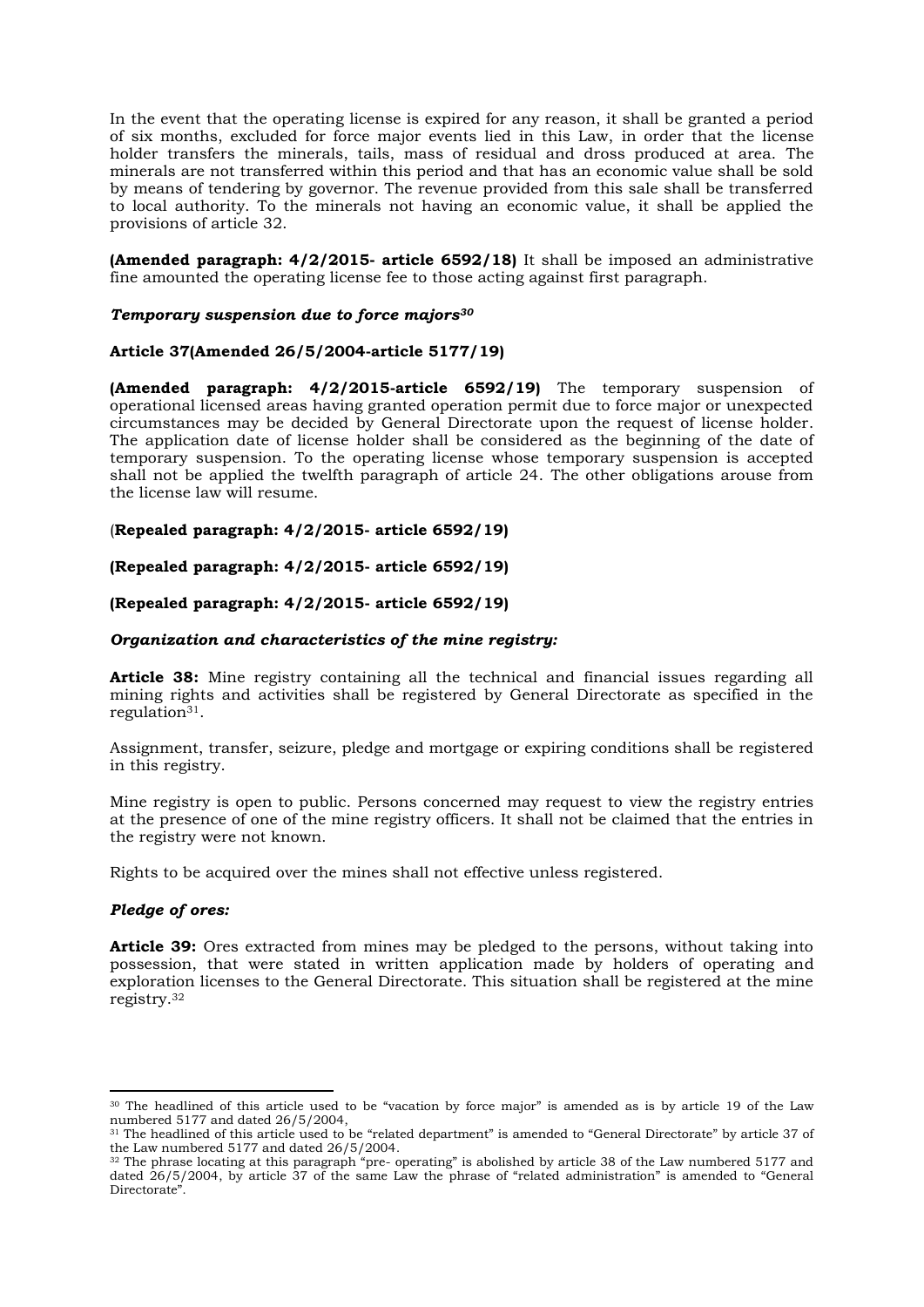Sales of these ores during the period of pledge shall be possible with the written consent of pledgee. How the registry will be kept and other transactions shall be determined by regulation.

# *Seizure and Interim injunction:*

**Article 40:** No severally seizure or interim injunction shall be implemented on the shafts, pits and galleries and machines, buildings, any transport vehicle utilized above and under the ground that are required for operating mine, equipment and facilities that are required for increasing the value of the minerals such as extracting, dressing and smelting and the material required for operation of the mine for one year.

However, seizure and interim injunctions can be implemented in all of the facilities, vehicles, equipment and materials specified in the first paragraph that constituted integrity with operation right or on the ores extracted and the residuals and dross thereof. Pledge rights of third parties shall be remained reserved.

Sale of an entire mine by means of execution shall be subjected to the procedure regulated in article 43.

# *Cannot be intervened the mining activities by virtue of seizure and interim injunction:*

**Article 41:** In the events that seizure or interim injunction are implemented over the entire mine or over the ore extracted, the mass of residual and dross thereof or it is attempted to sell them by means of execution neither the mining activity can be suspended by creditor or enforcement office nor it can be interfered to these activities.

## *Mortgage and Its Content:*

**Article 42:** Mortgage may be established on the mine on one or several degrees and levels so as to secure the debts conducted for mine or to become indebted in the future for that reason by the holder of operating license.<sup>33</sup>

In the event there is a change in the area of the mortgaged operating license, the current mortgage shall be effective under the same conditions on the latest license granted without having to perform any transaction.

The entire facilities, vehicles, equipment and materials regulated in the first paragraph of article 40 that constitute integrity with operating license fall within the content of the mortgage.

Mortgage to be established shall not be exceeded the period of license.

Mortgagee may request to register an annotation at the land registry within the scope of general provisions in order to prevent the dispositions of the operation license holder over the real properties registered at the land registry and that constitute integrity with operating license.

In case that the right of mine operating right expires, the effect of the mortgage shall be over the facilities, vehicles, equipment and materials not including in the framework of the provision stipulated in the first paragraph of article 33.

Mine mortgage shall be nullified by means of the annulment of the registration at the mine registry.

## *Converting mortgage into money:*

<sup>&</sup>lt;sup>33</sup> The phrase locating at this paragraph "pre- operating" is abolished by article 38 of the Law numbered 5177 and dated 26/5/2004.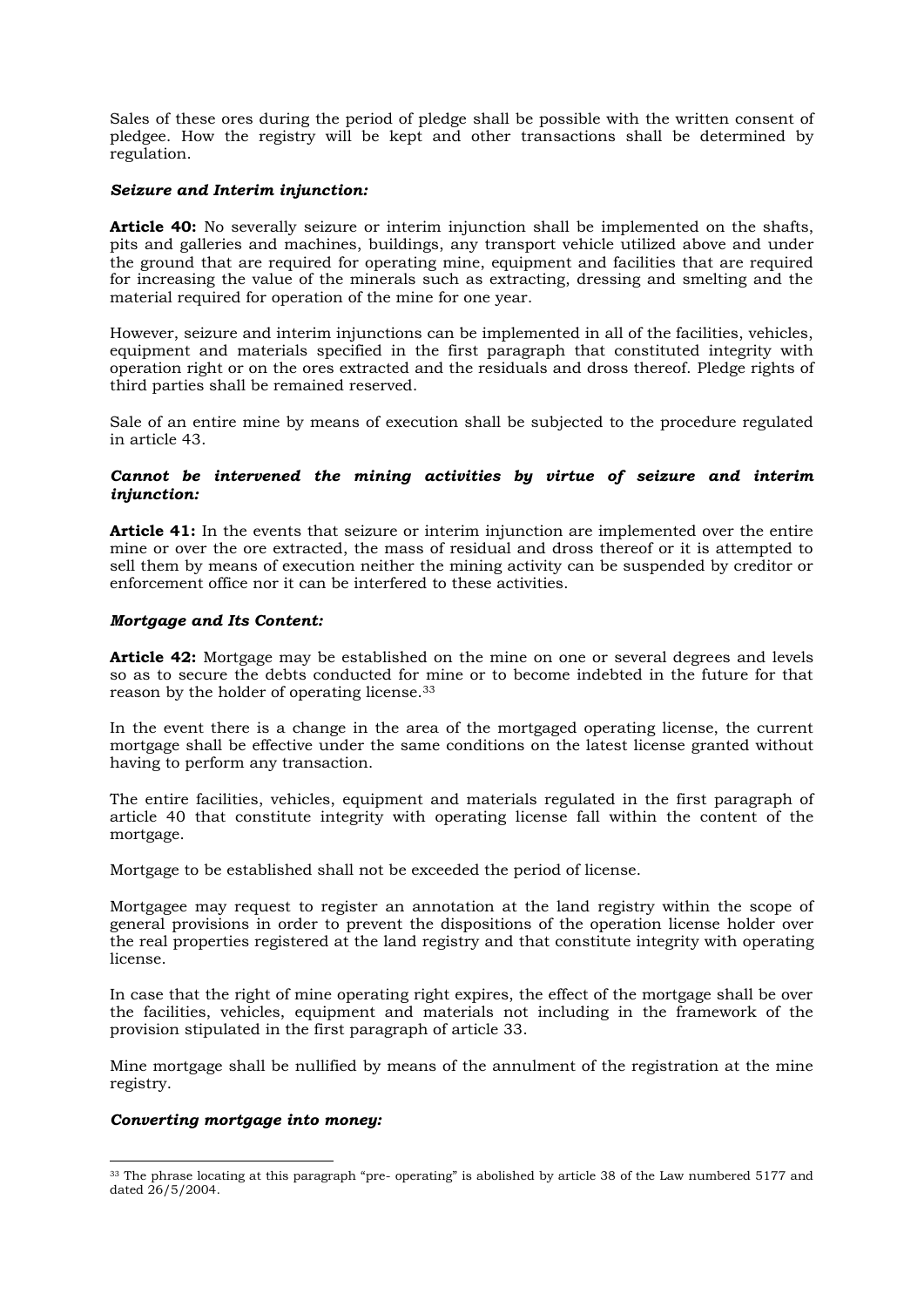**Article 43:** Creditor may have the mortgaged mine operation license sold under general provisions for the collection of the credit on the condition that at the expiry date of mortgage or when the credit becomes due.

The applicant that wished to acquire the mine operation license should meet the legally required qualifications so as to acquire this right. Applicant shall prove that they have they meet the required qualifications by a document obtained from General Directorate. Enforcement office shall conduct the sale to one of those applicants that have submitted this document. 34

The consequence of the sales shall be notified to the General Directorate by the enforcement office. This issue shall be annotated at the registry ledger of mine and the mortgage registry shall be cancelled. The transaction of assignment shall be matured thereof.

# *Personal Liability:*

**Article 44:** Operating license holder shall also be liable for the credit secured by means of mine mortgage. In the event of assignment of mine operating license restricted by mortgage to the third parties, the indebtedness status of the debtor that assigned this right will not change and the mortgage that secures the credit will remain as is.

However, in the event the person taking over the mine operation license personally admits and undertakes the credit secured by mortgage and the creditor does not notify in writing within one year from the date this issue is notified by the General Directorate to the creditor that wishes to reserve its rights against the former debtor, the former debtor that has assigned the operation license shall be out of his debt.

## *References to the Civil Code:*

**Article 45:** The provisions of Turkish Civil Code regarding mortgage shall also be applied to the mine mortgage.

# *Right of Easement, Usufruct and Expropriation:*

**Article 46:** The miner may request establishment and/or usufruct rights over the real estate subjected to private proprietorship of the exploration area during the mineral exploration period by applying to the General Directorate, on the condition that it shall be exclusive to the purpose of utilization and for certain periods of time.

The allowance in return of easement and/or usufruct rights shall be determined by the experts to be appointed in accordance with the Expropriation Law.

**(Amended: 15/6/2001-article 4683/4)** At the end of the exploration period<sup>35</sup>, the duration of the established easement and/or usufruct rights may be extended not to exceed the duration of the operation upon the request of the operation or a new application made for easement and/or usufruct rights. **(Additional sentence: 4/2/2015- article6592/20)** The license holder may request for establishing the easement and/or usufruct rights by an application made to the General Directorate for lines of water, natural gas, electric and communication that will be utilized at the facilities established on operation licensed area and/or auxiliaries and that will be brought out of the operation license area.

In case the area is damaged during the activities, the license holder is obliged to pay the indemnification determined by the judicial authorities to the owner of the land to leave the area in utilized condition.

<sup>34</sup> The phrase "pre-operating" locating at second paragraph of article 43 and the phrases of "pre-operating or" locating at first, second and third paragraph of article 44 are abolished by article 38 of the Law numbered 5177 and dated 26/5/2004.

<sup>35</sup> The phrases of "pre- operating and/or" and "pre-operating and" are extracted from the text of the Law by the article 20 of Law numbered 5177 and dated 26/5/2004.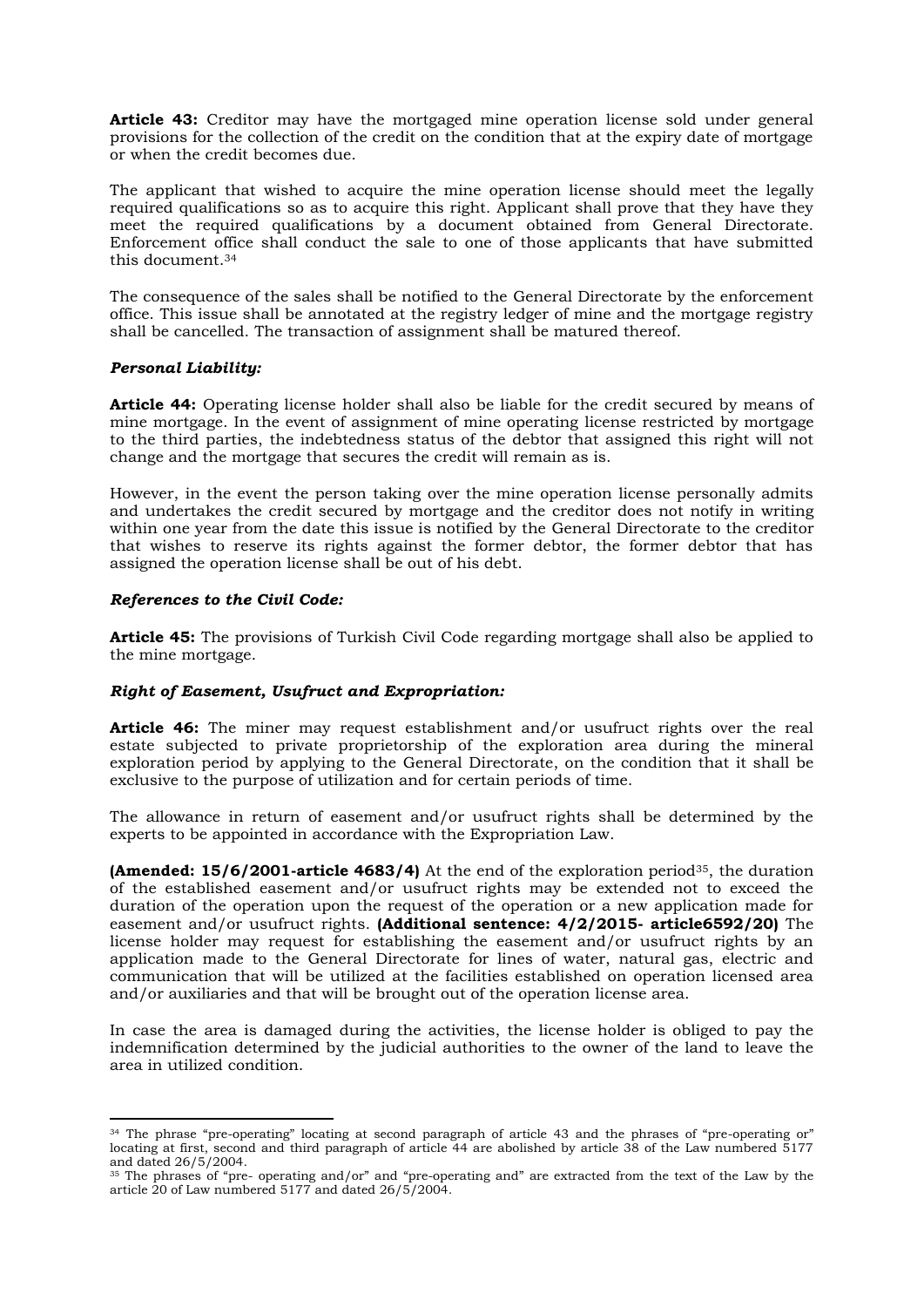# **(Cancelled last paragraph: by the decision of Constitutional Court numbered 1993/8 E, 1993/31K and dated 22/9/1993)**

**(Additional paragraph: 26/5/20014-article 5177/20)** The real estate subject to private proprietorship that is required for the activities of the operation at the stage of operation license will be expropriated in the event parties cannot meet an agreement and upon the request of operating license holder and Ministry's decision on public interest.

**(Additional paragraph: 26/5/20014-article 5177/20)** Expropriation shall be executed in accordance with the provisions of Expropriation Law numbered 2942. The related expenses and expropriation fee shall be paid by the operation license holder.

**(Additional paragraph: 26/5/20014-article 5177/20)** Expropriated real estate shall be registered at the land registry in the name of the Treasury and shall be allocated to the license holder so as to use in mining activities during the validity of the license law.

**(Additional paragraph: 26/5/20014-article 5177/20)** In case it is determined by the General Directorate that the expropriated real estate is no longer necessary for mine operating activities, it shall be notified to the license holder and to the former proprietor of the real estate that the expropriated land shall be returned to the former proprietor on the condition that having paid the value to be determined pursuant to the principles and procedures regulated in the Expropriation Law. In the event that the former proprietor will not apply to take over the real estate within six months, the real estate shall remain to the Treasury.

**(Additional paragraph: 26/5/20014-article 5177/20)** Annotations of the land registry shall be annulled upon the application of the General Directorate without requiring the court decision.

**(Additional paragraph: 26/5/20014-article 5177/20)** For the mining activities conducted on the locations under the private proprietorship of the Treasury or under the sovereignty and disposition of the State, it shall not be collected rental fee and adequate pay henceforth the enforcement of this Law.

**(Additional paragraph: 26/5/20014-article 5177/20)** Provisions of expropriation shall not be applied to minerals belonging to 1st Group and to cover stone and any kind of raw materials to be used in constructions such as rough construction, dam, puddle, harbor and road.

# *Rights regarding the services of General Directorate of Mineral Research and Exploration:*

## **Article 47(Amended 26/5/2004- article 5177/2)**

General Directorate of Mineral Research and Exploration may perform exploration activities pertaining to a project conducted by the Institute at the areas where mining activities can be performed without having to obtain any license or permit. It shall not be claimed for any rights over the minerals, belonging to same group, which has been discovered as a consequence of exploration activities performed at the area licensed to third parties. Other group minerals within this area for which exploration license is obtained shall be tendered by General Directorate in accordance with article 30 at the expiry of license period. The exploration activities within the borders of operation permit shall be conducted by obtaining the permit of license holder.

General Directorate of Mineral Research and Exploration shall submit to the General Directorate and to the license holder upon their request the information and the documentation obtained as a consequence of the research conducted at the licensed areas in a report.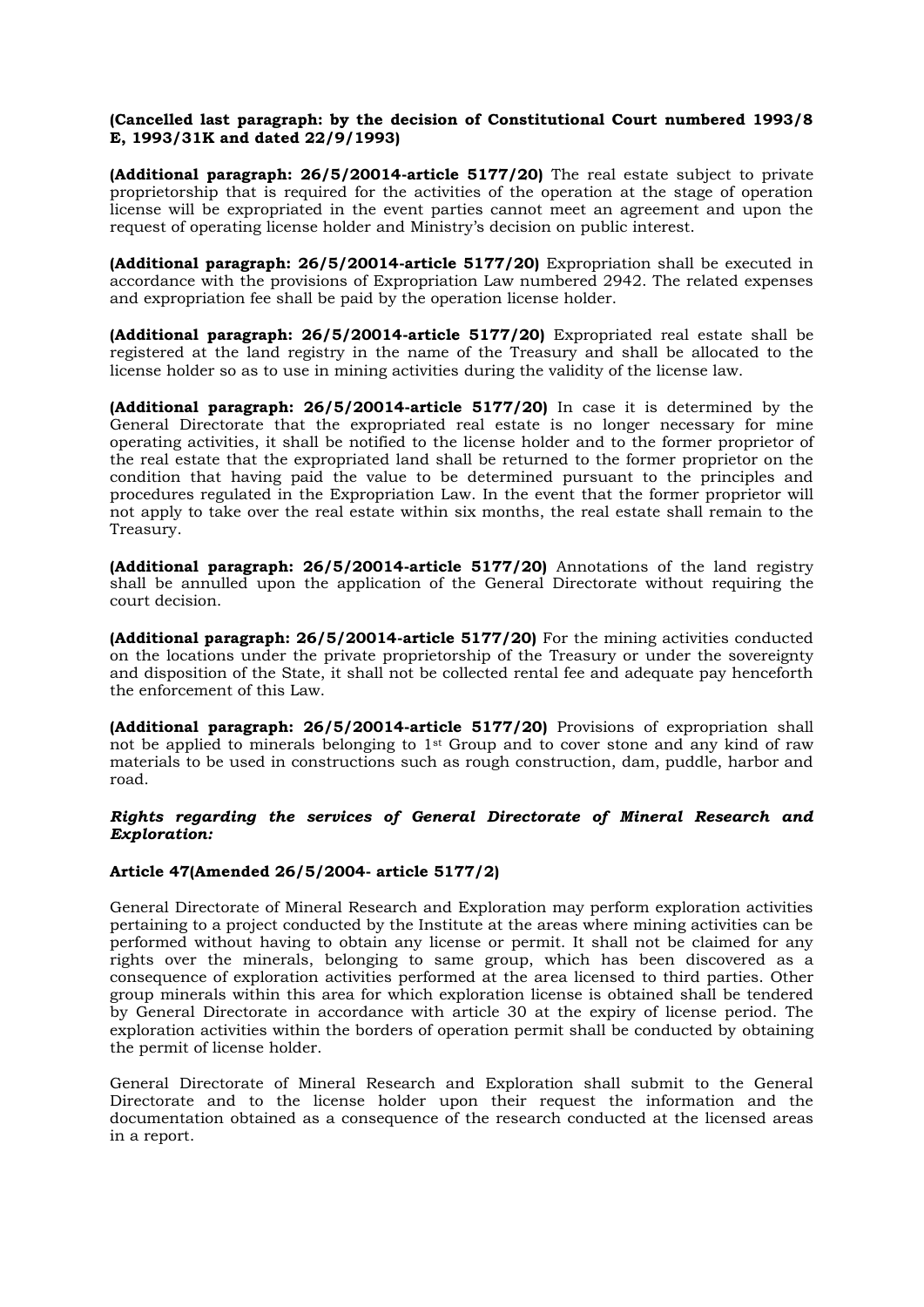**(Additional Paragraph: 14/2/2019 – article 7164/19)** The exploration and research type contracts made by the General Directorate of Mineral Research and Exploration with mining license holders according to Article 5 of the Law of General Directorate of Mineral Research and Exploration dated 14/6/1935 and numbered 2804 shall be annotated to the mine register for information purposes.

**(Amended third paragraph: 3/6/2007-article 5686/18)** The General Directorate of Mineral Research and Exploration shall acquire a discovery right, in accordance with article 15, for the minerals discovered by obtaining exploration license in accordance with the provisions of this Law. These licenses that were assigned to General Directorate to the end of exploration license period shall be tendered according to the provisions of article 30. 50% of the revenue that generated from the consequence of tender shall be transferred to MTA (Minerals Research and Exploration) as resource revenue.

**(Additional paragraph: 10/6/2010-article 5995/16; Amended fourth paragraph: 18/5/2017-article 7020/11)** The mining license areas whose discovery rights were granted by General Directorate of Mineral Research and Exploration, may be transferred to specialized State entities and their affiliated partners by the approval of Minister in case of paying the fee thereof. At the transfer phase, the periods stipulated in article  $17<sup>th</sup>$  of this Law shall not be required during the application of these decisions. The General Directorate of Mineral Research and Explorations shall submit the resource/reserve report instead of submitting the exploration activity report mentioning in article  $17<sup>th</sup>$  of this Law.

**(Additional Paragraph: 30/5/2019 – article 7176/7)** The General Directorate of Mineral Research and Exploration may request more than one new license from the General Directorate for the same area by dividing its licenses. New licenses may be issued by the General Directorate on behalf of the General Directorate of Mineral Research and Exploration.

**(Additional paragraph: 10/6/2010-article 5995/16)** For the areas that are closed to license application by Ministry and for the areas those, for any reason, have become inoperative, have abandoned or have reduced in order to develop the basin and zone mining and illustrate the geological structure, it may be granted a license to General Directorate of Mineral Research and Exploration on the condition that it is seen as necessary by Ministry within the purpose of conducting exploration. In the event the mine existence to be operated is detected, for the areas that are closed to license application shall be tendered by the decision of the President, for the other areas it shall be tendered by General Directorate in accordance with this article and 30th article of this Law.

To the personnel that are authorized so as to conduct exploration and research activity at the places locating out of their operations by General Directorate of Mineral Research and Exploration, it shall be given daily wage amounted twofold of daily travel expense determined annually by Budget Law, without associating with article 50 of the Travel Expense Law, in accordance with the provisions of Travel expense Law. **(Additional Sentence: 02/7/2018 – Decree Law Numbered 703/118)** This amount may be increased by the President up to three times. To the personnel whom were authorized in this respect, it shall not be given any other payments in accordance with article 50<sup>th</sup> of Travel Expense Law. The half of payment in question shall be provided from the revenue of institution generated by paid employment. **(Additional paragraph: 10/6/2010-article 5995/16; repealed last sentence: 4/2/2015- article 6592/25)**

# *Establishment, Areas of Authority and Responsibility of Technical Bureaus on Oath:*

# *Article 48: (***Repealed by the decision of Constitutional Court dated 24/12/1986 with principal numbered 1985/20, decision numbered 1986/30)**

**Article 49: (Amended first paragraph: 26/5/2004-article 5177/22)** The provisions of Law numbered 2840 are reserved. The exploration and operating of boron minerals that discovered before the date that this Law entered into force and that will be discovered thereafter shall be subjected to the provisions of Law numbered 2840.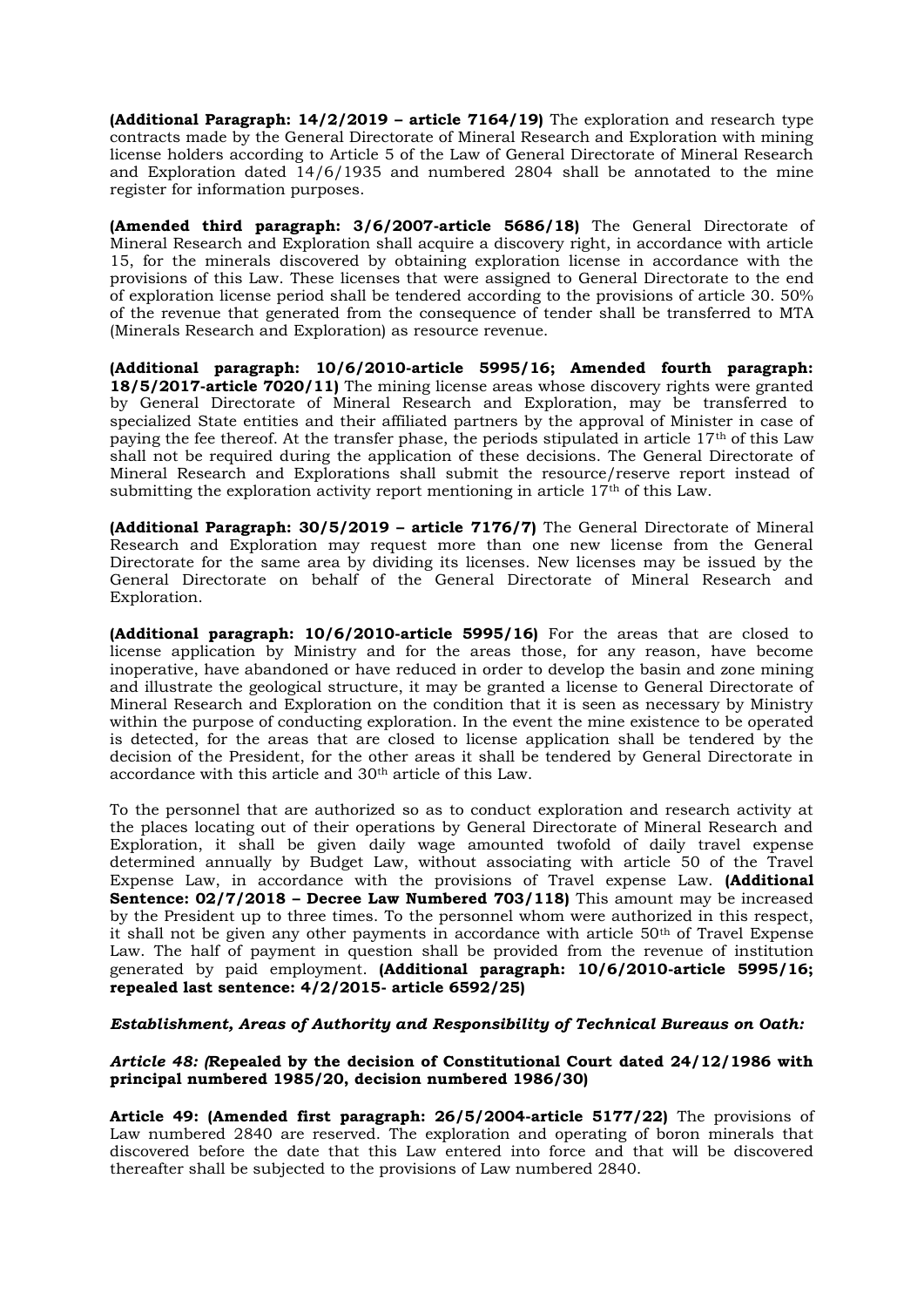Procedures and principles concerning about the export of those shall be determined by the President.

**Article 50:** After the date that this Law entered into force, the exploration and operating of thorium and uranium shall be subjected to the provisions of this Law.

Produced ores shall be sold to State or to the entities determined by the President.

# *Abolished Provisions:*

*Article 51:* Mining law numbered 6309 and the additions and amendments thereof are abolished.

# *Mining Department:*

**Article 52:** Within six months following the date that this Law entered into force, the Mining Department shall be staffed with sufficient number of personnel in order to meet the technical and administrative requirements by the Ministry of Energy and Natural Resources.

## **Additional Article 1(Addition: 30/7/1999- article 4424/1; amended 26/5/2004-article 5177/23)**

The Law on Having the Mines locating at Ereğli Coal Basin been operated by State and mining activities determined by the State so as to operate at the Ereğli Coal Basin shall be subjected to the provisions of this Law.

The period of license shall not be subjected to the limitation of periods stipulated by this Law.

**(Amended Paragraph: 14/2/2019 – article 7164/20)** Turkish Hard Coal of Institute and Turkish Coal Enterprises are authorized to operate, to have operated, to request new license by dividing these and to tender these licenses. In conclusion of the tender made within the scope of this paragraph, Turkish Hard Coal of Institute and Turkish Coal Enterprises may transfer the tendered area reserving the provisions of the contract that will be made with the successful tenderer and license may be issued for the successful tenderer. The contract that forms a basis for the transfer of the license shall be annotated to the registry of the relevant license. General Directorate is not a party to this contract. However, the licenses that will be established in the operating permit areas that are currently operated directly by Turkish Hard Coal of Institute shall not be tendered within the scope of this paragraph. Public institutions and organizations may transfer the part of the license area that is subject to the royalties of its royalty holders in the license areas by dividing it from the license area reserving the royalty contracts' provisions until the expiration of the royalty contract, to the person which it has made a royalty contract and license may be issued for the royalty holder. The royalty contract that forms a base for the transfer of the license shall be annotated to the registry of the relevant license. General Directorate is not a party to this contract. The transferee of the license is responsible for the administrative, financial and legal responsibilities related to Mining Code, Labor Law, occupational health and safety arising from the mining activities that will be made in the license areas that has been transferred within the scope of this paragraph.

**(Amended paragraph: 4/2/2015-article 6592/21):** The activities that will be executed by public for the coals locating at Ereğli Coal Basin, shall not be subjected to the provisions of lapse of time and financial of this Law, shall be exempted from license fee and the State right. However, the share of local authority and share of union for providing services to the villages shall be collected.

The mine operating rights regulated at the Law on Acquirement of the Immovable Properties locating at Hard Coal Basin numbered 3303 shall be valid for hard coal mining at the Ereğli Hard coal Basin.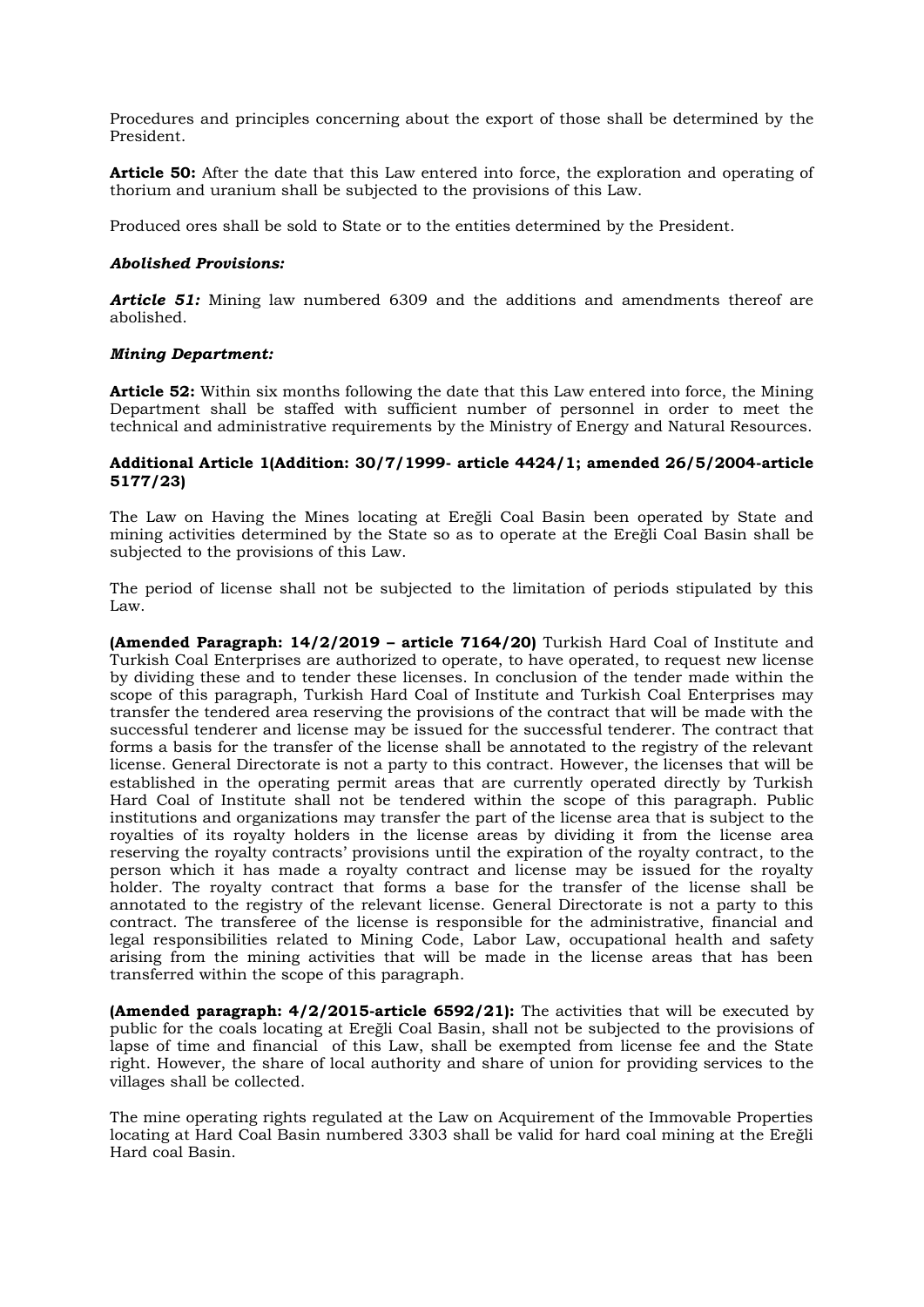The zones released as a consequence of reduction of privileged zones of Ereğli Hard coal Basin by the decision of the President shall be tendered in accordance with article 30 of this Law by means of determining the coordinates thereof by General Directorate.

# **Additional Article 2 (Addition: 26/5/2004- article 5177/24):**

The Ministry may assign the authorities, deemed convenient, of the General Directorate as stipulated in this Law to the offices of governors.

# **Additional Article 3 (Addition: 26/5/2004- article 5177/24):**

The procedures and principles regarding to import of coal and petroleum coke shall be jointly determined the under secretariat of Foreign Trade Ministry, the Ministry of Environment and Forestry and the Ministry. Additional allowance up to 2% of the fee subjected to the customs fee may be collected from exporting of minerals and petroleum coke by the decision of the President.

# **Additional Article 4 (Addition: 26/5/2004- article 5177/24)**

Administration shall notify the court cases filed against to the Administration due to the acts and actions pertaining to application of Mining Law to the license holder. License holders may participate in the court cases along with the Administration.

# **Additional Article 5 (Addition: 26/5/2004- article 5177/24)**

The positions listed in the schedule (I) of this Law shall be abolished and extracted from the related section of the table numbered (III) of the schedule od Decree Law numbered 190 regarding "Mineral Research and Exploration General Directorate", and the position listed in the schedule(2) of this Law has been established to be employed at the Mining Activities General Directorate added to the related section of the table numbered (I) of the schedule of Decree Law numbered 190 regarding "Ministry of Energy and Natural Resources".

# **Additional Article 6 (Repealed: 4/2/2015-article 6592/25)**

## **Additional Article 7 (Addition: 10/6/2010- article 5995/17)**

**(Additional paragraph: 4/2/2015- article 6592/22)** Mining lease contract settled among license holders and third parties shall be subjected to the permit of General Directorate. The mining activities executed without acquiring relevant permit shall be suspended. General Directorate is not a party to the royalty contracts.

**(Additional paragraph: 4/2/2015- article 6592/22)** The mining license holder at under the ground mining operations, excluded the public institutions and organizations and affiliate thereof, shall not sign a mining lease contract with third parties on some or entire parts of license areas regarding the operating activities. Otherwise the mining activities conducted by means of mining lease contract shall be suspended.

Administrative, financial and legal liabilities regarding Labor Law, occupational safety and healthy that arises from the mining lease contract signed for some parts or entire parts of license areas among the mining license holders and third parties shall belong to royalty holder. However, this situation shall not remove the responsibilities of license holder arising from the Mining Law.

**Additional Article 8 (Addition: 10/6/2010-article 5995/17)** It is compulsory that the documents indicating the technical supervising fee, which belongs to the previous year and which related with the license area, has been paid shall be submitted to General Directorate annually until the end of April. Otherwise, it shall be assessed within the scope of mistakes and deficiencies regulated at article 10 of this Law.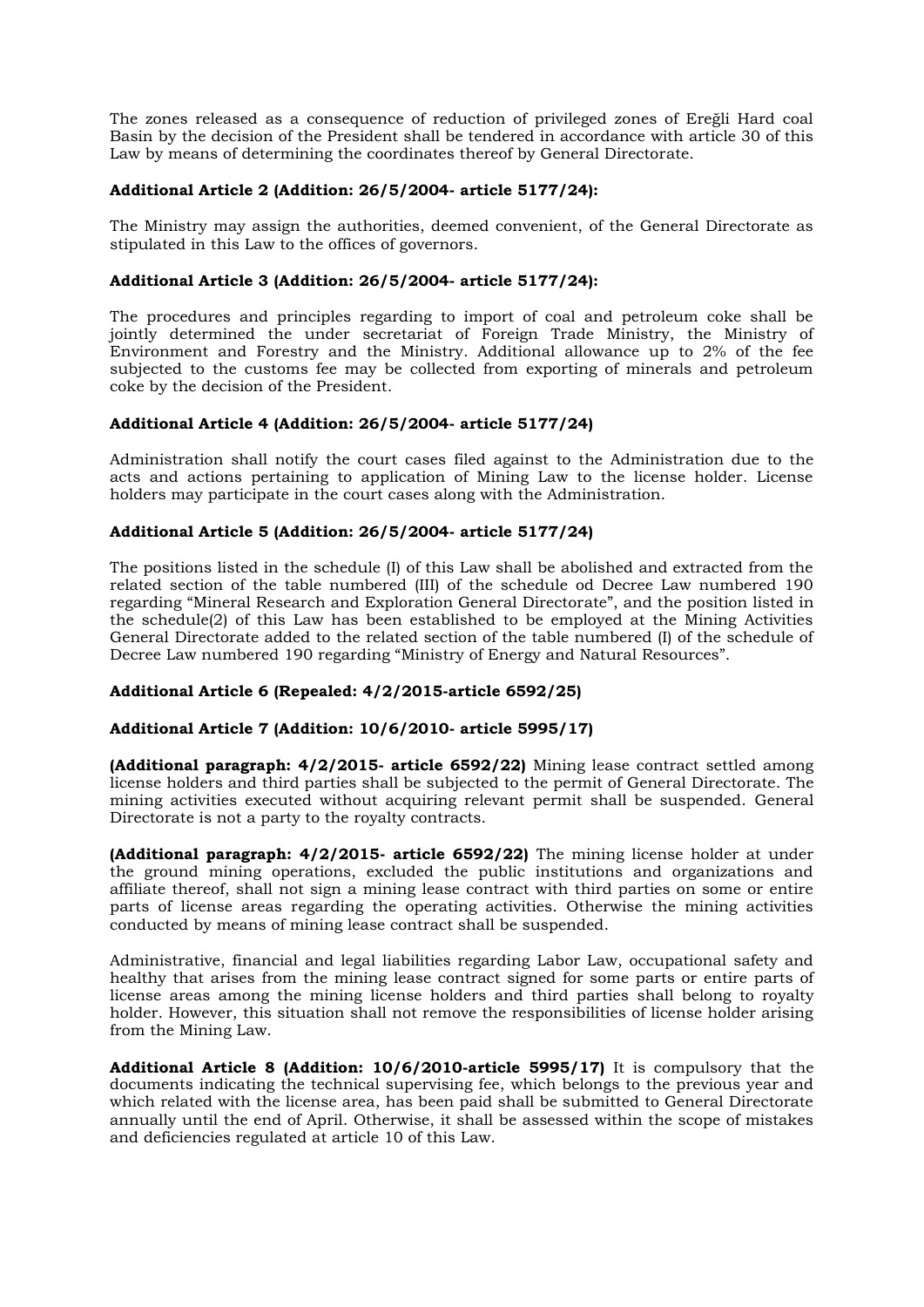**Additional Article 9 (Addition: 10/9/2014-article 6552/9)** The wage to be paid to the employee working at the operations where "Lignite" and "Hard coal" belonging to 4th Group minerals, mentioned in second article of this Law, extracted under the ground shall not be fewer than the twofold of the minimum wage determined in accordance with article 39 of the Law numbered 4857.

# *Regulation:*

# **Additional Article 10 (Addition: 4/2/2015- article 6592/23)**

The regulation regarding the implementation of this Law shall be entered into force by Ministry.

For the regulations regarding occupational health and security, and infrastructural and technical issues that are compulsory to locate at the operating project it shall be obtained the appropriate opinion of Ministry of Labor and Social Security.

# **Additional Article 11 (Addition: 4/2/2015- article 6592/23)**

In the event that mining license holder of  $2<sup>nd</sup>$  Group (a) apply with a project and the area, belonging to these paragraph, requested is reduced, they may pass to one of the mining license of 2nd Group (b) and (c). However, it shall not pass from 2nd Group (b) which provides right in accordance with this Law to 2nd Group (a) and (c).

# **Additional Article 12 (Addition: 4/6/2016- article 6719/6)**

According to this Law, the license of 4th Group (b) belonging to public institution and organizations may be licensed, in a way of not causing reserve loss, for the purpose of electric production by the approval of Ministry.

## **Additional Article 13 (Addition: 20/8/2016- article 6745/37)**

During the mining exploration, research and production; in order to archive, to publish, to put into utilizers' service and to export the samples to out of the country and relevant processes regarding the geologic data produced by public and private sectors, such as borehole sample, clast, hand sample and similar samples belonging to drilling and map, stratigraphy and similar documents with the coordination of General Directorate of Mining Affair, contained within the General Directorate of Mineral Research and Exploration, Bank of Geology Data and of Borehole Sample of Turkey has been established. The principles and procedures related with the approval of data, samples and documents, creation of archive system, exploiting from this system, exporting these samples to the out of country and other applications shall be regulated by regulation issued by Ministry. Data, sample and document belonging to public and private sector shall be transferred to the Bank of Geology Data and Borehole Sample of Turkey according to these afore stated principles and procedure.

## **Additional Article 14 (Addition: 20/8/2016-article 6745/38)**

The Commission of Reporting the National Deposit and Reserve, UMREK, is established so as to create opened, trusty, applicable deposit and reserve information regarding mining exploration, research and operating; to determine standards and criteria of reporting thereof; to establish, apply, develop and publish a system; to create strategy and aims regarding those activities; to determine the qualities to be requested for the competent persons and/or authorized legal persons, to give education thereto, to certificate, to register their registry, to audit, to notify, to suspend or cancel the documents; to become a member of similar international organizations or cooperate with them; to conduct the activity of education, research and publish within the issued including their authorization, to make arrangements and to publish thereof by the competent persons and /or authorized legal persons according to international standards and the scientific and technical principles. Any kind of secretary services, including the financial works, of UMREK shall be executed by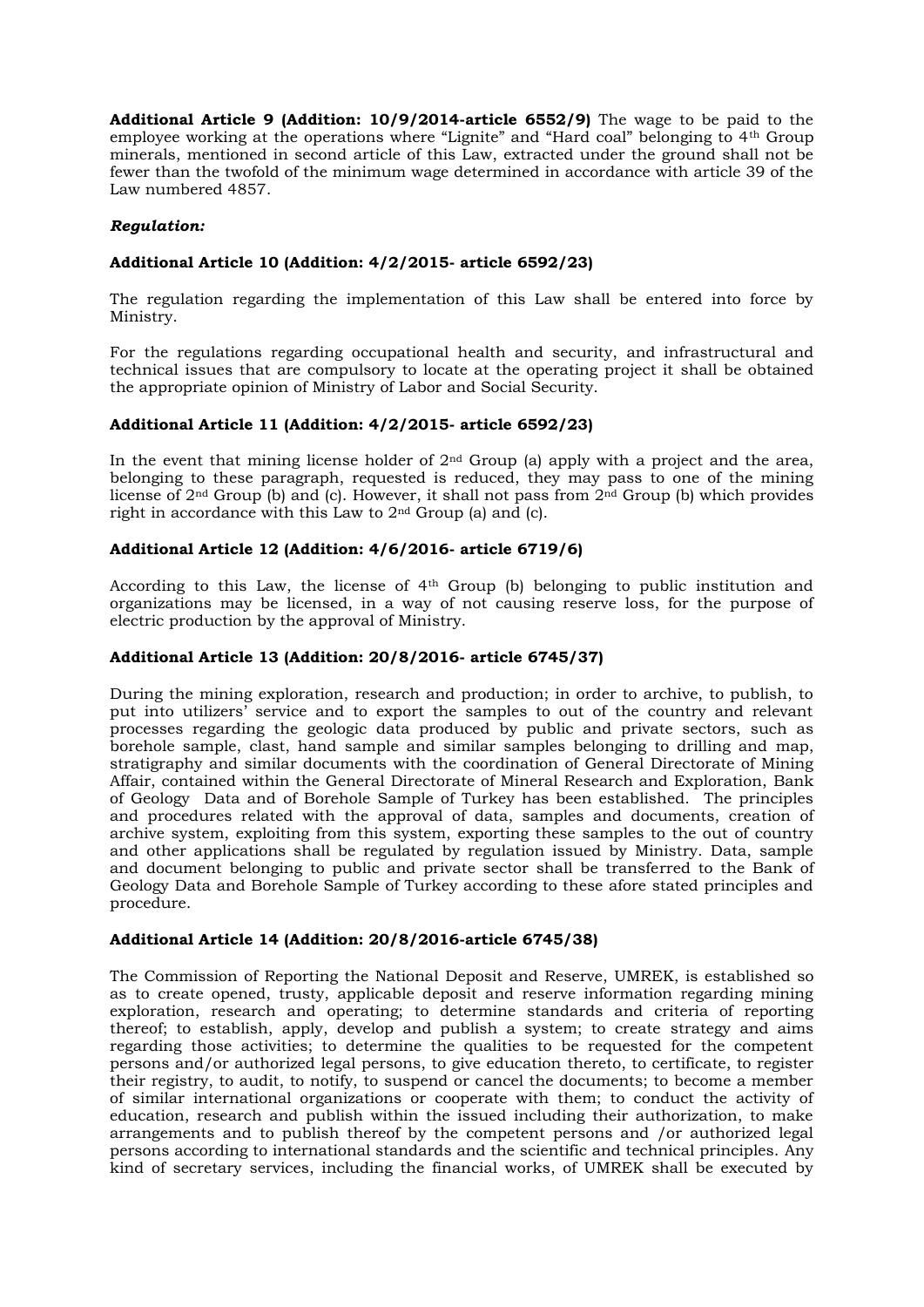General Directorate of Mining Affairs. UMREK may generate revenue from the activities such as education, certificate, fee, publish and others.

UMREK has independency during performing its work. UMREK may request document, information and opinion from official and private institution and organization during performing its duties.

The per diem to be paid to the members of UMREK shall be detected by the President.

The principles and procedures regarding the organization of UMREK, management and working thereof and the qualities to be requested during the appointment of the members, the period of duty and termination of membership shall be regulated by the regulation issued by Ministry.

# **Additional Article 15 (Additional: 21/3/2018- Article 7103/33)**

A prison sentence, from 3 up to 5, and an administrative fine, up to 20.000 days-excluded that the overflow located at adjacent areas without having any operating license issued in accordance with the scope of this Law or not having any royalty agreement approved by General Directorate shall be imposed to the ones, who conducts the act of establishing a pit, producing mine or correcting the conditions causing to be suspended the operating activities at the mining areas, whose activities has been suspended, and/or of conducting operating activities being excluded from the security of the operation The ones sentenced by this crime shall not conduct mining activity for ten years as of the execution is concluded.

# **Additional Article 16 (Additional:2/7/2018 – Decree Law no. 703/118)**

All goods and assets of the General Directorate of Mining and Petroleum Affairs (MAPEG) are deemed State property and cannot be confiscated. Offenses against these shall be deemed to have been committed against State property.

MAPEG; in terms of the transactions to be carried out due to its duties under the relevant legislation, except for value added tax and special consumption tax, is exempted from all kinds of taxes, duties, charges and shares, all kinds of revolving fund fees arising from land registry and cadastre transactions. However, the collection of judicial fees from the other party based on rightfulness of MAPEG is decided by the relevant authority.

Except for passenger vehicles purchased or imported by MAPEG that are necessary for the performance of the duties given to MAPEG by the relevant legislation, motor vehicles, motorized, non-motorized machinery, devices, equipment and spare parts and tires thereof, are exempt from all taxes, duties and charges except the value added tax and special consumption.

MAPEG's income is exempt from tax. This exemption does not cover the deductions made in accordance with the Income Tax Law no. 193 dated 31/12/1960 and the Corporate Tax Law no. 5520 dated 13/6/2006.

# **Additional Article 17 (Additional Article: 2/7/2018 – Decree Law no. 703/118)**

Those who have been faced with a criminal lawsuit for the fulfillment of the duties and responsibilities of MAPEG; the fees they have paid to the attorneys to whom they have been appointed as attorney according to the Attorney Minimum Wage Tariff published in accordance with the Article 168 of the Attorneys' Act dated 19/3/1969 and numbered 1136, and the expenses they have made in relation to the lawsuit on the condition that they have been certified may be covered with the offer of the General Director of the Mining and Petroleum Affairs and the approval of the Minister of Energy and Natural Resources, provided that they will be taken back if the final verdict of conviction is given. The principles and procedures for the implementation of this paragraph shall be regulated by a regulation to be issued by MAPEG.

# **Additional Article 18 (Additional Article: 2/7/2018 – Decree Law no. 703/118)**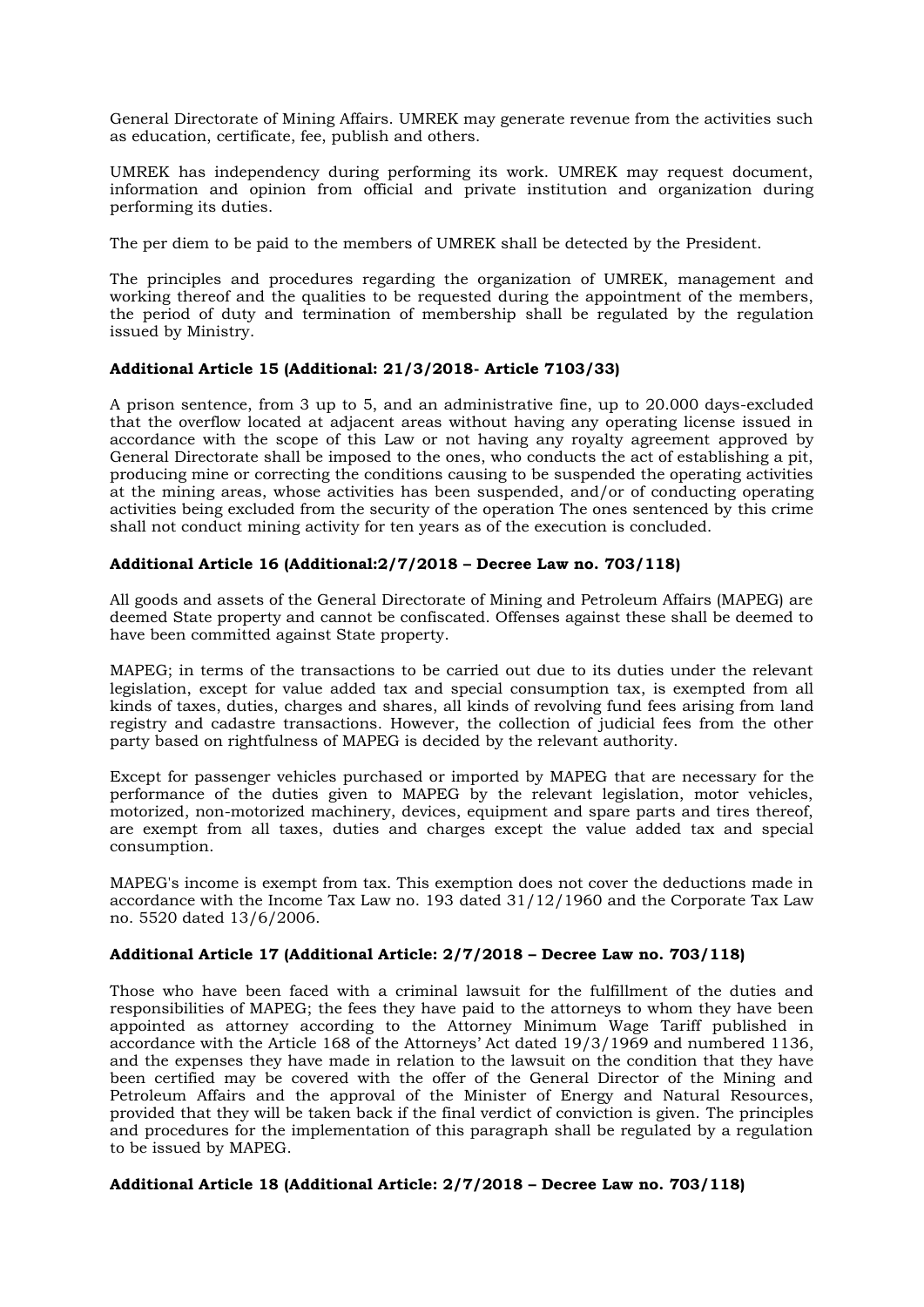MAPEG may notify any notifications relating to its assignment area to the related person via registered electronic mail address (KEP) or corporate electronic notification system (e-Notification). Notifications made through these means shall be deemed to have been notified in accordance with the Notification Law dated 11/2/1959 and numbered 7201.

Those who have license and rights within the scope of Mining Law No. 3213 dated 4/6/1985 and Turkish Petroleum Law No. 6491 dated 30/05/2013 are obliged to use activated and registered electronic mail address (KEP) that forms as a notification address. An administrative fine of 25.000 TL shall be imposed on those who do not fulfill this obligation for every three months they do not fulfill their obligations. This administrative fine shall be increased annually in accordance with the revaluation rate determined in accordance with the Tax Procedural Law No. 213 dated 4/1/1961.

## **Provisional Article 1:**

All the licenses that have become invalid at the phases of GMD (general mine file), AR (Exploration license), IT (initial research), PRT (project research), İR (operating license), II (operating incentive) before the date when the Law entered into effect shall be cancelled from the sections of map and shall automatically become appropriate to exploration notwithstanding of their borders.

This provision shall also be applied to license of discovered minerals that are from the era of Ottoman Empire.

The applications shall initiate from the day announced in accordance with Provisional article 5 and the applications made during the first week shall be considered made at the same time. The list of the areas that become appropriate to exploration as approved by the Ministry shall be declared at the related offices one month prior to the date of application accepted for all miners.

In the event that there is more than one application for the same area at the same time (Amended phrase:  $2/2/2001$ -article 4629/6), the person undertaking to pay the highest fee in the form of auction will be entitled to acquire the license. These fees shall be generated as special revenue in the budget.

Discovery rights of the areas that conducted operating license and operating incentive are reserved.

#### **Provisional Article 2:**

All the licenses at the phase of GMS, AR, IT, PRT, IR,II that are valid at the date of this Law entered into force shall resume to be valid in accordance with the provisions of this Law, however being reserved merely for the minerals granted for in accordance with Mining Law numbered 6309.

The application at the GMD phase will be abolished in case of not paying the security deposits required by law pertaining to the area that they have acquired rights for by applying to the related offices within five months following the publication of this Law.

The Licenses at the phases of AR, IT, PRT whose expiry period of license is less than eight months are obliged to apply for pre-operating or operating license by means of paying the required security deposit and fees within the eight months as of the Law entered into force and by means of submitting the exploration activity report, pre operating project or operating project as regulated in the regulation.

Those license holders may become included in the operation borders by means of reducing, only once, and by applying to the related offices.

In the event there are other minerals that were discovered and were detected it with the activity report and were notified thereof and there is no other valid rights granted for those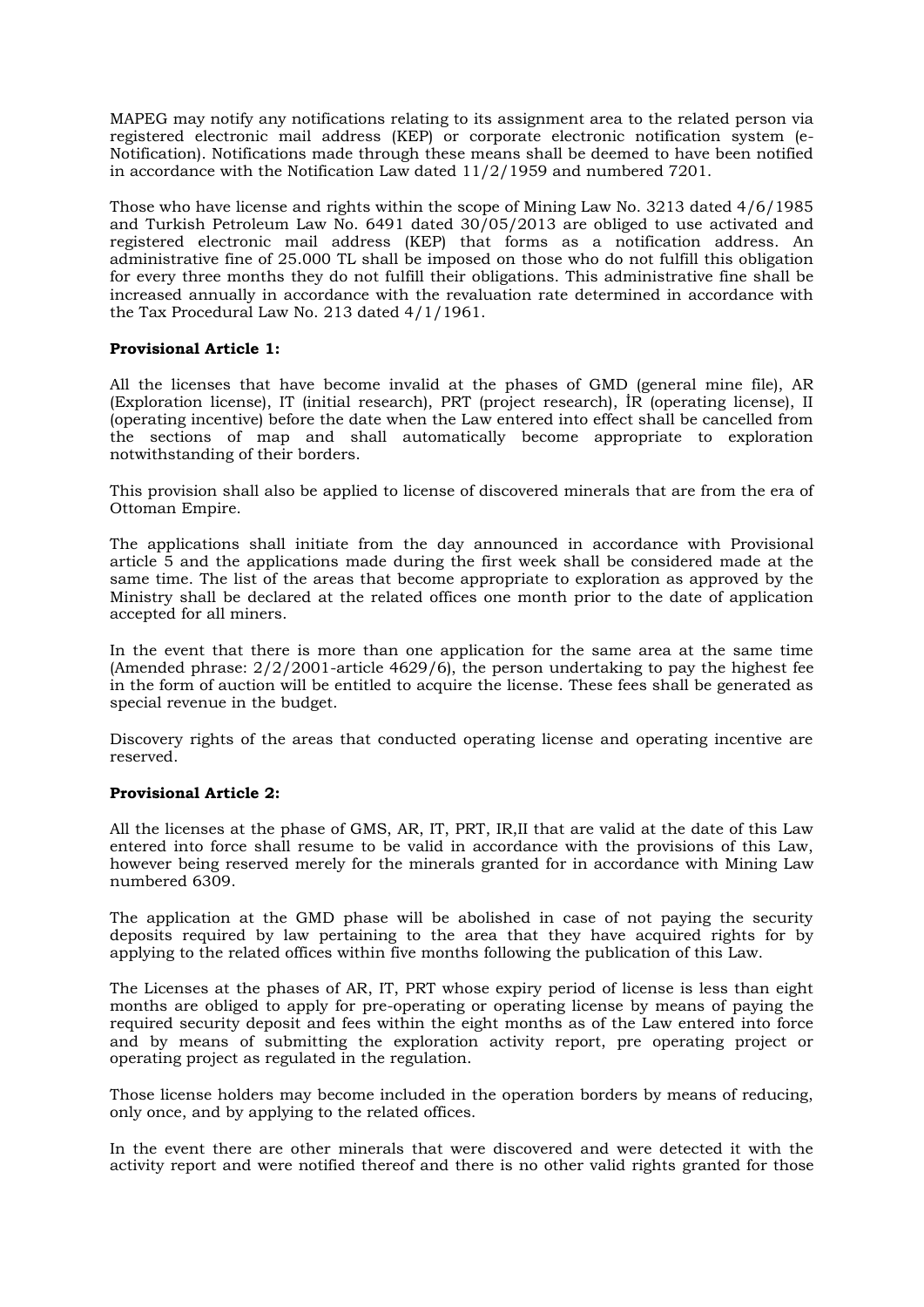minerals, the right to be acquired within the scope of pre operating or operating license shall arise by means of submitting project thereof.

The holder of valid operation licenses and operation incentives are obliged to amend their projects within eight months in accordance with the provisions lied in this Law. Moreover, they are obliged to prepare their activity reports and balance sheet as stipulated in the regulation and to pay the State rights, discovery rights, discovery right, if any, security deposit and fees pursuant to the provisions of this Law. However, double payments shall be deducted from the debt.

Licenses not having made restoration in due time and not performing its obligations shall be abolished.

To those that have made misleading, deficient and unrealistic declaration, the provisions of article 10 shall be applied.

The areas related with the licenses that are abolished in accordance with this article shall automatically become appropriate to exploration on the condition that there are not any other licenses.

In the event that there are other areas within these license areas being licensed to various persons and the license holders cannot reach an agreement thereof, the person who makes the highest donation shall be entitled to have embraced of that mineral remaining in their own license included in the content of the license. The proposal shall be made simultaneously by the license holders to the related office by means of reciprocal statement and auction.

#### **Provisional Article 3:**

Advance payments of expenses deposited by the license holders for application of requests in accordance with Mining Law numbered 6309 shall be transferred to the budget as of the date of the Law entered into force.

## **Provisional Article 4(Repealed: 12/6/1987; article 3382/2)**

#### **Provisional Article 5:**

For the period of six months as of the publication date of this Law, no applications for mine exploration license shall be taken.

#### **Provisional Article 6:**

Mining rights and application thereof shall be made to the related office in Ankara until the provinces are equipped with the required documentation and equipment in order to perform the related transactions according to this Law.

#### **Provisional Article 7:**

The tailing evaluating period, 18 months, determined in the provisional article of Law numbered 2840 with regard to over all kinds of ore, residual mass, dross stocks and tailings extracted by the former license holders at the areas of boron salts has been amended as end of December 1986 and their rights are recreated. Transport, State rights to be paid and the declaration regarding those mentioned materials shall be subjected to the provisions of this Law.

## **Provisional Article 8 (Addition: 12/6/1987- article 3382/3)**

The ones that have adapted their licenses which acquired in accordance with Regulation on Quarries within the content of the Mining law, from the publication date of Mining Law numbered 3213 to the date of entering into force of this Law, may remain in the content of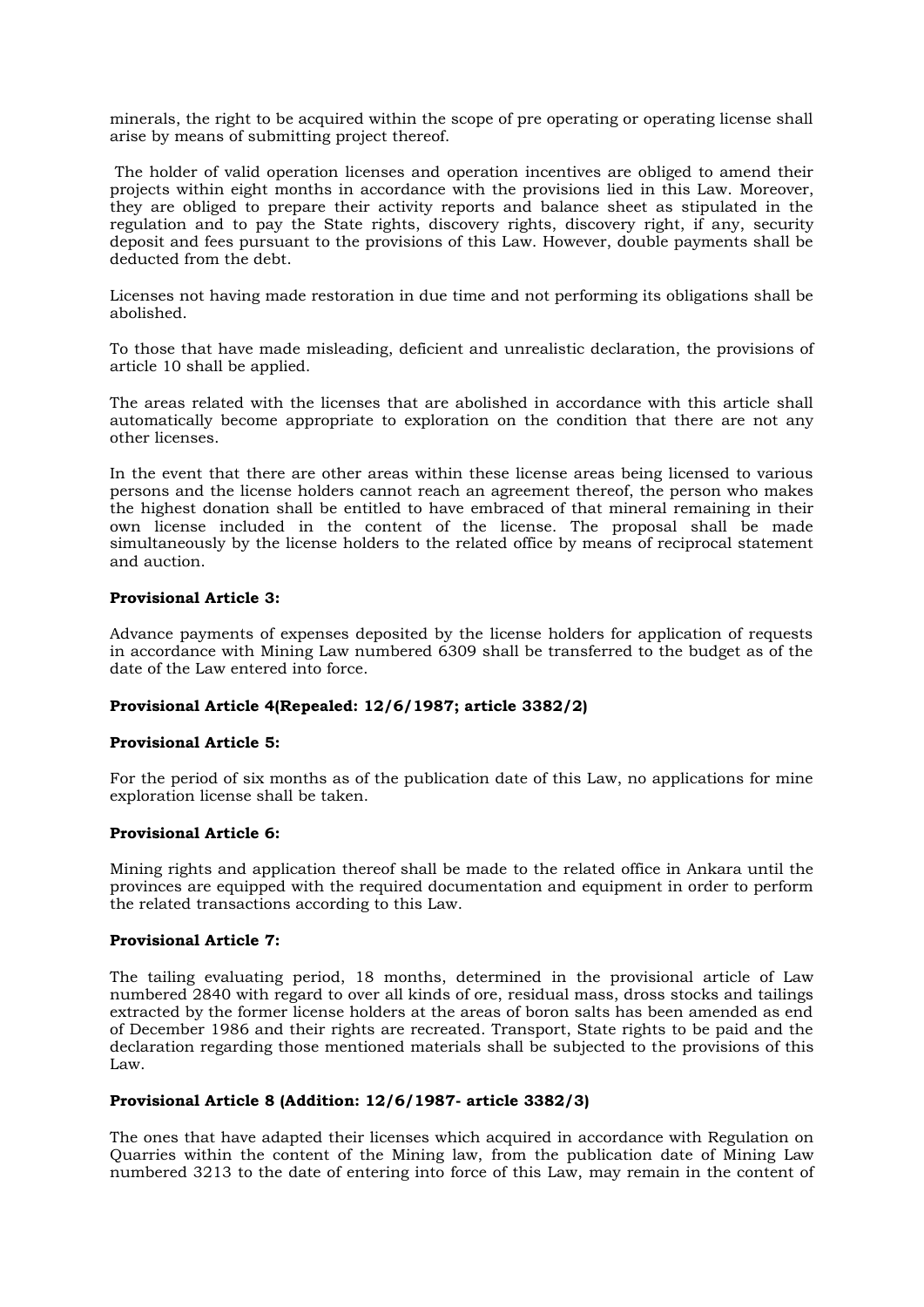Mining Law as an acquired right. The ones wishing to exit from the content of Law numbered 3213 shall apply so as to be deleted from Mine Registry by the Ministry of Energy and Natural Resources. Rights that have been deleted from the registry shall be executed by means of subjected to provisions of Regulation on Quarries.

For licenses that are acquired in accordance with Regulation on Quarries and have not applied for adapted to be included in the content of Mining Law numbered 3213, provincial special administrations are authorized to execute any and all kinds of extension and licensing transactions in accordance with Regulation on Quarries from the date of 15/6/1985.

# **Provisional Article 9 (Addition: 26/6/2001-article 4683/5)**

Salt operation rights under the responsibility of General Directorate of Monopolies shall be adapted in the name of General Directorate of Monopolies, in the name of holder of salt operation permits granted or applied for extension until the enforcement date of this Law in accordance with the Law on Salts numbered 3078 and the related Statute, applications for operation permit shall be adapted in the name of the applicant.

The right holders above mentioned shall be entitled to acquire operation license by applying to the related Office and by paying the fees and security deposit and submitting operation project within three months following the enforcement date of the Regulation regarding the application of this Law.

In order to prevent double payment of Annual fees paid in accordance with Law on Salts, it shall be set with the mine annual fees after the adaptation.

Rights that have not applied for adaptation in due time shall be abolished and shall be tendered in accordance with provisions of Article 30.

Principles and procedures pertaining to execution of adapting shall be determined by regulations.

## **Provisional Article 10 (Addition: 26/6/2001-article 4683/5)**

In the event there are mine or lake water licenses for the areas where the adaptation of rock salt shall be conducted, adaptation shall be conducted over the mentioned license with the condition to be valid only for the salt operation right.

## **Provisional Article 11(Addition: 26/6/2001-article 4683/5)**

A regulation shall be issued within six months from the date of publication of this Law in order to determine the procedures and principles pertaining to the application of this Law.

## **Provisional Article 12 (Addition: 26/5/2004- article 5177/25)**

Office of General Directorate shall announce the commencement date of the applications made via e-mail.

# **Provisional Article 13 (Addition: 10/6/2010- article 5995/18)**

The areas those were returned from General Directorate of Mineral Research and Exploration to the General Directorate or those have been returned and not having tendered before the enforcement date of this Law shall be returned to General Directorate of Mineral Research and Exploration upon it is requested.

## **Provisional Article 14 (Addition: 10/6/2010- article 5995/18)**

Licenses of exploration of mineral and marble, pre- operating shall be licensed at the mining group to which operating project is submitted; the operating license of mineral, marble, 2nd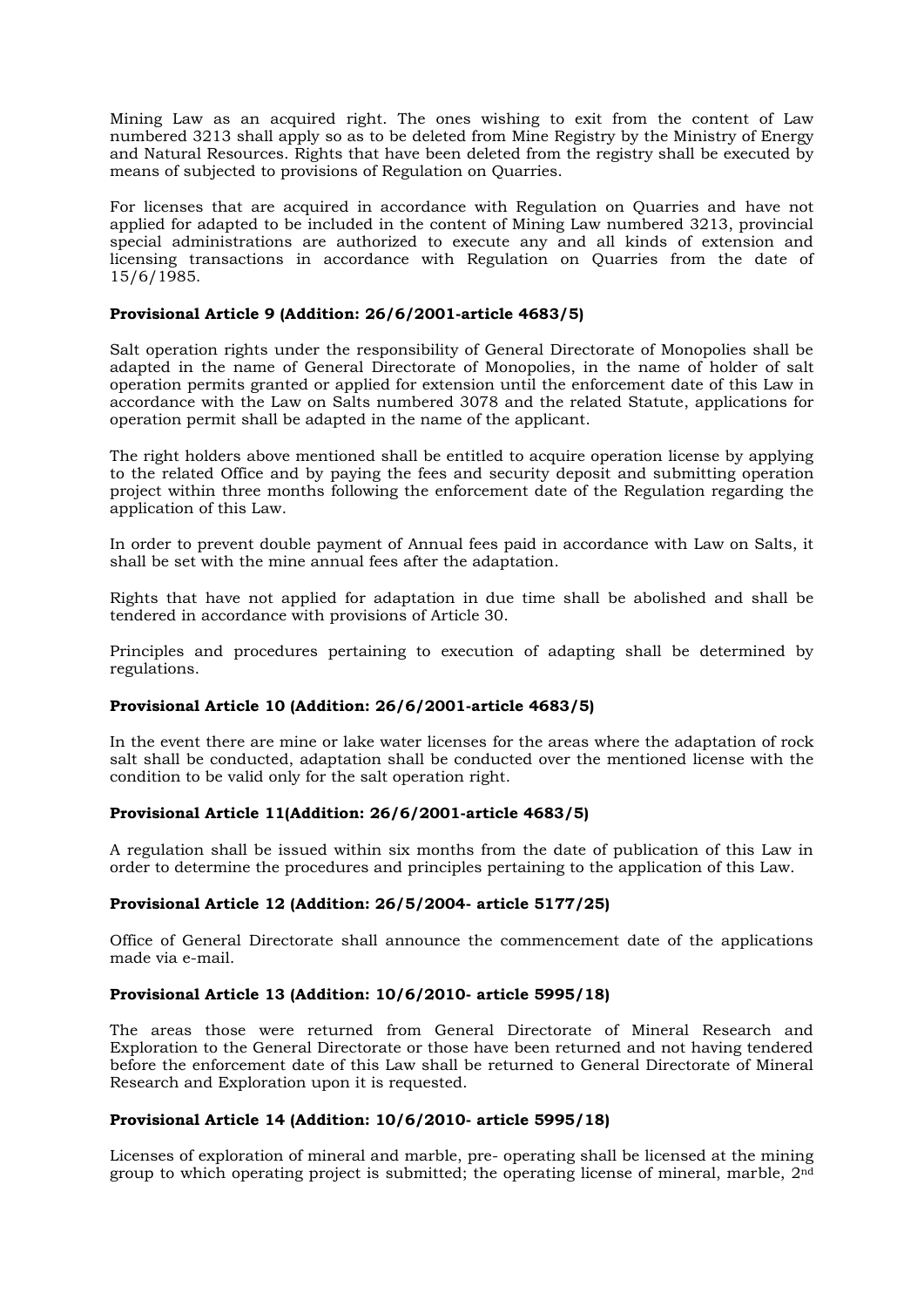Group,  $3<sup>rd</sup>$  Group and  $4<sup>th</sup>$  Group shall be licensed at where the operating permit locates. The operating license may apply for the operating permit for the minerals acquired rights upon within six months. Otherwise, it shall not grant rights to the minerals which are out of the mineral groups having the operating permit. For the operating license having operating permits of different groups, it shall be issued license for these groups.

The holder of exploration license of 4th Group shall adapt minerals being in the content of 6th Group to 6th Group within 6 months. Otherwise, these licenses shall not grant rights for the minerals belonging to 6th Group. The new application within this period shall be evaluated by protecting the rights emerged by adaptation at the end of 6 month period.  $4<sup>th</sup>$ Group rights of the license adapted to 6<sup>th</sup> Group shall resume until the end of the exploration license period. At the end of exploration license period, it shall be licensed to the minerals locating at the operating project.

## **Provisional Article 15 (Addition: 10/6/2010- article 5995/18)**

On the condition that the license from the license granted before the enforcement date of the Law numbered 5177 to the areas of requested license group is reduced, there is no other license at the areas requested and it cannot prevent the activities of other group's license having the privilege right; from the exploration pro-operating and operating license of minerals granted within the scope of the Law numbered 3213 marble license shall entitle right to  $2<sup>nd</sup>$  Group minerals; mining licenses shall entitle right to 1<sup>st</sup> (b), 3<sup>rd</sup> ,4<sup>th</sup>,5<sup>th</sup> and 6<sup>th</sup> Group.

# **Provisional Article 16 (Addition: 10/6/2010- article 5995/18)**

For the licenses whose operating licenses entered into force but operation permits are not issued prior to the date of enforcement of this Law, it is compulsory to submit to the related permits to be get, in accordance with article 7 of this Law, within three years from the date of enforcement of this Law. However, for the license whose period of three year is expired or there is less than one year to be expired it is compulsory to submit these permits in question to General Directorate by obtaining in one year. Otherwise the license shall be abolished.

## **Provisional Article 17 (Addition: 10/6/2010 – article 5995/18)**

The process of the applications that entitles to grant exploration license prior to the date of this Law and the process of the current exploration licenses shall be executed regarding the period of the exploration license in accordance with article 17 of the Law numbered 3213 by taking into consideration the rights entitled before the amendment of this Law.

The ones who paid the fee and security deposit, from those who entitles the right by application as of the enforcement date of this Law, shall submit the preliminary report, mine exploration project and financial sufficiency report after publication of the regulation within one month.

# **Provisional Article 18 (Addition: 10/6/2010- article 5995/18)**

In the event the holder of exploration license of  $2<sup>nd</sup>$  Group wishes to obtain operating license of 2nd Group (a), it shall be applied for operating license in accordance with article 24 of this Law within six months after the date of enforcement of this Law.  $2<sup>nd</sup>$  Group exploration license not applying for operating license within this period shall not acquire right to 2nd Group (a), it shall be considered as  $2<sup>nd</sup>$  Group (b) mining license. However, in case that it is applied for operating license of  $2<sup>nd</sup>$  Group (a), it shall entitle right for the minerals belonging to 2<sup>nd</sup> Group (b).

# **Provisional Article 19 (Addition: 10/6/2010- article 5995/18)**

The regulations, so as to indicate the execution of this Law, shall be issued within three months of the date of enforcement and until these regulations enters into force; the current regulation whose provisions are not against to this Law shall be resumed to execute.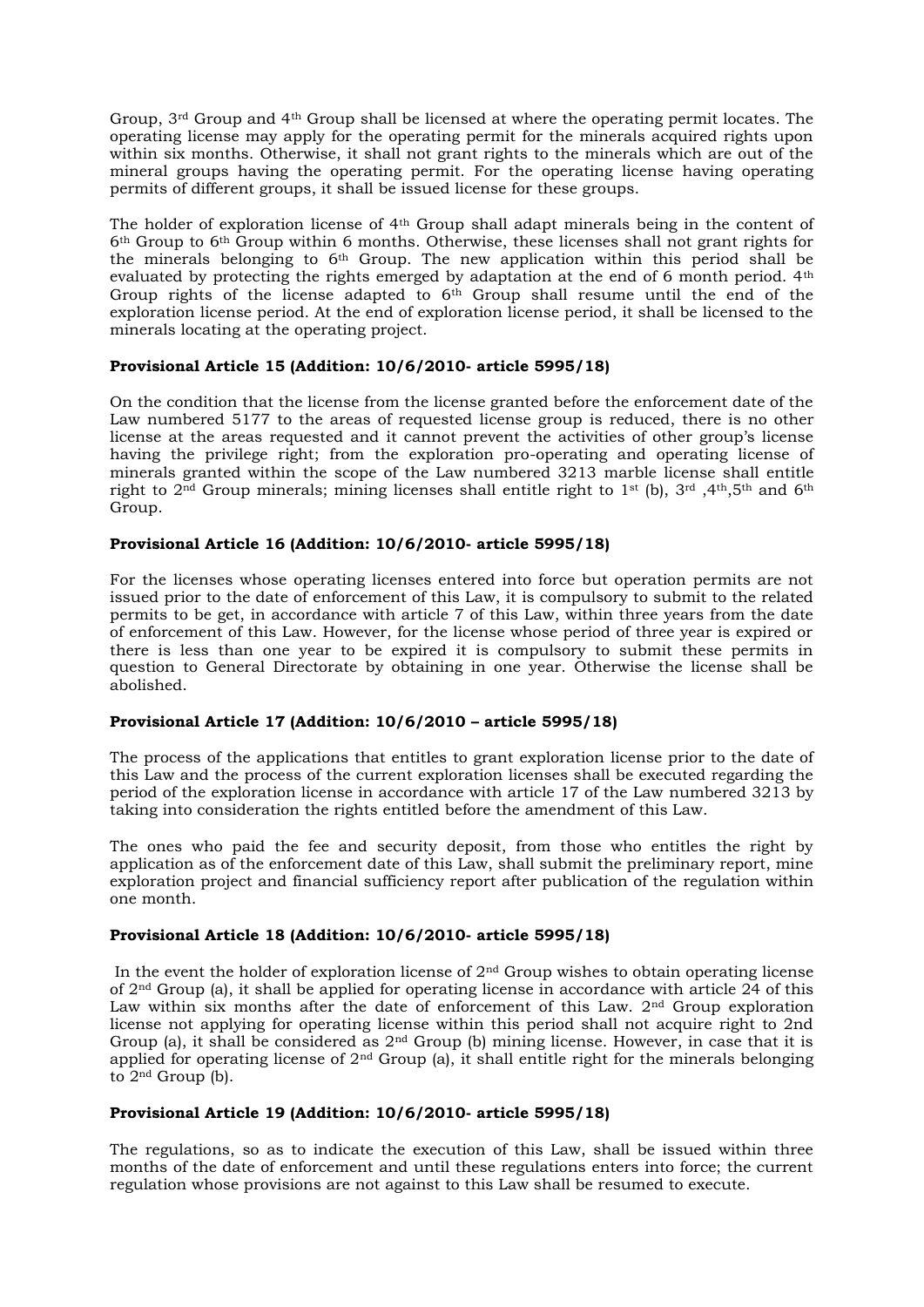# **Provisional Article 20 (Addition: 4/7/2012- article 6353/16)**

The lignite license locating at the annexed list to the Law numbered 2840 and the lignite areas that is intended to the scope of the Law numbered 2840 by means of uniting with the previous areas shall be privatized in accordance with the Law on Execution of Privatization numbered 4046 and dated 24/11/1994 by the Directorate of Privatization Administration.

## *Having Completed the License Fee:*

# **Provisional Article 21 (Addition: 4/2/2015- article 6592/24)**

The obligation of paying license fee for the current licenses shall initiate from the date of 1/1/2016In case that the license fee is not paid in due time, the provisions of article 13 shall be applied. The security deposit of license whose license fee is paid shall be returned.

For the transactions that are not conducted as security deposit revenue even though it has to or that are in the process of revenue but not concluded, it shall be imposed an administrative fine amounted security deposit revenue for not being implemented in accordance with this Law. Although the licenses that are in the process of being cancelled but not could not cancelled due to the transaction of security deposit revenue, the transactions of cancellation shall be concluded.

# *The Permits within the Scope of Article 7:*

## **Provisional Article 22 (Addition: 4/2/2015- article 6592/24)**

Until the date of this Law entered into force, for the permits to be obtained in accordance with article 7 pursuant to eleventh paragraph of article 24 and for licenses whose permits are not obtained in due time even though it is applied for the permits regarding the areas registered at the registry of General Directorate and for the licenses whose mentioned permits are not submitted to General Directorate; it shall be imposed an administrative fine amounted 30.000 TL. The license whose administrative fine is paid shall not be cancelled; regarding these licenses the provisions of eleventh paragraph of article 24 shall be applied.

## *The Current Mining Lease Contract:*

## **Provisional Article 23 (Addition: 4/2/2015- article 6592/24)**

It is compulsory that the current mining lease contract shall be submitted to General Directorate within three months from the date of this article entered into force. Otherwise, the mining activities that are conducted through mining lease contract shall be suspended.

The request so as to extend the license period of the license areas whose mining lease contracts concerning under the ground coal mining are not terminated, excluded public institution and organizations and affiliated partners, shall not be accepted.

## *Current License Applications*

## **Provisional Article 24 (Addition: 4/2/2015- article 6592/24)**

The license application that are applied before the enforcement date of this Law, however the transactions are not concluded and whose fee and security deposit are not paid shall be concluded in accordance with the provisions, at the date of license application, provided that the license fee is paid within three months from the beginning of the enforcement date of this Law. Within six months period after publishing of this Law, it shall not get license application for the minerals belonging to 2nd Group (b) and 4th Group.

## *Current Technical Supervisor*

## **Provisional Article 25 (Addition: 4/2/2015- article 6592/24)**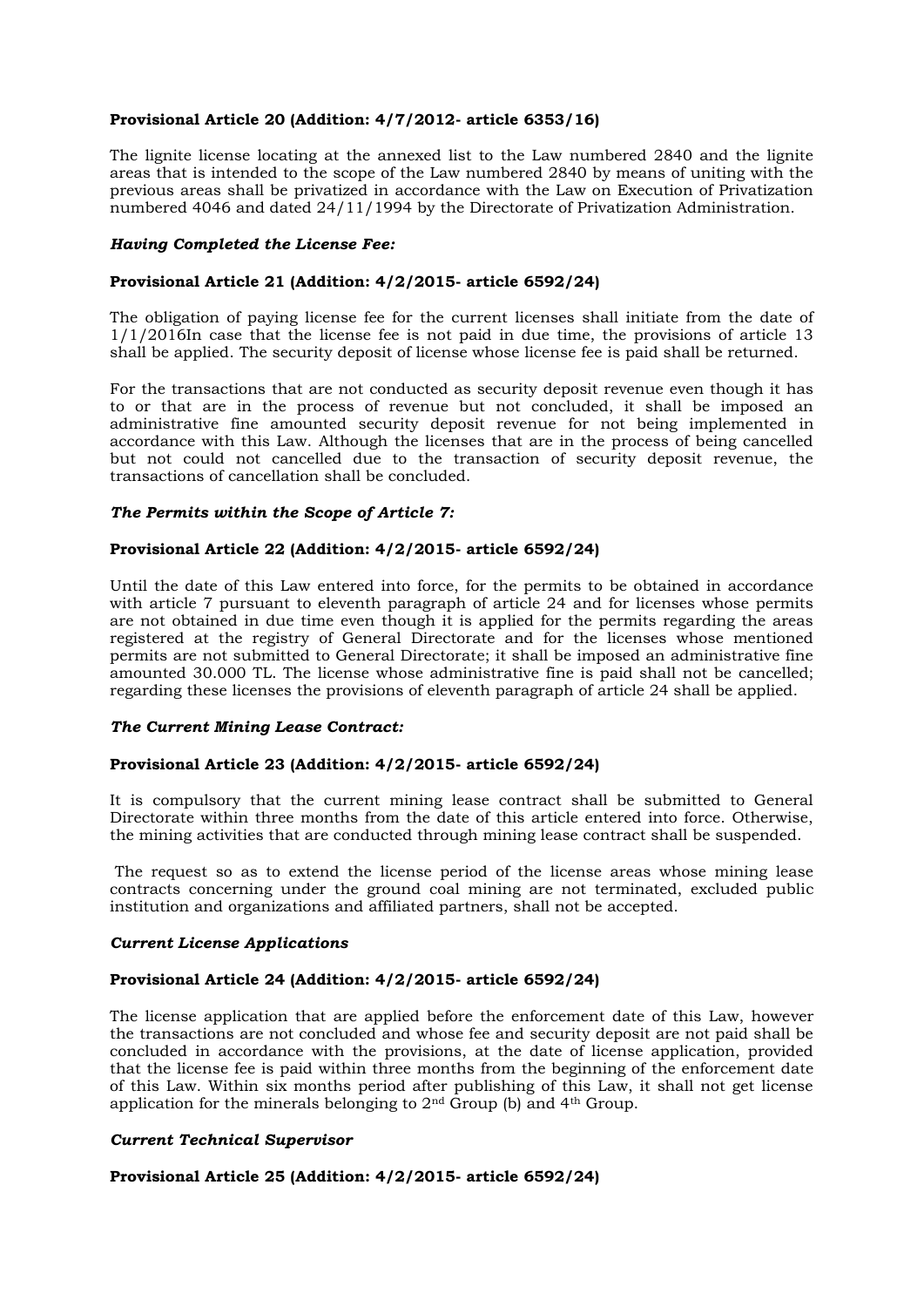At the areas having technical supervisor but not having permanent supervisor, it is compulsory to appoint permanent supervisor within one year of the enforcement date of this Law. Within this period, in case that the technical supervisor resigned or is discharged the permanent supervisor shall be appointed promptly. To the license holder not obeyed to the obligations set forth at the first paragraph, it shall be imposed an administrative fine amounted 30.000 TL and the mining operating activities at the license area shall be suspended.

# *Picking the 6th Group Mining License to 4th Group*

# **Provisional Article 26 (Addition: 4/2/2015, article 6592/24)**

6th group mining licenses being in effect shall be licensed as 4th Group. In the event that there is  $4<sup>th</sup>$  Group mining license at the same zone, the transactions of  $4<sup>th</sup>$  Group and  $6<sup>th</sup>$ Group shall be executed in accordance with the acquired rights prior to enforcement date of this article. In case that the licenses do not cross to each other, the current 6th Group mining license shall entitle rights to all minerals provided that obey the area restrictions at 4th Group.

## *Current License of limestone, Calcite and Dolomite:*

#### **Provisional Article 27 (Addition: 4/2/2015- article 6592/24)**

If the license area of limestone, calcite and dolomite which is more than 100 hectares are inspected by the General Directorate and found appropriate and it is requested to the reserve areas with a project, it shall be granted 2nd Group (a) operating license in a way of areas that are 100 hectares each.

## *The period of Operating License*

# **Provisional Article 28 (Addition: 4/2/2015- article 6592/24)**

The operating licenses that have been granted prior to the enforcement date of this Law are obliged to the former provisions within the scope of total license period indicated at third paragraph of article 24.

## *Paying the Cost Increases at the Underground Mining Activities:*

## **Provisional Article 29 (Amended: 30/5/2019-7176/8)**

Within the scope of this Law;

- **a)** As of 11/9/2014, to the royalty holders, those who works with the royalty contract within the scope of this Law, and those who works with the contracts resuming within the scope of the Public Procurement Contracts Law numbered 4735 and dated 5/1/2002 regarding the underground mining activities of public institution and organizations conducting mining activities under the ground,
- **b)** To the royalty holders, those who works in the underground mine operations that were operated by private real and legal persons as license holders and extracted "lignite" and "hard coal" belonging to 4th Group mentioned at the second paragraph of this law, and those who works in the underground mine operations that have been operated by the affiliates of public institutions and organizations by binding to contract before 11/9/2014,

May be given subsidy so as to cover the cost increase that emerged with the amendments at the 41th, 53th and 63th article of Law Numbered 4857 conducted by the Law 6552 and dated 10/9/2014 and with the additional article 9. The change in coal prices may also be taken into account when determining the amount of subsidy. These subsidies shall be covered by the allowances put into the budget of the General Directorate. The procedures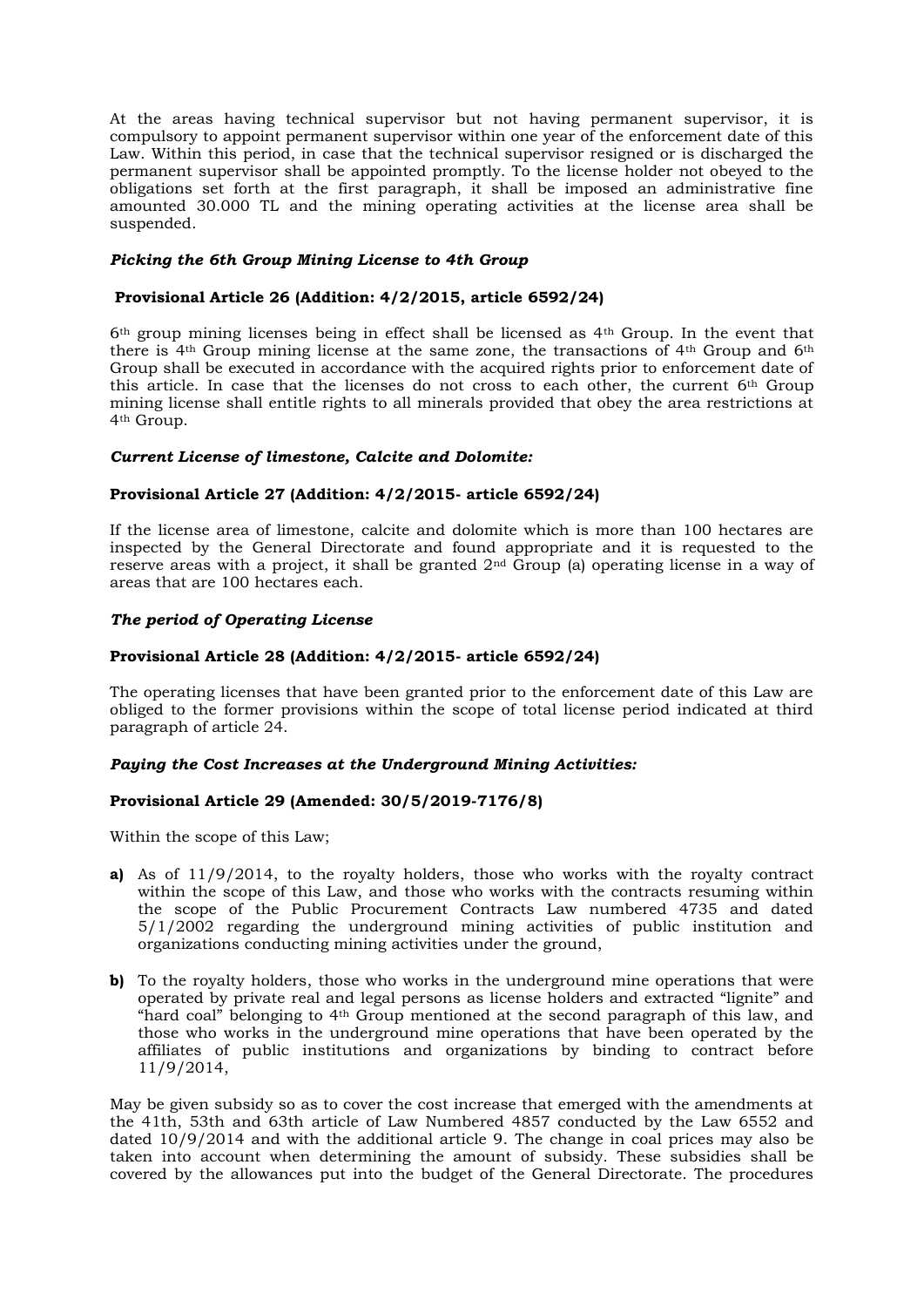and principles for covering the cost increases and the period of implementation of these procedures and principles shall be determined by the President.

**Provisional Article 30 (Addition: 4/2/2015- article 6592/24)** The applications stipulated with this Law regarding authorized legal persons shall be entered into force one year after the date the Law published. Within this period; to the activity report, projects and any technical documents to be submitted according to this Law, the provisions of the Law numbered 3213 which is prior to this Law.

Within this one-year period, in case that the duty of technical supervisor terminates in any reason, the entire duty and authorization of technical supervisor shall be executed until the end of this period by permanent supervisor.

# **PROVISIONAL ARTICLE 31 – (Addition 2/7/2018 – Decree Law No. 703/118)**

Movables, transports, vehicles, equipment and materials, all kinds of records and other documents in written and electronic media and other documents used in the execution of the works of the Repealed General Directorate of the Mining Affairs and Repealed General Directorate of the Petroleum Affairs (Repealed General Directorates), public officers of Repealed General Directorates that are subject to Public Servants Law No. 657, contracted personnel and personnel subject to the Labor Law No. 4857 dated 22/5/2003 shall be deemed to have been transferred to General Directorate of Mining and Petroleum Affairs as of the date of entry into force of this Decree Law.

Personnel who are deemed to have been transferred according to the first paragraph;

- a) Public officers shall be deemed to have been assigned to the same title positions as designated for the General Directorate of Mining and Petroleum Affairs (MAPEG) with their position degrees without requiring any action.
- b) Contracted personnel employed according to article 4 of the paragraph (B) of the Law No. 657 shall be deemed to have been transferred with their positions to the General Directorate of Mining and Petroleum Affairs.

The existing contracts and protocols made in the name of the repealed General Directorates before the implementation of this Decree-Law shall be deemed to have been transferred to General Directorate of Mining and Petroleum Affairs. General Directorate of Mining and Petroleum Affairs shall be considered as a party to the litigation and execution proceedings filed against or in favor of the repealed General Directorates by itself, including litigation and execution proceedings regarding the contracts and protocols made by the General Directorates.

During the implementation of this article, the Ministry of Energy and Natural Resources is authorized to resolve any doubts that may arise in the areas such as the organization, personnel, staff, fixture transfer and so on.

Transfer transactions shall be completed within a period of six months from the date of publication of this Decree Law and in accordance with the procedures and principles to be determined by the Ministry of Energy and Natural Resources and General Directorate of Mining and Petroleum Affairs.

References to the Repealed General Directorates shall be deemed to have been made to General Directorate of Mining and Petroleum Affairs.

# **PROVISIONAL ARTICLE 32 (Additional: 2/7/2018 – Decree Law No. 703/118)**

The application of the provisions of the existing legislation concerning the Closed General Directorate of Mining Affairs and the General Directorate of Petroleum Affairs, which are not contrary to the regulations regarding the establishment of the General Directorate of Mining and Petroleum Affairs made at the time of publication of this article, shall be continued until the relevant legislation becomes effective.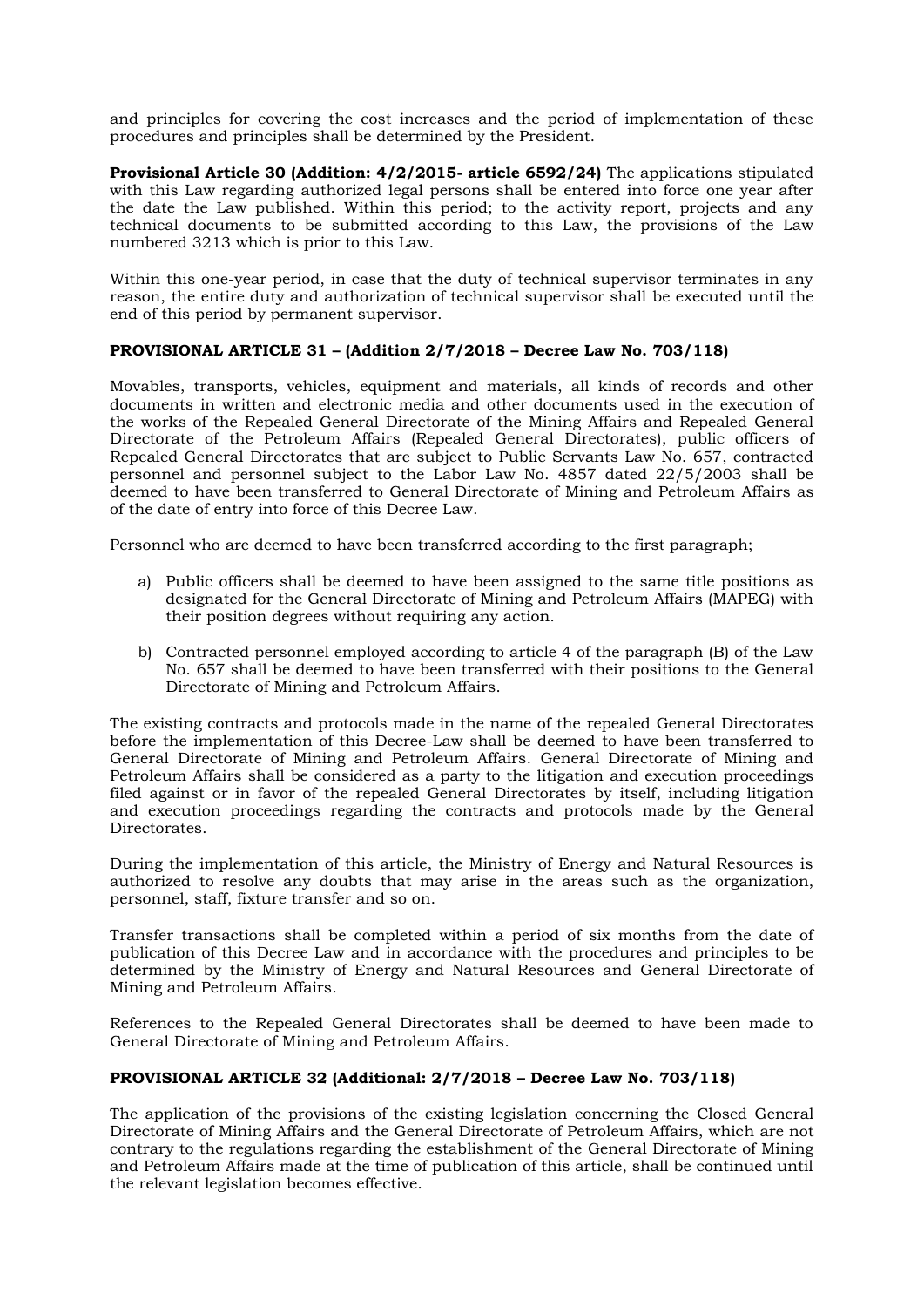#### **PROVISIONAL ARTICLE 33 (Additional: 2/7/2018 – Decree Law No. 703/118)**

The lawsuits and execution proceedings, filed before the effective date of this article regarding the duties of the Repealed General Directorate of Mining Affairs and Repealed General Directorate of Petroleum Affairs; and to be filed until 1/1/2019 shall be continued by lawyers of the Ministry of Energy and Natural Resources. As of 1/1/2019, the case files and execution proceedings shall be transferred to General Directorate of Mining and Petroleum Affairs. This period may be extended to 6 months with the approval of the Minister. All kinds of proceedings made until the day of the transfer related to the litigation and execution proceedings that transferred in such way are considered to be made on behalf of the relevant administrations.

Attorney fee collected or started its execution proceeding until the date of the transfer shall be distributed to the legal counsel and lawyers of The Ministry of Energy and Natural Resources in accordance with the Decree Law No. 659. Attorney fees which are not started its execution proceedings shall be followed and collected by General Directorate of Mining and Petroleum Affairs. The same procedure shall be carried out on the litigation costs. In all ongoing cases, hostility shall be directed to General Directorate of Mining and Petroleum Affairs.

The lawsuits that will be filed due to the works and transactions made before the entry into force of this Decree Law on the duties of the Repealed General Directorates shall be directed to General Directorate of Mining and Petroleum Affairs.

# **PROVISIONAL ARTICLE 34 (Additional: 2/7/2018 – Decree Law No. 703/118)**

The ones that are employed as Energy and Natural Resources Assistant Specialist and Specialist in the Repealed General Directorate of the Mining Affairs and Repealed General Directorate of Petroleum Affairs shall be assigned to the appropriate positions in the Ministry of Energy and Natural Resources if they request within 15 days from the date of entry into force of this article; otherwise they will be deemed to have assigned to the Mining and Petroleum Affairs Assistant Specialist or Mining and Petroleum Specialist positions.

Personnel passing to General Directorate of Mining and Petroleum Affairs staff with this Decree Law are entitled to be Mining and Petroleum Specialist, on the condition that they have graduated before the date of entry into force of this Decree Law**,** from law, political sciences, economics and administrative sciences, economics, management, architecture or engineering faculties which gives at least four years education; or the faculties which falls into the scope of the duty of General Directorate of Mining and Petroleum Affairs and that are determined in the regulation; or from the higher education institutions in Turkey and abroad, whose equivalence is accepted by the Turkish Council of High Education; who have completed or will complete at least three years of work in General Directorate of Mining and Petroleum Affairs including the working periods that have passed in the organization of Ministry of Energy and Natural Resources, regardless of the age limit; for the twenty percent of the total expert and assistant expert staff established in General Directorate of Mining and Petroleum Affairs, they are entitled to be Mining and Petroleum Specialist provided that they have succeeded in the examinations to be held within two years from the publication of this article and within the scope of the procedures and principles to be determined by the examination commission to be established by General Directorate of Mining and Petroleum Affairs, on the condition that their specialty thesis prepared by them has been accepted. Aforementioned percentage may be increased by the President. Those who have been unsuccessful in the exam shall be given the right of examination for the second time within one year, and those whose thesis have not been accepted shall be given a six-month correction period. Except for those who work as lawyers and legal counsels in the Legal Consultancy Department of the Ministry of Energy and Natural Resources at the date of the entry into force of this Decree Law and the personnel that have passed to the staff of lawyers and legal counsels of General Directorate of Mining and Petroleum Affairs who passed until  $1/1/2019$ , this paragraph shall not apply to the personnel that have been assigned as a staff to General Directorate of Mining and Petroleum Affairs after the date of entry into force of this Decree Law.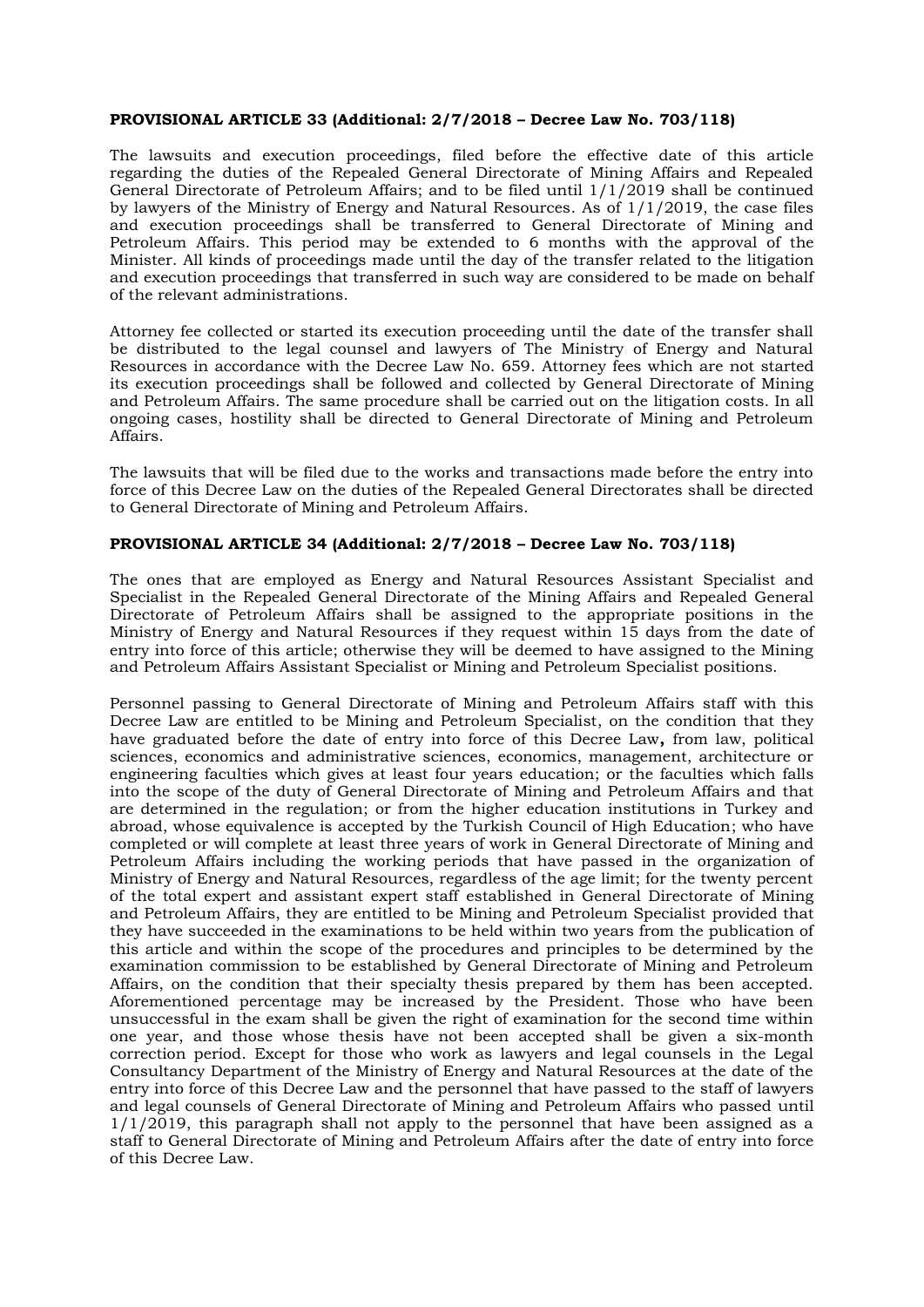# **PROVISIONAL ARTICLE 35 – (Addition: 2/7/2018 – Decree Law No. 703/118)**

The expenditures of General Directorate of Mining and Petroleum affairs in 2018 shall be covered by the allowance which is in the Ministry of Energy and Natural Resources' budget of 2018, until a new regulation is made by the Ministry of Treasury and Finance pursuant to the Law of Central Government Budget 2018.

# **PROVISIONAL ARTICLE 36 - (Addition: 2/7/2018 – Decree Law No. 703/118)**

The tasks and services to be performed by General Directorate of Mining and Petroleum Affairs shall be carried out with the existing units and personnel of the Ministry of Energy and Natural Resources and the Repealed General Directorate of Mining Affairs and the Repealed General Directorate of Petroleum Affairs until the organization of General Directorate of Mining and Petroleum Affairs is completed. The Minister of Energy and Natural Resources is authorized to decide on doubts about the tasks and services in the reorganization process.

# **PROVISIONAL ARTICLE 37 - (Addition: 2/7/2018 – Decree Law No. 703/118)**

Those who become license or title holders within the scope of the Turkish Mining Code No.3213 dated 4/6/1985 and the Petroleum Code No.6491 dated 30/5/2013 are obliged to submit their activated registered e-mail address which serves as basis for notifications and regulated in Additional Article 18 of the Law No.3213 to General Directorate of Mining and Petroleum Affairs until 31/8/2018. It shall be imposed an administrative fine according to the second paragraph of additional article 18 to those who did not submitted until this date.

# **PROVISIONAL ARTICLE 38 – (Addition: 14/2/2019 – article 7164/ 22)**

As of the date of entry into force of this article, the six-month period stated in the second paragraph of Article 24 does not apply for the licenses that their license periods will be due in less than one year.

Licenses which are extended such way that they exceed license periods specified in the third clause of Article 24 are valid until the end of the period of extension and these licenses cannot be extended such way that they exceed the maximum license period. For the extension requests that have been made on the date of entry into force of this article for the licenses that expired its license period that has not concluded may be extended as not exceeding five years from the expiry date of the license period, exceeding the maximum license period in the third paragraph of Article 24.

## **PROVISIONAL ARTICLE 39 – (Addition: 14/2/2019 – article 7164/ 22)**

Permit of mandatory production and/or tailing assessment granted prior to the entry into force of this article under the eleventh paragraph of Article 16 for the 5<sup>th</sup> Group mining license areas shall be cancelled. In case that the operating permit areas of the 4th Group mines overlap the operating permit areas of 5<sup>th</sup> Group mines, the operating permit areas of 5th Group mines shall be reduced.

## **PROVISIONAL ARTICLE 40 - (Addition: 14/2/2019 – article 7164/ 22)**

The possible and probable reserve areas in the operating licenses issued before the date of entry into force of this article that did not converted to resource and/or reserve according to National Mining Resource and Reserve Report Code within ten years for the 4th Group mining operating license areas and five years for the other group mining operating license areas starting from the date of entry into force of this article, shall be reduced. Provisions of paragraph nine of Article 17 shall be applied in the activities to be performed for the conversion of the possible and probable reserve areas in such operating licenses to resource and/or reserves in accordance with the National Mining Resource and Reserve Reporting Code. In such operating licenses, the permits required to be taken in the exploration activities for the determination of the proved reserve in the areas outside the operating permit area are subject to the same provisions as the operating licenses.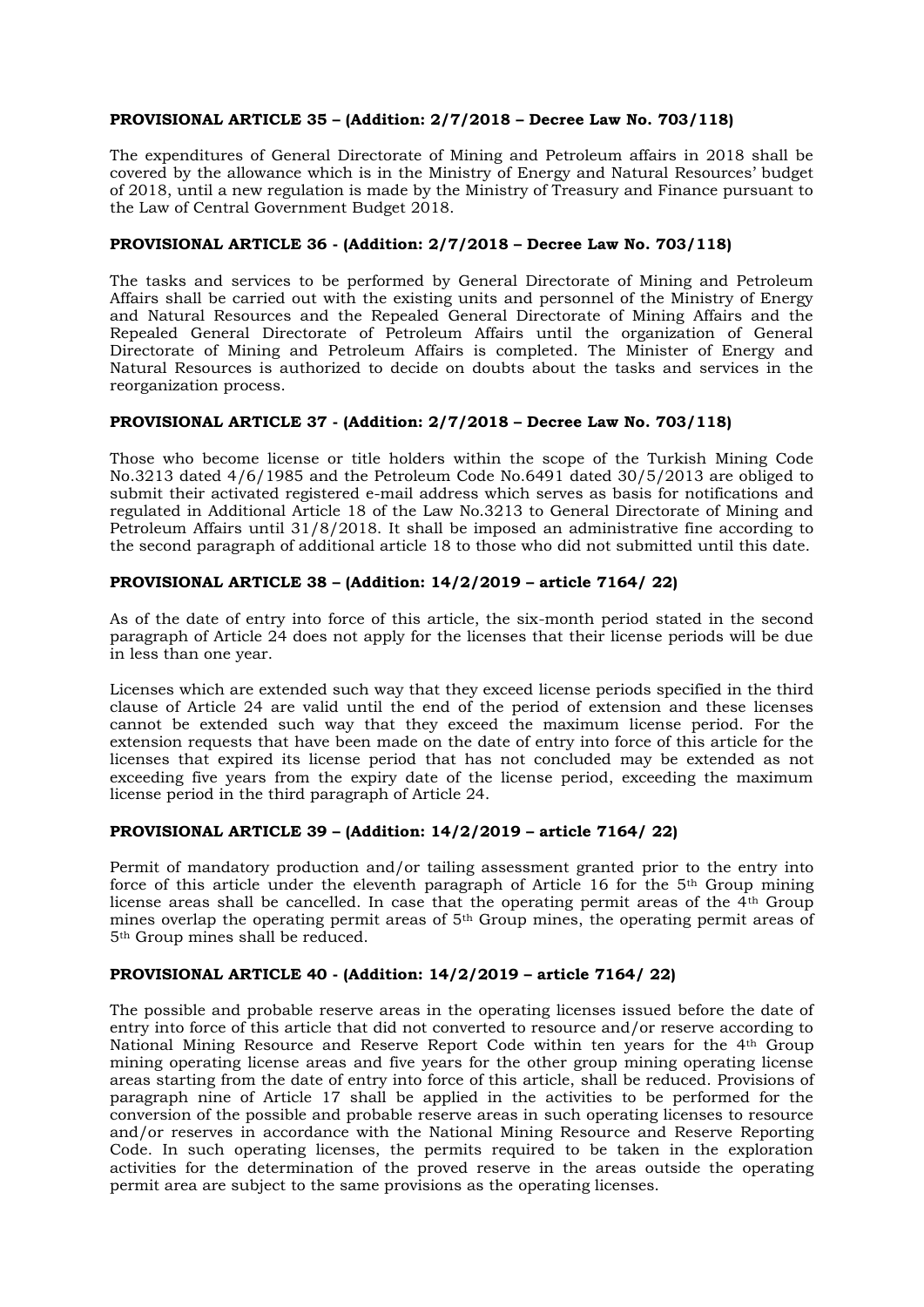# **PROVISIONAL ARTICLE 41 - (Addition: 14/2/2019 – article 7164/ 22)**

The small areas of operating licenses which issued before the date of entry into force of this article and cannot be performed mining operating activities may be reduced by the General Directorate upon the request of the license holder and/or the license holder who is adjacent to the area. The tender areas formed within this scope are not considered as the adjacent of the license to which they were reduced.

# **PROVISIONAL ARTICLE 42 - (Addition: 14/2/2019 – Article 7164/ 22)**

The number of calendar year in which the license is in force (RS) shall be taken as one (1) when calculating the 2020 operating license fee, which must be paid for the operating licenses issued before and including the date of 31/12/2019. Until 31/12/2019, exploration and operating license fee shall be continued to be collected in accordance with the provisions of Article 13 amended by Article 9 of the Law No.6592.

# **PROVISIONAL ARTICLE 43 – (Addition: 30/5/2019 – article 7176/9)**

The amendments made to this Law in relation to the rates of State rights with the Law No. 7164 dated 14/2/2019 named Law Amending Mining Code and Certain Laws and Decree Laws shall not be applied to the declarations, accruals and collections of the State right of 2018.

# **PROVISIONAL ARTICLE 44 – (Addition: 30/5/2019 – article 7176/10)**

For mines with source or reserve reports prepared by the General Directorate of Mineral Research and Exploration prior to 28/2/2019, the General Directorate of Mineral Research and Exploration shall be granted the right to discover in case of application to the General Directorate within six months of the publication of this article.

# *Enforcement Date:*

**Article 53:** This Law shall enter into force at the date of publication.

# *Enforcement*

**Article 54:** The provisions of this Law shall be enforced by the Council of Minister.

**(Amended Table: 14/2/2019- article 7164/14)**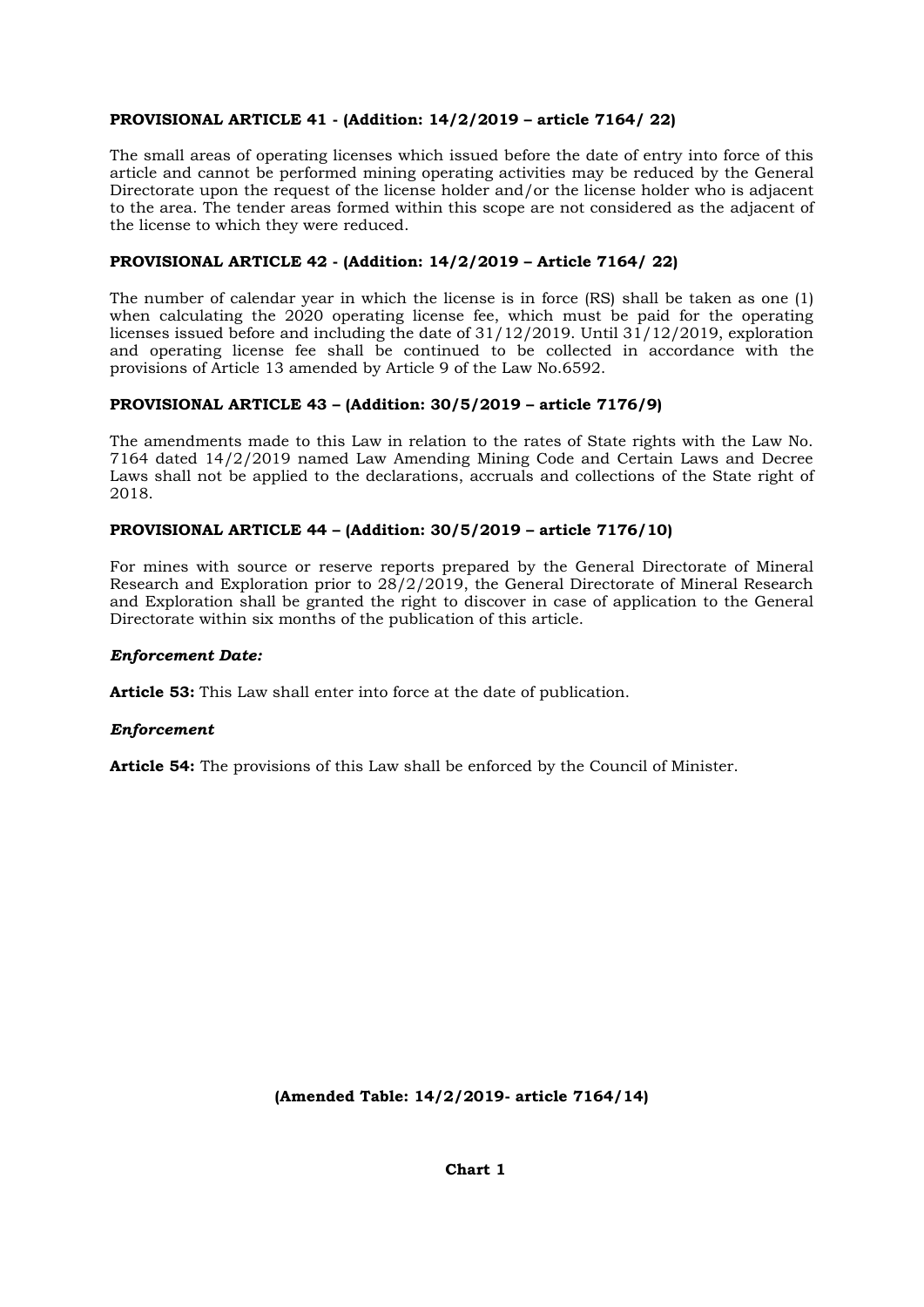| Group                         | The Fee to be Collected Per Hectare (TL) |
|-------------------------------|------------------------------------------|
| II $(b)$                      | 40                                       |
| III                           | 15                                       |
| IV $(a)$                      | 10                                       |
| IV $(b)$                      | 10                                       |
| IV $(c)$                      | 10                                       |
| IV $(c)$                      | 10                                       |
| $\mathbf{V}$                  | 10                                       |
| IIIrd IVth Groups at the Seas |                                          |

# **LICENSE FEE OF EXPLORATİON**

For exploration licenses with an area of more than 2,000 hectares, the license fee is collected according to 2,000 hectares. The exploration license base price and the amount to be collected per hectare shall be increased annually in accordance with the revaluation rate determined in accordance with the Tax Procedure Law No. 213.

# **CALCULATION OF THE EXPLORATION LICENSE FEE**

#### $ARB = Ta + (A \times Hb)$

| $ARB=$ | <b>Exploration License Fee (TL)</b>                                                                        |  |
|--------|------------------------------------------------------------------------------------------------------------|--|
| $Ta =$ | <b>Exploration license fee identified in the</b><br>second paragraph of the Article 13 of the<br>Law. (TL) |  |
| $A=$   | License Area (Hectare)                                                                                     |  |
| $Hb=$  | The fee to be collected per hectare (TL)                                                                   |  |

# **(Amended Table: 14/2/2019- article 7164/14)**

# **Chart 2**

# **FEE OF OPERATING LICENSE**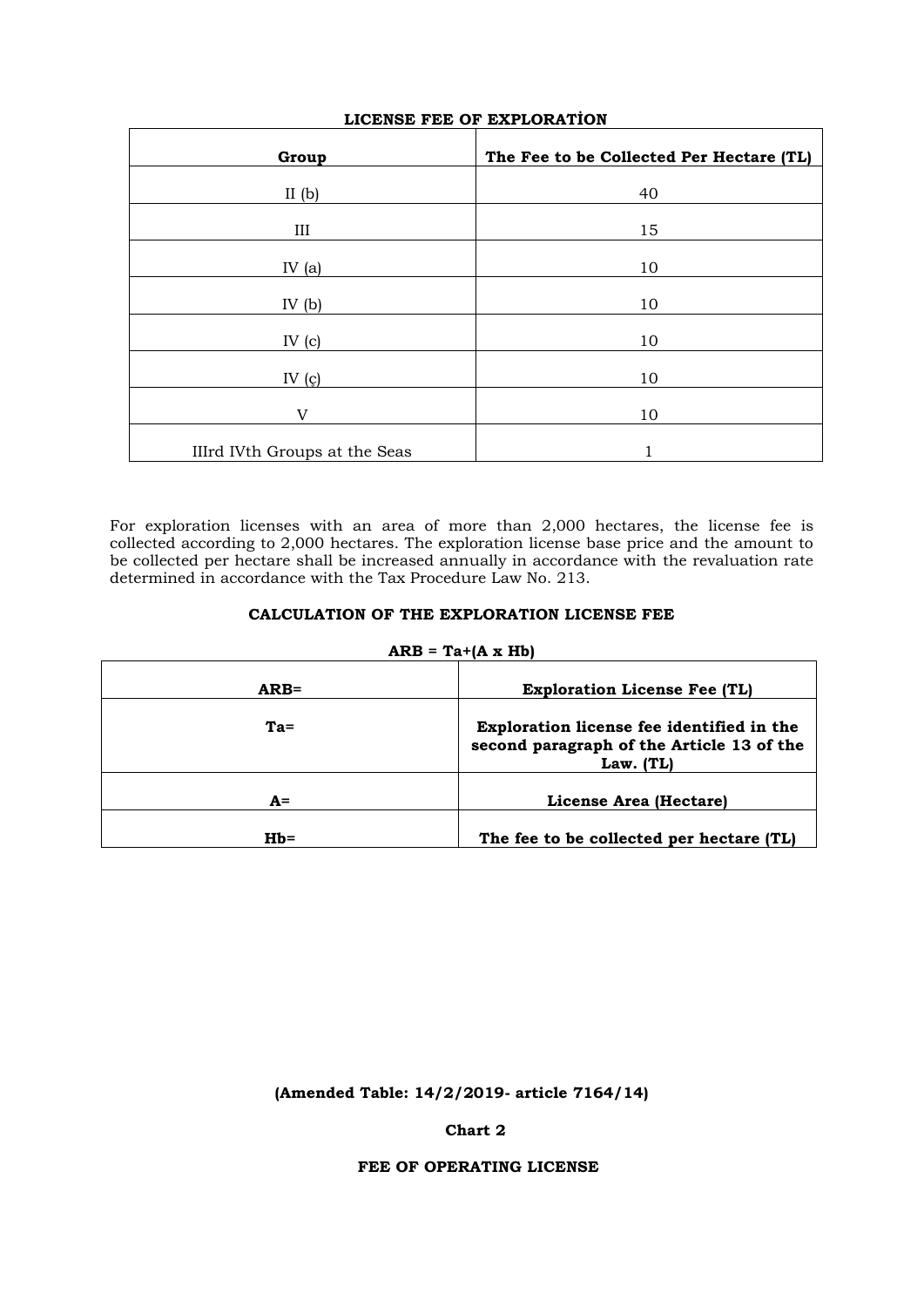| Group              | The Fee to be Collected<br>Per Hectare (TL) | Coefficient |
|--------------------|---------------------------------------------|-------------|
| I(a)               | 1.500                                       | 6,62        |
| I(b)               | 520                                         | 6,62        |
| II $(a)$           | 267                                         | 4,48        |
| II $(b)$           | 380                                         | 4,48        |
| II(c)              | 267                                         | 4,48        |
| III                | 55                                          | 3,21        |
| IV $(a)$           | 36                                          | 3,21        |
| IV $(b)$           | 36                                          | 3,21        |
| IV $(c)$           | 36                                          | 3,21        |
| IV $(q)$           | 20                                          | 3,21        |
| $\mathbf V$        | 100                                         | 3,21        |
| III All in the Sea | 28                                          | 3,21        |
| IV All in the Sea  | 18                                          | 3,21        |

For operating licenses with an area of more than 35.000 hectares, the license fee is collected according to 35.000 hectares. The operating license base price and the amount to be collected per hectare shall be increased annually in accordance with the revaluation rate determined in accordance with the Tax Procedure Law No. 213.

# **CALCULATION OF OPERATING LICENSE FEE**

# **İRB = [TBİ + (Hb x A)] x [ 1+ (RS/100) x (K + RS/100)]**

| $IRB =$ | Operating license fee (TL)                                                                                                         |
|---------|------------------------------------------------------------------------------------------------------------------------------------|
| $TBI=$  | The fee to be collected per hectare (TL)                                                                                           |
| $A=$    | License Area (Hectare)                                                                                                             |
| $RS =$  | Calendar year number (year) in which the<br>license remains in force (The year which the<br>license issued shall be taken as one)  |
| $K =$   | The coefficient in the table determined by<br>taking into consideration the group of the<br>operating license and the type of mine |

# **(Amended Table: 14/2/2019- article 7164/14)**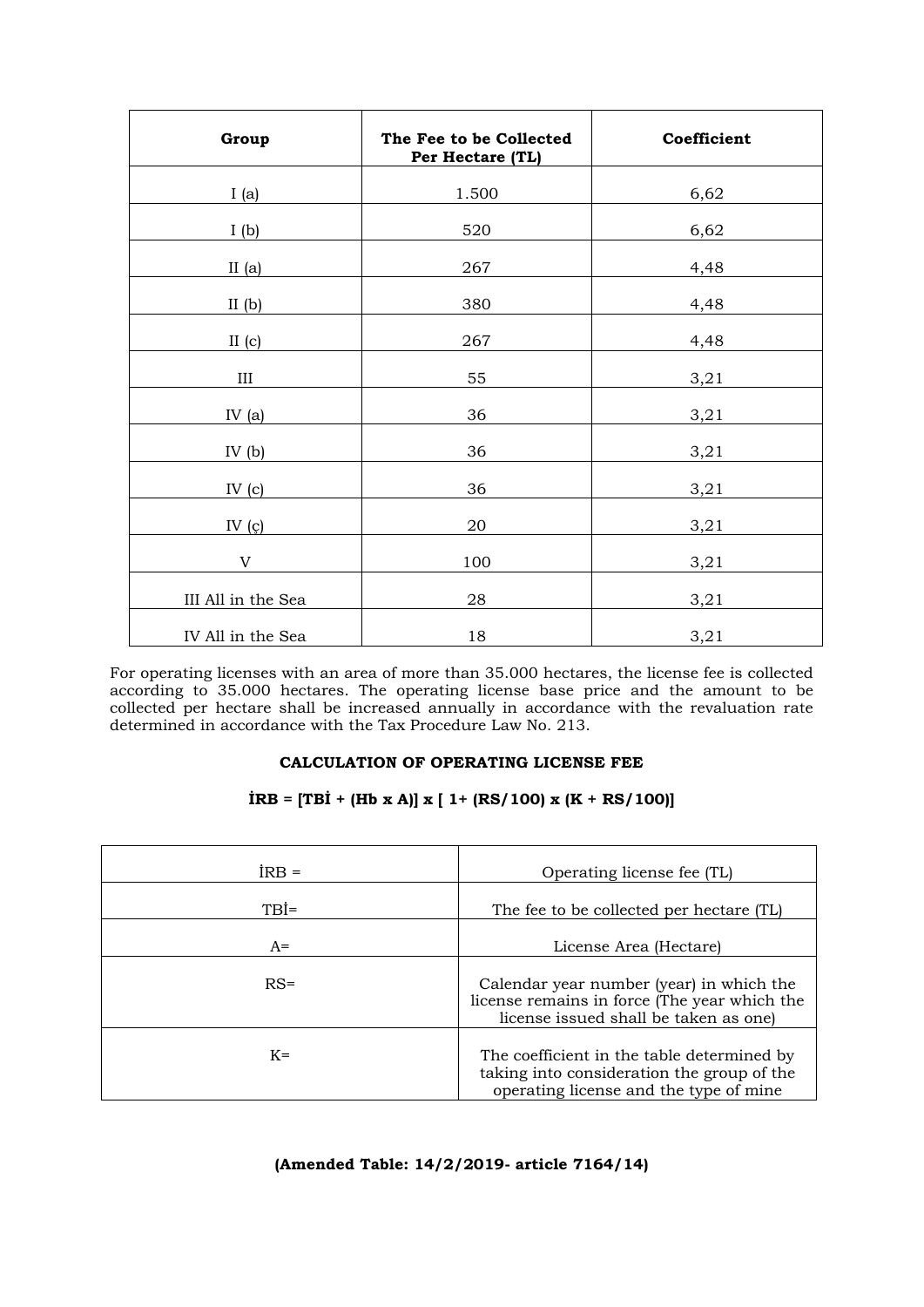| Chart 3                                                                                  |                      |                            |                            |                                    |                     |                     |                          |                                     |                                          |
|------------------------------------------------------------------------------------------|----------------------|----------------------------|----------------------------|------------------------------------|---------------------|---------------------|--------------------------|-------------------------------------|------------------------------------------|
| <b>THE</b><br><b>RATI</b><br>O OF<br><b>STAT</b><br>E<br><b>RIGH</b><br><b>TS</b><br>(%) | <b>GOLD</b><br>\$/oz | <b>SILV</b><br>ER<br>\$/oz | <b>PLATI</b><br>N<br>\$/oz | <b>COPPE</b><br>R<br>$\frac{1}{2}$ | <b>LEAD</b><br>\$/t | <b>ZINC</b><br>\$/t | <b>CRO</b><br>ME<br>\$/t | <b>ALUMI</b><br><b>NIUM</b><br>\$/t | <b>URANIUM</b><br><b>OKSITE</b><br>\$/ib |
|                                                                                          |                      |                            |                            |                                    |                     |                     |                          |                                     |                                          |
| $\mathbf{1}$                                                                             | < 800                | < 10                       | < 500                      | < 5000                             | 1000                | 1000                | 100                      | 1000                                | $20$                                     |
| $\sqrt{2}$                                                                               | 801-900              | $11-$<br>12                | $501 -$<br>600             | $5001 -$<br>5300                   | $1001 -$<br>1175    | $1001 -$<br>1250    | $101 -$<br>170           | $1001 -$<br>1150                    | 21-30                                    |
| 3                                                                                        | $901 -$<br>1000      | $13-$<br>14                | $601 -$<br>700             | $5301 -$<br>5600                   | 1176-<br>1350       | $1251 -$<br>1500    | $171 -$<br>240           | $1151 -$<br>1300                    | $31 - 40$                                |
| 4                                                                                        | $1001 -$<br>1100     | $15-$<br>16                | $701 -$<br>800             | $5601 -$<br>5900                   | 1351-<br>1525       | $1501 -$<br>1750    | $241 -$<br>310           | 1301-<br>1450                       | $41 - 50$                                |
| 5                                                                                        | $1101 -$<br>1200     | $17-$<br>18                | $801 -$<br>900             | $5901 -$<br>6200                   | 1526-<br>1700       | 1751-<br>2000       | $311 -$<br>380           | $1451 -$<br>1600                    | 51-60                                    |
| 6                                                                                        | $1201 -$<br>1300     | $19-$<br>20                | $901 -$<br>1000            | $6201 -$<br>6500                   | 1701-<br>1875       | $2001 -$<br>2250    | $381 -$<br>450           | $1601 -$<br>1750                    | 61-70                                    |
| $\overline{7}$                                                                           | 1301-<br>1400        | $21 -$<br>22               | $1001 -$<br>1100           | $6501 -$<br>6800                   | 1876-<br>2050       | $2251 -$<br>2500    | $451 -$<br>520           | $1751 -$<br>1900                    | 71-80                                    |
| 8                                                                                        | $1401 -$<br>1500     | $23 -$<br>24               | $1101 -$<br>1200           | 6801-<br>7100                      | $2051 -$<br>2225    | 2501-<br>2750       | $521 -$<br>590           | 1901-<br>2050                       | 81-90                                    |
| 9                                                                                        | $1501 -$<br>1600     | $25 -$<br>26               | $1201 -$<br>1300           | 7101-<br>7400                      | 2226-<br>2400       | $2751 -$<br>3000    | $591 -$<br>660           | $2051 -$<br>2200                    | 91-100                                   |
| 10                                                                                       | $1601 -$<br>1700     | $27 -$<br>28               | 1301-<br>1400              | 7401-<br>7700                      | 2401-<br>2575       | $3001 -$<br>3250    | 661-<br>730              | 2201-<br>2350                       | 101-110                                  |
| 11                                                                                       | 1701-<br>1800        | 29-<br>30                  | $1401 -$<br>1500           | 7701-<br>8000                      | 2576-<br>2750       | $3251 -$<br>3500    | 731-<br>800              | 2351-<br>2500                       | 111-120                                  |
| 12                                                                                       | 1801-<br>1900        | $31 -$<br>32               | $1501 -$<br>1600           | $8001 -$<br>8300                   | $2751 -$<br>2925    | $3501 -$<br>3750    | $801 -$<br>870           | $2501 -$<br>2650                    | 121-130                                  |
| 13                                                                                       | 1901-<br>2000        | $33 -$<br>34               | $1601 -$<br>1700           | 8301-<br>8600                      | 2926-<br>3100       | $3751 -$<br>4000    | $871 -$<br>940           | $2651 -$<br>2800                    | 131-140                                  |
| 14                                                                                       | $2001 -$<br>2100     | $35 -$<br>36               | $1701 -$<br>1800           | $8601 -$<br>8900                   | $3101 -$<br>3275    | $4001 -$<br>4250    | $941 -$<br>1010          | 2801-<br>2950                       | 141-150                                  |
| 15                                                                                       | >2101                | >37                        | >1801                      | >8901                              | >3276               | >4251               | >1011                    | >2951                               | >151                                     |

- The average value of London Stock Market belonging to the period where the State Rights emerged is taken into consideration.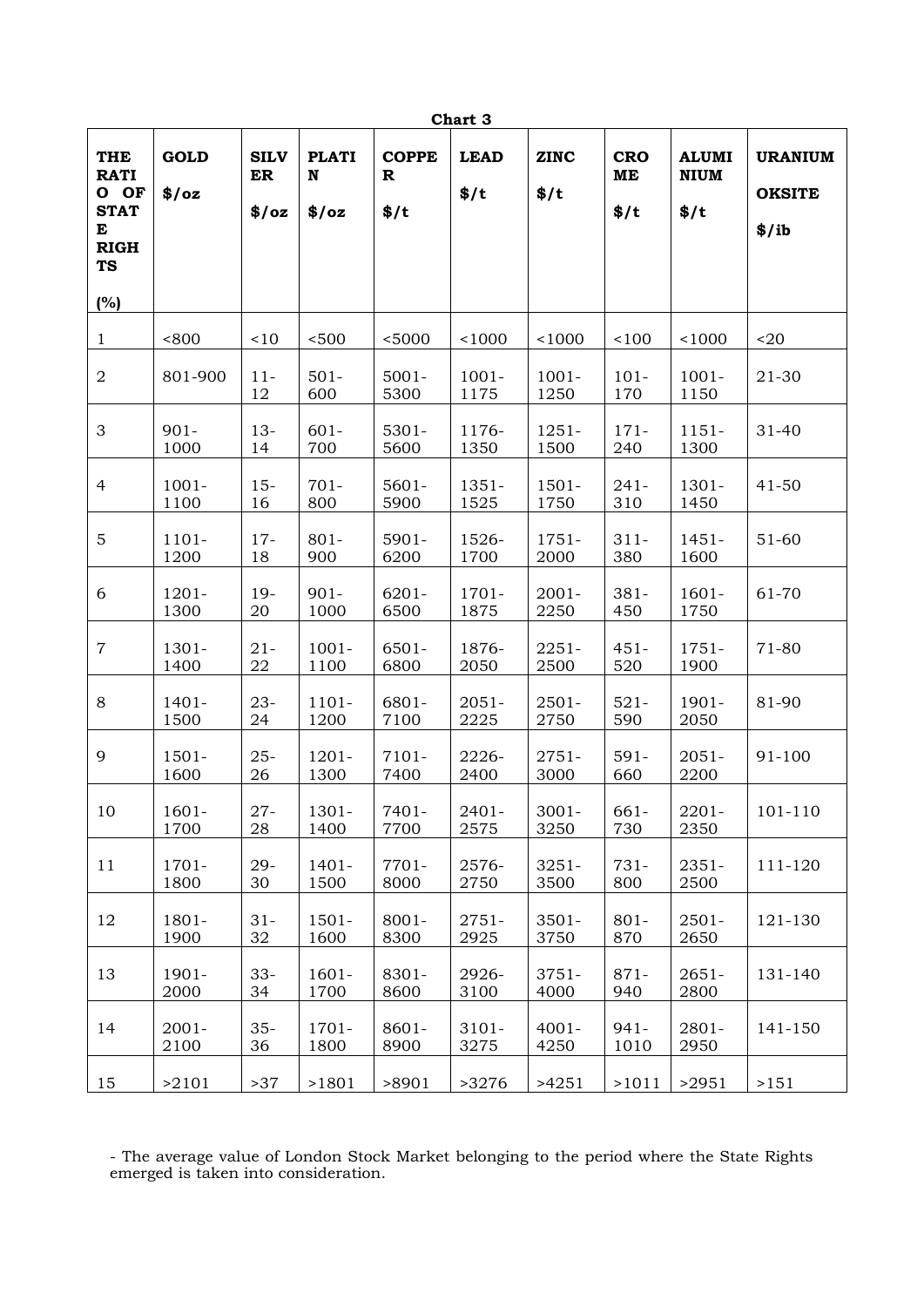- The average rate of exchange of Turkey Central Bank belonging to the period where the State Rights emerged is taken into consideration

- The price notified by the Ministry is taken into consideration for the minerals not traded in the exchange.

- The fractional digits after the comma are rounded to the nearest decimal number.

#### **(1) List Numbered**

**INSTITUTION:** Ministry of Energy and Natural Resources

#### **ORGANIZATION:** Center

| <b>CLASS</b> | <b>TITLE</b>                         | <b>DEGREE</b> | Quantity<br>of<br><b>Free Staff</b> | <b>TOTAL</b> |
|--------------|--------------------------------------|---------------|-------------------------------------|--------------|
| GAS          | Chairman of the $ 1$<br>Department   |               |                                     |              |
| GAS          | Manager of the $ 1$<br><b>Branch</b> |               | 10                                  | 10           |
|              | <b>TOTAL</b>                         |               |                                     | 1111         |

#### **STAFFS AUTHORIZED**

## **THE PROVISIONS NOT PROCESSED TO THE MAIN LAW NUMBERED 3213 AND DATED 4/6/1985:**

**1)** The provisional provisions of the Law numbered 5177 and dated 26/5/2004:

**Provisional Article 1:** After the enforcement date of this Law, applications for operating licenses of minerals belonging to 1st Group (a) for three months, application for operating licenses of minerals belonging to 1st Group (b) for nine months, application for exploration licenses for minerals belonging to 2nd Group, 3rd Group and 4th Group and for certificated of minerals belonging to 5th Group shall not be taken within these periods. The permits for the raw materials to be utilized in the construction of the projects such as roads, bridges, dams, puddles and harbors by the public institutions and organizations indicated at the ninth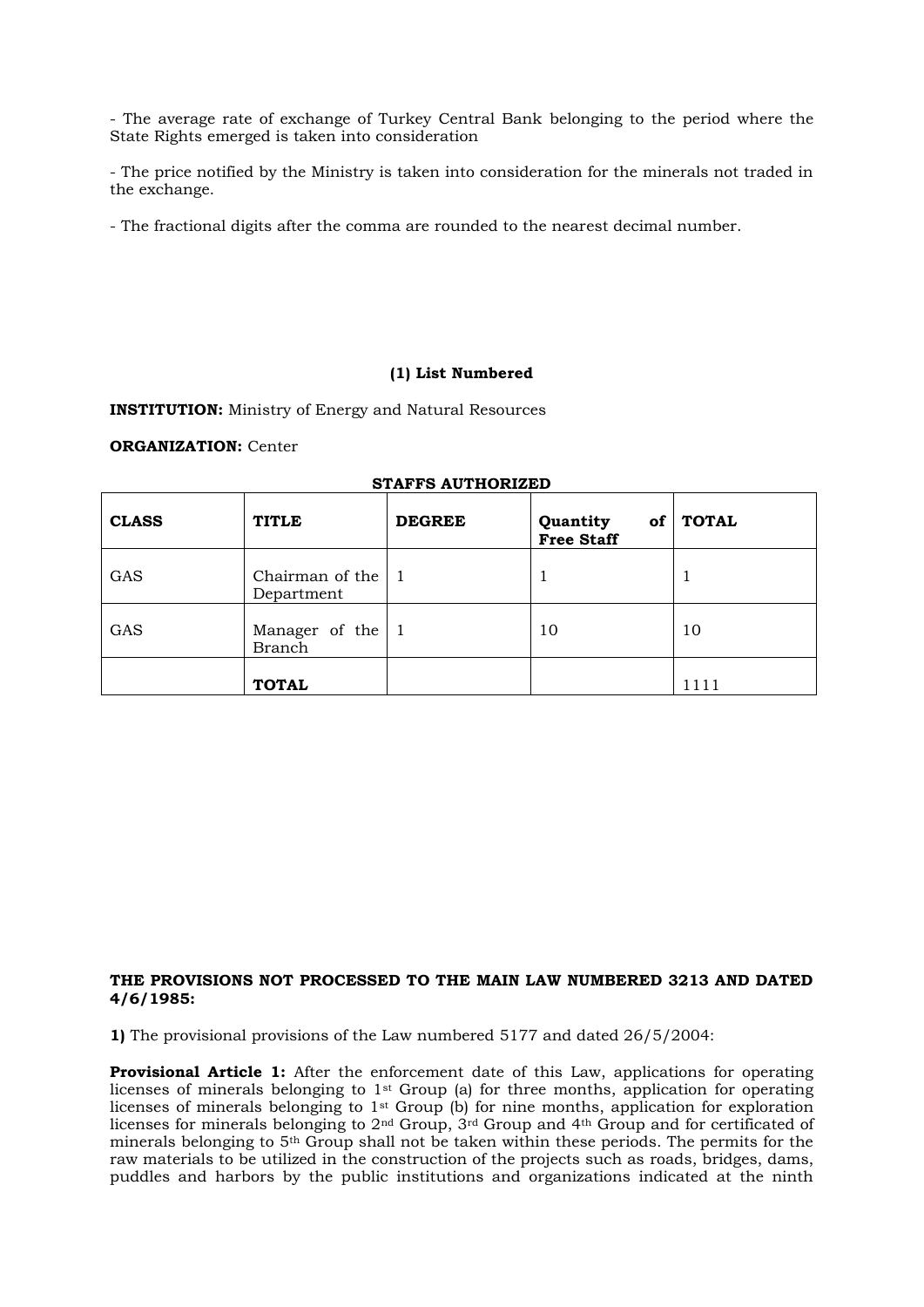paragraph of amended article 14 and this article of Mining Law shall not be subjected to this restriction. At the end of these periods, applications made during the firsts week shall be considered that has been made at the same time and precedence rankings shall be determined by lot. Within the first week, application fee amounted as same as the operating license shall be collected from the application.

Prior to the enforcement date of this Law rights granted as follows;

a) Marble exploration licenses shall be extended for a year. As to exploration licenses, the period shall be completed up to five years upon it is requested.

b) The period of pre-operating license shall remain valid till the end of its period. Within this period, the provisions of exploration license law shall be applied.

c) To the areas whose exploration license period has expired and that have applied for preoperating license, the exploration license shall be granted for a period of one year to marble licenses and for a period of two years to mineral licenses on the condition that the fees and security deposits of the areas are not paid within three months. The rights that have paid the fees and security deposits thereof in due time but not made an application shall be cancelled.

d) The transactions of the areas having the request of operating license shall be enforced in accordance with the provisions at the date of application.

e) Areas obtained dolomite operation permit shall be inspected by General Directorate of Mining Affairs and 2nd Group license shall be granted for the areas where proven and probable reserve determined.

The Tender process of the areas that are announced to be tendered until the enforcement date of this Law shall be subjected to the provisions of regulation that is in effect at the date of the announcement. The licensed granted by means of tender shall not be subjected to the border restrictions indicated in amended article 16 and this article of this Mining Law.

The licenses granted prior to the enforcement date of this Law, shall not be subjected to the border restrictions indicated in amended article 16 and this article of this Mining Law.

Following the enforcement date of regulation concerning the execution of Mining Law to be issued in accordance with this Law; upon the application of the license holder, and for once only, the license area may be attached to maximum four separate licenses by means not causing loss of revenue on condition that separate operation is economically possible and determined to be appropriate by General Directorate of Mining Affairs.

The reserve (proven+ probable) of the boron salt license areas shall be determined by concerning public organization within five years following the date of enforcement and the same group licenses shall not be granted over those areas. Those licenses shall not be subjected to the border restriction stipulated in amended article 16 of this Law.

Areas that are abandoned or reduced by the public organizations being in charge of operating boron salt licenses after the exploration activities performed at their sites shall tendered in the form of areas not exceeding 2000 hectares by registered into registry in accordance with the related articles of Mining Law. The utilization of rights in the line with the boron salt reserves to be discovered later on at these areas shall belong to the related public organizations.

License holders should determine the reserve areas (proven + probable) where subjected to operation licenses granted prior to the enforcement date of this Law and notify thereof to the General Directorate of Mining Affairs within three years from the enforcement date for the marble license areas and within five years for the mineral license areas. The areas not determined as proven and probable reserve areas at the end of these periods shall be reduced.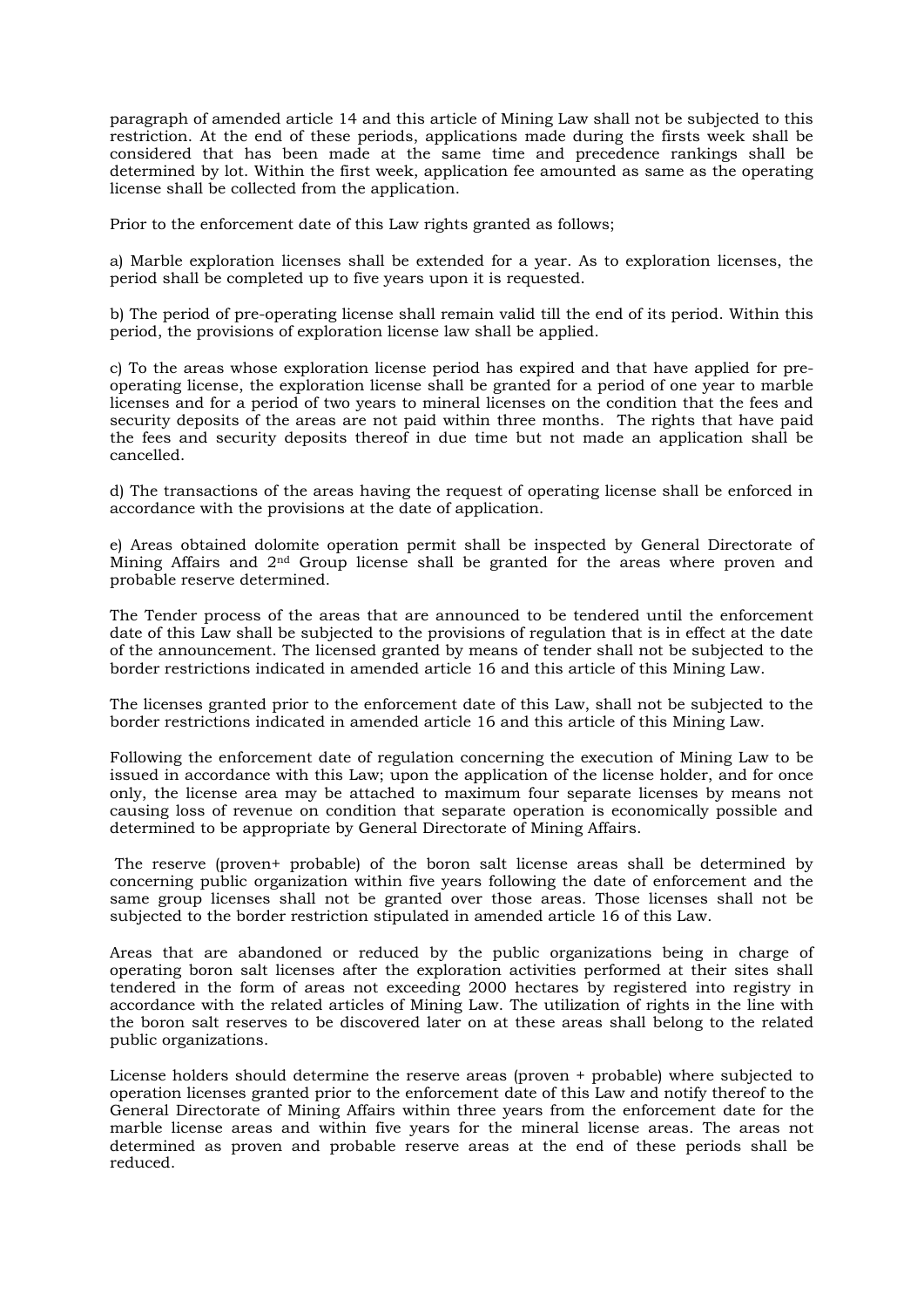Operation licenses granted prior to the enforcement date of this Law shall not be entitled rights regarding minerals being included to the content by this Law. Providing that to reduce the current to area having requested license group and that there isn't any other license for the same group at the requested area and not to prevent the activities of the other group license areas having precedence right for the same area, it shall entitle right of exploration and pre-operation licenses regarding minerals that are included in the content by this Law. The licenses of minerals belonging to  $1<sup>st</sup>$  Group (a), which are entitled rights in this procedure, shall be given by the General Directorate.

Procedures and principles regarding the execution of transactions of areas that are licensed and having license application related with this Law shall be determined by regulations.

**Provisional Article 2:** For the minerals that are included in the content of Mining Law by this Law, the adaptation of the current licenses granted in accordance with Regulation on Quarries shall be conducted. Licenses that have applied for extension in due time in accordance with Regulation on Quarries and the new applications for acquiring licenses made at the time of enforcement date of this Law shall be concluded by the provincial special administrations in accordance with the Regulation on Quarries being in effect at the time of the applications and those that are found appropriate shall be licensed.

Governors should notify to the General Directorate of Mining Affairs within three months from the enforcement date of this Law regarding the licenses for quarries locating in the borders of the city along with the information thereof the right holder, border coordinates, type, duration, area of license, status of proprietorship and other related information.

License holders are obliged to apply for adaptation to the Mining Law within six months following the enforcement date of this Law by paying their fees and security deposits; the applications shall be made to the provincial special administrations for the minerals belonging to 1st Group (a) along with the coordinates of the activity area, and to the General Directorate of Mining Affairs for the minerals belonging to other groups of along with the operation project.

In case that there is a difference between the activity coordinates and license coordinates of the quarry licenses, adaptation shall be made by obtaining the opinion of the governor.

In adaptation to this Law, quarry license holders having any one of the cement factories, lime factory or facility of asphalt production may apply for once only for expanding their existing quarry adaptation areas maximum up to 50 hectares. In the event there isn't any mineral or marble license over the area requested for extension, the extension shall be made by General Directorate of Mining Affairs for an area as considered appropriate and not to exceed fifty hectares.

License not adapted in due time will be cancelled.

**Provisional Article 3:** Transportation allowances paid by the license holders until the enforcement date of this Law shall be registered as special revenue in the government budget and as special allowance in the budget of Ministry of Energy and Natural Resources.

**Provisional Article 4:** Until a new legal regulation is made with regard to the geothermal springs and mineral waters, it is obligatory to obtain the appropriate opinion of the General Directorate of Mining Affairs before granting activity permission for those springs. The General Directorate of Mineral Research and Exploration shall review applications. Permissions shall not be granted to activities that are not found appropriate.

At the locations of geothermal springs and mineral waters, the lands required for the establishment of facilities to be utilized in operating and evaluation of these sources will be allocated for this purpose notwithstanding the manner and nature of utilization, provided that the measures shall be taken not to damage the surrounding lands.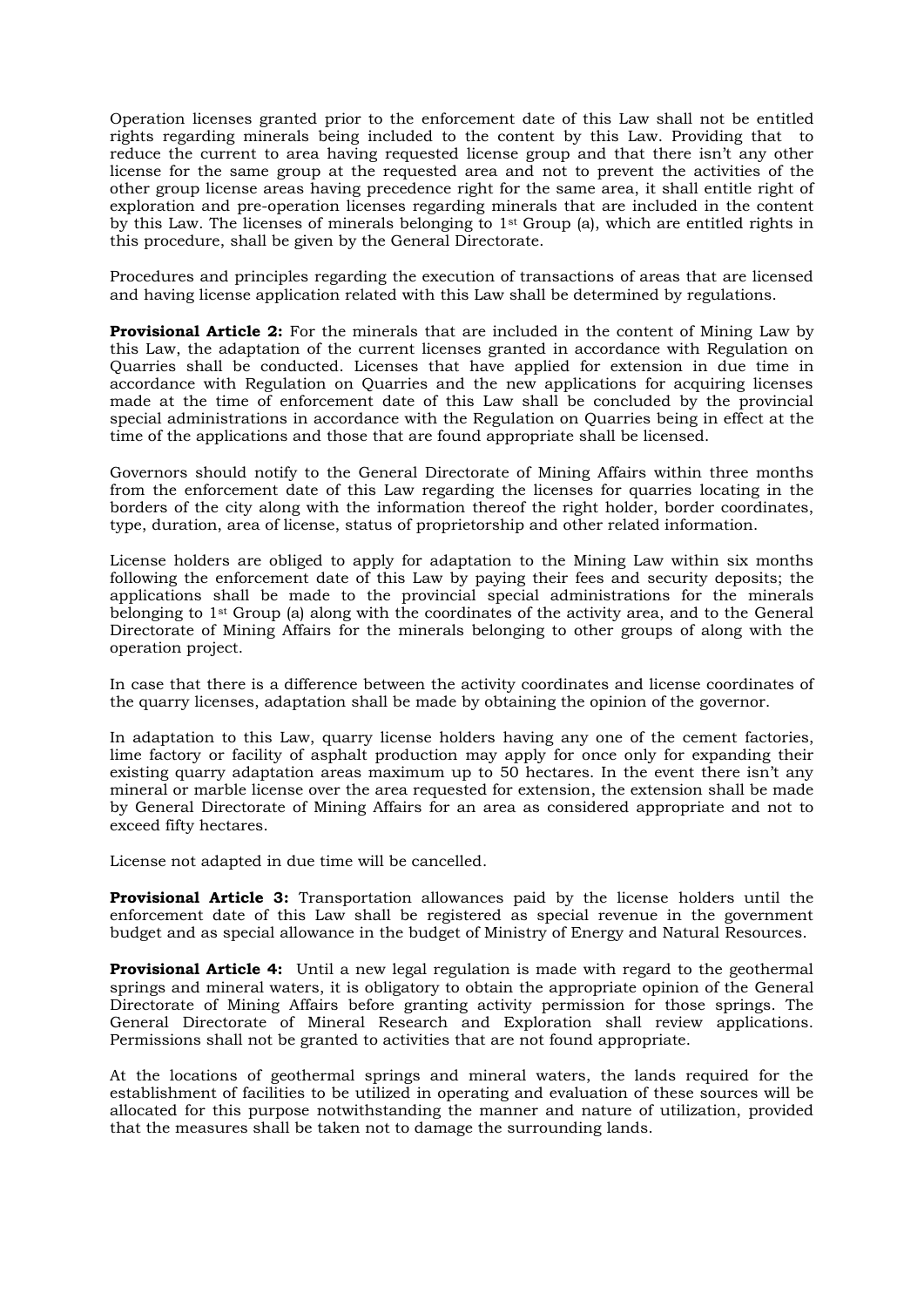It is obligatory to determine the source protection zones at the areas of geothermal springs and mineral waters. General Directorate of Mineral Research and Exploration shall inspect and supervise the appropriateness of the measures stipulated for these areas.

In the event it is determined as a consequence of the inspections made by General Directorate of Mineral Research and Exploration that the activities are not conducted in accordance with the science and techniques, protection of the source and the environment and the measures stipulated for the protection zones, the measures to be taken shall be determined by General Directorate of Mineral Research and Exploration. Related persons, institutions and organizations are obliged to conduct these measures. Otherwise, activities shall not be permitted.

The discovery rights acquired by General Directorate of Mineral Research and Exploration are reserved. Moreover, General Directorate of Mineral Research and Exploration shall be registered as the discoverer of the areas whose existence of source is discovered through the research studies it has conducted within the scope of investment programs or within the scope of the fluid it has obtained by drilling.

**Provisional Article 5:** Operation incentive periods granted to drinking water, mineral water, spas and thermals in accordance with the provisions of abolished Regulation on Minerals dated 26/3/1322 or Law on the Exploration and Operation of Minerals dated 17/6/1942 and numbered 4268 may be extended by General Directorate of Mining Affairs up to twenty years depending on the nature of the project upon the application for extension by the incentive holder within six months following the effective date of this Law by submitting extension project. 1% of the annual turnover shall be collected as State right. In addition, 10% of the first year's turnover shall be collected as State right in order to be set-off for dividend shares of previous years.

**Provisional Article 6**: Prior to the date of 26/6/2001 that is the enforcement date of Law on Amendments to be Brought to Mining Law and Abolishment of Law on Salts and numbered 4683, regarding the salts whose applications were made for acquirement of salt operation permit and, along with the tender process is fulfilled, the tenders regarding the salts that were effected but not approved by the Board of Directors of the Monopolies shall be considered to be approved.

**Provisional Article 7:** Iron licenses listed in the annex of Law dated 10/6/1983 and numbered 2840 shall be privatized by the Directorate of Privatization Administration in accordance with the Law dated 24/11/1994 and numbered 4046.

**Provisional Article 8:** All the regulations pertaining to the application of this Law will be issued within eight months following the enforcement date of the Law.

## **THE LIST INDICATING THE LEGISLATION BRINGING ADDITION AND AMENDMENTS TO THE LAW NUMBERED 3213 OR THE ENFORCEMENT DATE OF THE PROVISIONS ABOLISHED BY CONSTITUTIONAL COURT**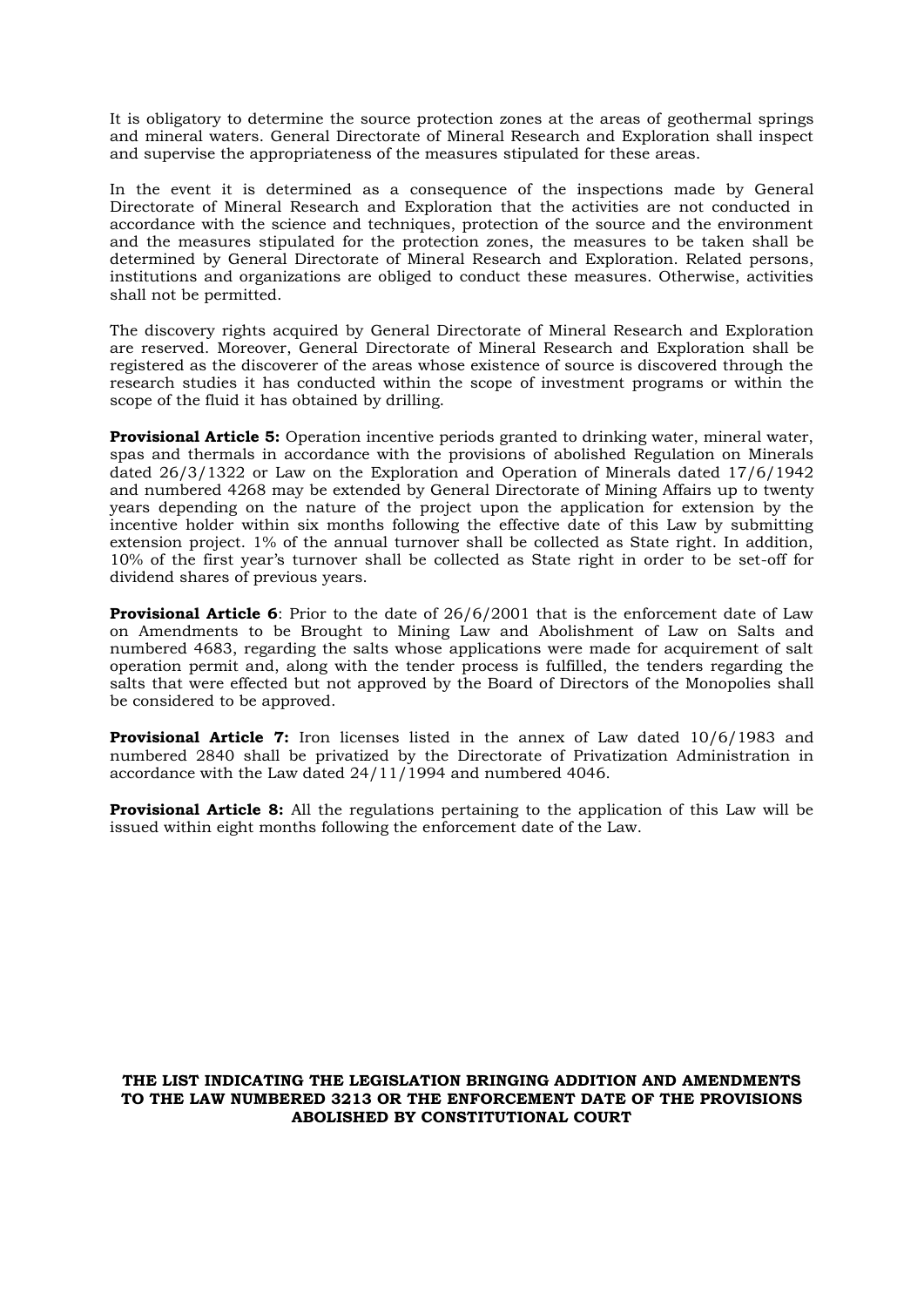| Amended Law/<br><b>Statuary Decree/</b><br>The decision<br>Number of the<br><b>Constitutional</b><br><b>Court that that</b><br>abolishes | The articles of the Law<br>numbered 3213 that were<br>amended or abolished                                                                                                                         | Date of<br>Enforcement                                                       |  |
|------------------------------------------------------------------------------------------------------------------------------------------|----------------------------------------------------------------------------------------------------------------------------------------------------------------------------------------------------|------------------------------------------------------------------------------|--|
| 3382                                                                                                                                     |                                                                                                                                                                                                    | 25/6/1987                                                                    |  |
| 4424                                                                                                                                     |                                                                                                                                                                                                    | 5/8/1999                                                                     |  |
| 4629                                                                                                                                     |                                                                                                                                                                                                    | From the date of<br>1/1/2002<br>becoming valid at<br>the date of<br>3/3/2001 |  |
| 4683                                                                                                                                     |                                                                                                                                                                                                    | 26/6/2001                                                                    |  |
| 5177                                                                                                                                     | 2, 3, 7, 8,9, 10, 12, 13, 14,<br>15, 16, 17, 18, 19, 20, 21,<br>22, 23, 24, 25, 26, 28, 29,<br>30, 31, 32, 35, 36, 37, 46,<br>47, 49, Addition article 1,<br>2, 3, 4, 5, Provisional<br>Article 12 | 5/6/2004                                                                     |  |
| 5446                                                                                                                                     | 9 and Addition article 6                                                                                                                                                                           | 4/1/2006                                                                     |  |
| 5686                                                                                                                                     | 47                                                                                                                                                                                                 | 13/6/2007                                                                    |  |
| 5995                                                                                                                                     | 2, 3, 7, 9, 10, 12, 13, 14,<br>16, 17, 24, 29, 30, 31, 32,<br>47, Addition article 7, 8,<br>Provisional Article 13, 14,<br>15, 16, 17, 18, 19                                                      | 24/6/2010                                                                    |  |
| 6353                                                                                                                                     | Provisional Article 20                                                                                                                                                                             | 12/7/2012                                                                    |  |
| The Decisions of<br>Constitutional<br>Court principal<br>numbered E.:<br>2011/110,<br>K2012/79 and<br>dated 24/5/2012                    | Addition article 1                                                                                                                                                                                 | Beginning from<br>the date of<br>21/7/2012<br>following one year             |  |
| 6552                                                                                                                                     | Addition article 9                                                                                                                                                                                 | 11/9/2014                                                                    |  |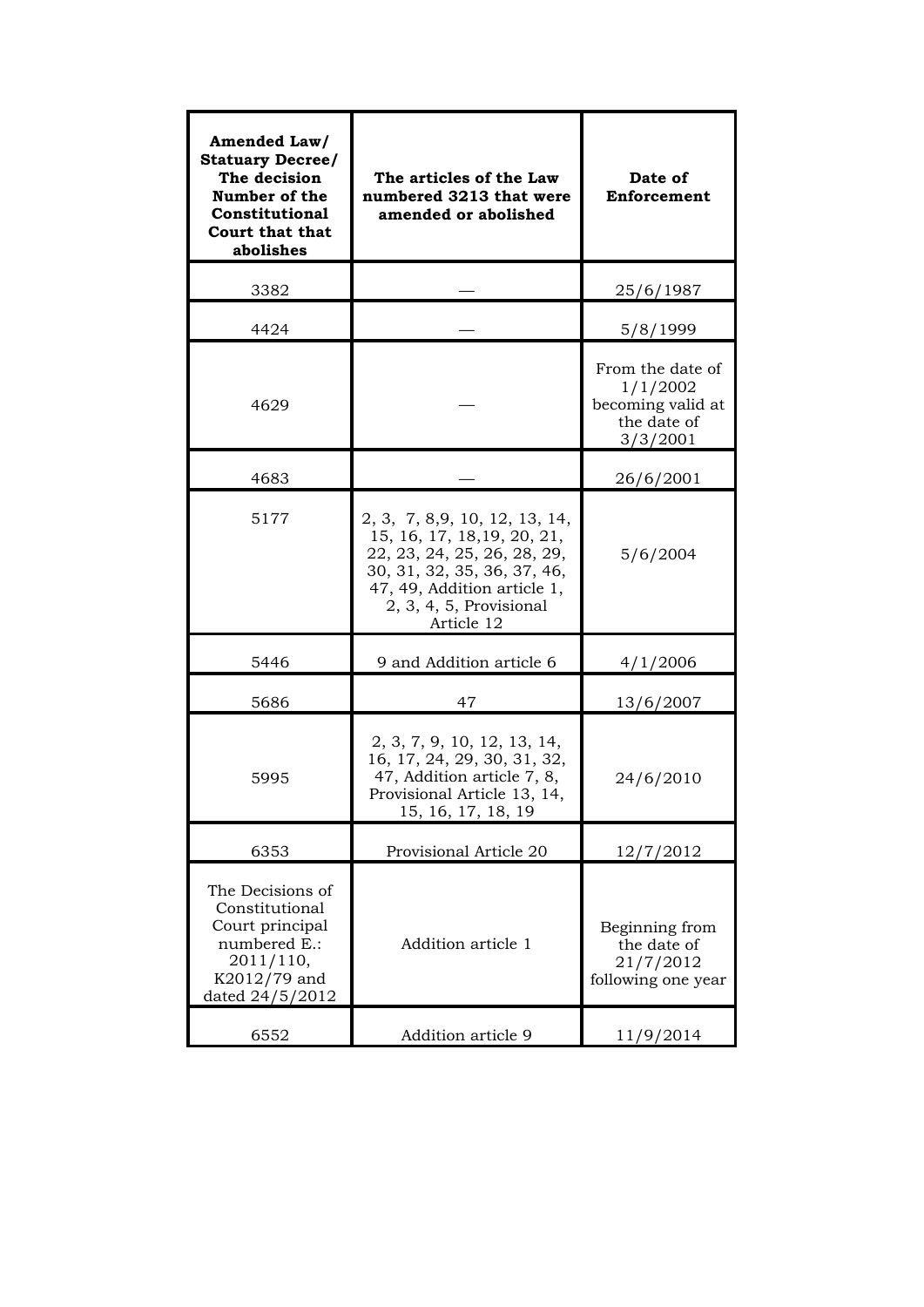# **THE LIST INDICATING THE LEGISLATION BRINGING ADDITION AND AMENDMENTS TO THE LAW NUMBERED 3213 OR THE ENFORCEMENT DATE OF THE PROVISIONS ABOLISHED BY CONSTITUTIONAL COURT**

| Amended Law/<br><b>Statuary Decree/</b><br>The decision<br>Number of the<br><b>Constitutional</b><br><b>Court that that</b><br>abolishes | The articles of the Law<br>numbered 3213 that were<br>amended or abolished                                                                                                                                                                                                                                                                                                                                                                                                                                                                             | Date of<br>Enforcement                                                        |
|------------------------------------------------------------------------------------------------------------------------------------------|--------------------------------------------------------------------------------------------------------------------------------------------------------------------------------------------------------------------------------------------------------------------------------------------------------------------------------------------------------------------------------------------------------------------------------------------------------------------------------------------------------------------------------------------------------|-------------------------------------------------------------------------------|
| 6592                                                                                                                                     | 2, 3, 5, 7, 9, 10, 11, 12, 13,<br>14, 16, 17, 24, 29, 30, 31,<br>32, 36, 37, 46, 47, Addition<br>article 1, Addition article 6,<br>Addition article 7, Addition<br>article 10, Addition article<br>11, Provisional Article 21,<br>Provisional<br>Article<br>22,<br>Provisional<br>Article<br>23,<br>Provisional Article<br>24,<br>Provisional Article<br>25,<br>Provisional Article<br>Provisional Article<br>26,<br>27,<br>Provisional Article<br>28,<br>Provisional Article<br>29,<br>Provisional Article 30, (1),<br>$(2)$ , $(3)$ numbered charter | 18/2/2015                                                                     |
| 6661                                                                                                                                     | Provisional Article 29                                                                                                                                                                                                                                                                                                                                                                                                                                                                                                                                 | From the date of<br>1/1/2016<br>becoming valid at<br>the date of<br>27/1/2016 |
| 6719                                                                                                                                     | 2, Addition article 12                                                                                                                                                                                                                                                                                                                                                                                                                                                                                                                                 | 17/6/2016                                                                     |
| 6745                                                                                                                                     | Addition article 13,<br>Addition article 14                                                                                                                                                                                                                                                                                                                                                                                                                                                                                                            | 7/9/2016                                                                      |
| 6770                                                                                                                                     | Provisional Article 29                                                                                                                                                                                                                                                                                                                                                                                                                                                                                                                                 | 27/1/2017                                                                     |
| 7020                                                                                                                                     | 15, 29, 47                                                                                                                                                                                                                                                                                                                                                                                                                                                                                                                                             | 27/5/2017                                                                     |

# 6744-3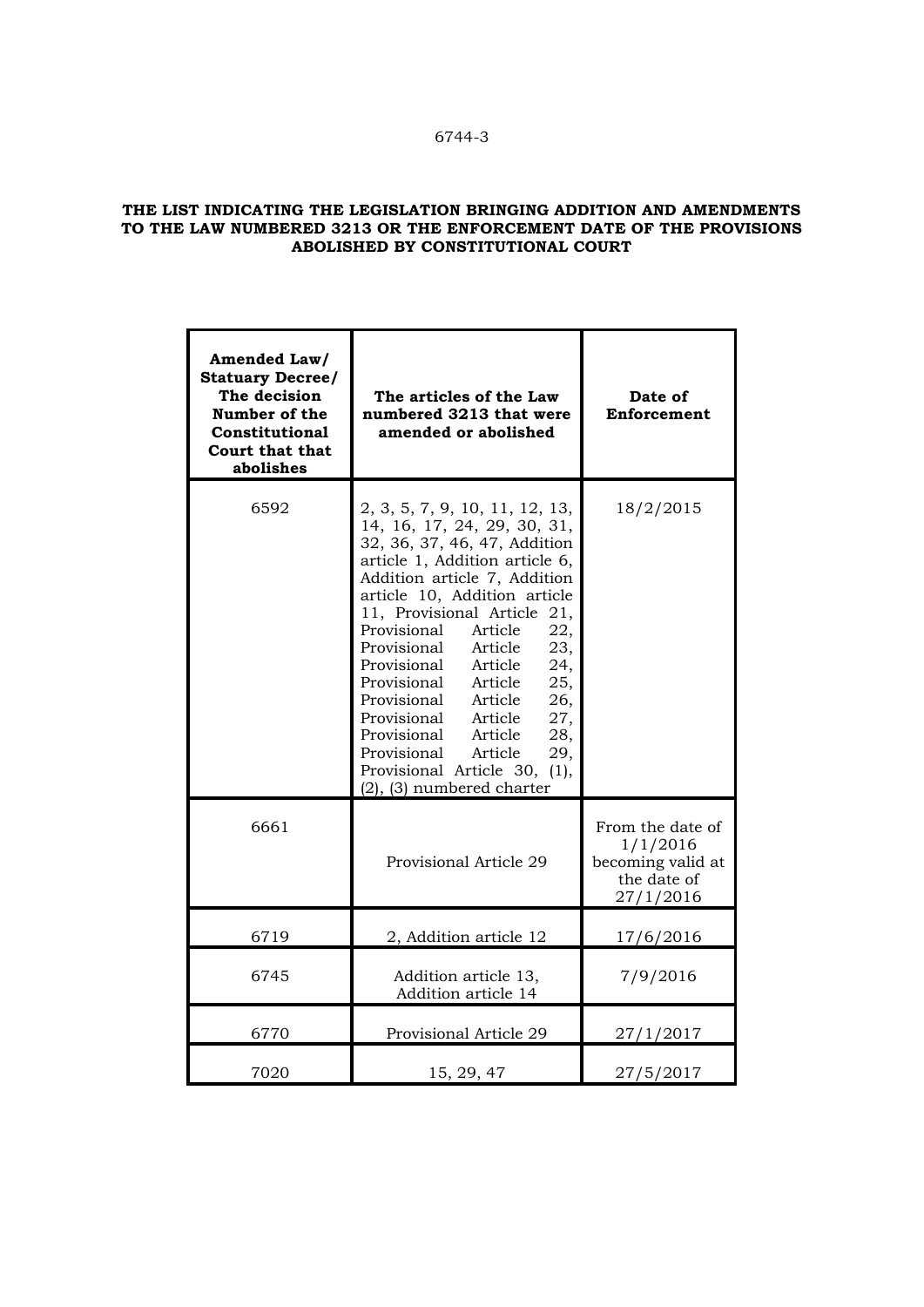| Amended Law/<br><b>Statuary Decree/</b><br>The decision<br>Number of the<br><b>Constitutional</b><br><b>Court that that</b><br>abolishes | The articles of the Law<br>numbered 3213 that were<br>amended or abolished                                                                                                                                                                                                                                 | Date of<br>Enforcement                                                                                                                                                                                                                                                   |  |
|------------------------------------------------------------------------------------------------------------------------------------------|------------------------------------------------------------------------------------------------------------------------------------------------------------------------------------------------------------------------------------------------------------------------------------------------------------|--------------------------------------------------------------------------------------------------------------------------------------------------------------------------------------------------------------------------------------------------------------------------|--|
| 7061                                                                                                                                     | 9, 17, 24, Additional Article                                                                                                                                                                                                                                                                              | 5/12/2017                                                                                                                                                                                                                                                                |  |
| 7103                                                                                                                                     | 30, Additional Article 15,<br>Provisional Article 29                                                                                                                                                                                                                                                       | 27/3/2018                                                                                                                                                                                                                                                                |  |
| Decree Law/700                                                                                                                           | 7,9,14,24,47,49,50,<br>Additional Article 1,<br>Additional Article 3,<br>Additional Article 14,<br>Provisional Article 29                                                                                                                                                                                  | On the date<br>which the<br>President took an<br>oath and begin<br>his duty on the<br>conclusion of the<br>elections of<br><b>Grand National</b><br>Assembly of<br>Turkey and<br>election of<br>President made<br>together on the<br>date of<br>24/6/2018.<br>(9/7/2018) |  |
| Decree Law/701                                                                                                                           | 35,47, Additional Article<br>16, Additional Article17,<br>Additional Article 18,<br>Provisional Article 31,<br>Provisional Article 32,<br>Provisional Article 33,<br>Provisional Article34,<br>Provisional Article 35,<br>Provisional Article 36,<br>Provisional Article 37                                | On the date<br>which the<br>President took an<br>oath and begin<br>his duty on the<br>conclusion of the<br>elections of<br><b>Grand National</b><br>Assembly of<br>Turkey and<br>election of<br>President made<br>together on the<br>date of<br>24/6/2018.<br>(9/7/2018) |  |
| 7164                                                                                                                                     | 1, 3, 5, 6, 7, 9, 10, 11, 12,<br>13, 14, 15, 16, 24, 29, 30,<br>32, 35, 43, 44, 46, 47,<br>Additional Article 1,<br>Additional Article 7,<br>Additional Article 15,<br>Provisional Article 38,<br>Provisional Article 39,<br>Provisional Article 40,<br>Provisional Article 41,<br>Provisional Article 42, | The amendment<br>to the table $(3)$<br>attached to<br>Article 14 shall be<br>effective as of<br>$1/1/2019$ on the<br>date of its<br>publication,<br>Provisional Article<br>42 added to the<br>Law on the date                                                            |  |